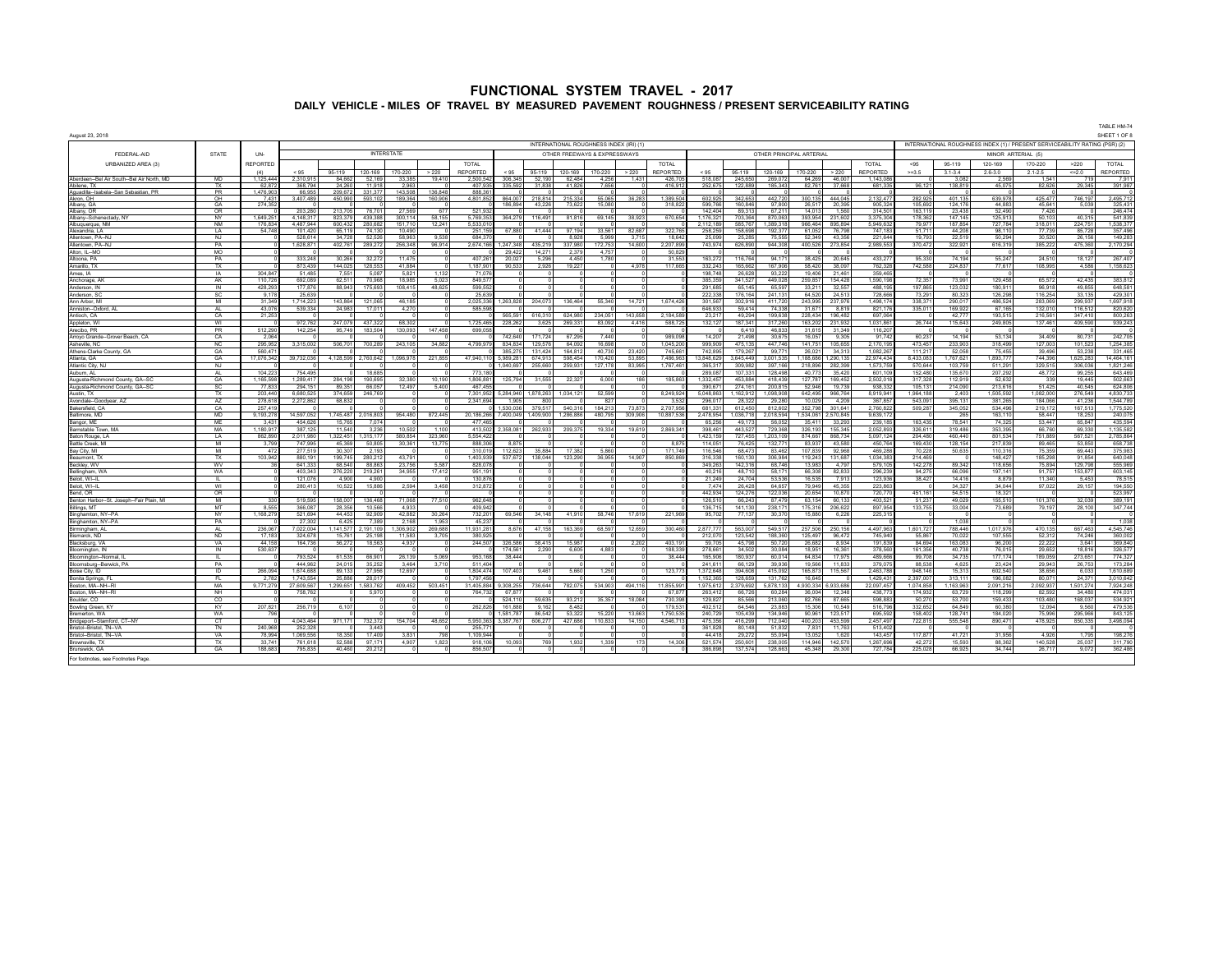|                                                  |                                         |                 |                      |                      |                    |                      |                   |                      |                    |                   |                   |                                         |                  |                    |                        |                          |                          |                          |                      |                          |                      |                      |                      |                      |                                                                             | TABLE HM-74             |
|--------------------------------------------------|-----------------------------------------|-----------------|----------------------|----------------------|--------------------|----------------------|-------------------|----------------------|--------------------|-------------------|-------------------|-----------------------------------------|------------------|--------------------|------------------------|--------------------------|--------------------------|--------------------------|----------------------|--------------------------|----------------------|----------------------|----------------------|----------------------|-----------------------------------------------------------------------------|-------------------------|
| August 23, 2018                                  |                                         |                 |                      |                      |                    |                      |                   |                      |                    |                   |                   | INTERNATIONAL ROUGHNESS INDEX (IRI) (1) |                  |                    |                        |                          |                          |                          |                      |                          |                      |                      |                      |                      | INTERNATIONAL ROUGHNESS INDEX (1) / PRESENT SERVICEABILITY RATING (PSR) (2) | SHEET 2 OF 8            |
| FEDERAL-AID                                      | <b>STATE</b>                            | UN-             |                      |                      |                    | <b>INTERSTATE</b>    |                   |                      |                    |                   |                   | OTHER FREEWAYS & EXPRESSWAYS            |                  |                    |                        |                          | OTHER PRINCIPAL ARTERIAL |                          |                      |                          |                      |                      | MINOR ARTERIAL (5)   |                      |                                                                             |                         |
| URBANIZED AREA (3)                               |                                         | REPORTED        |                      |                      |                    |                      |                   | <b>TOTAL</b>         |                    |                   |                   |                                         |                  | TOTAL              |                        |                          |                          |                          |                      | TOTAL                    | $<$ GK               | 95-119               | 120-169              | 170-220              | >220                                                                        | TOTAL                   |
|                                                  |                                         | (4)             | < 95                 | 95-119               | 120-169            | 170,220              | > 220             | REPORTED             | < 95               | 95,119            | 120-169           | 170.220                                 | > 220            | <b>REPORTED</b>    | < 95                   | 95.119                   | 120,169                  | 170,220                  | > 220                | REPORTED                 | $> = 3.5$            | 31.34                | 26.30                | 21.25                | < 200                                                                       | REPORTED                |
| Buffalo, NY                                      | NY .                                    | 2.760.25        | 3.245.08             | 408.894              | 715.22             | 287.61               | 87.23             | 4.744.05             | 1.165.77           | 268,738           | 370.00            | 143,412                                 | 78,995           | 2,026,92           | 1.765.961              | 1.183.937                | 1,271,139                | 405.474                  | 252,465              | 4.878.97                 |                      | 542.559              | 1.147.514            | 171,533              | 158,661                                                                     | 2.020.268               |
| Burlington, NC                                   |                                         |                 | 2,232,60             | 112,408              | 52,27              | 13,33                |                   | 2,410,6              |                    |                   |                   |                                         |                  | 77.14              | 67,029                 | 82,831                   | 142,973                  | 65,282                   | 38,164               | 396,27                   | 156,687              | 164,268              | 240,967              | 96,167               | 52,882                                                                      | 710,972                 |
| Burlington, VT<br>Camarillo, CA                  | VT.<br>CA                               | 38.35<br>16.39  | 805,238              | 41.585               | 23.56              |                      | 8.240             | 878,61               | 45.146<br>193.71   | 13,450<br>321,827 | 14,848<br>354,428 | 2,491<br>163.224                        | 1.210<br>13,200  | 1.046.39           | 308,903<br>17.327      | 179.059<br>71,998        | 226,305<br>101988        | <b>66.885</b><br>106,856 | 46.191<br>35.113     | 827.347<br>333,281       | 123,915<br>192.184   | 84.913<br>13,485     | 94,485<br>98,206     | 86,389<br>29,725     | 31.013<br>70.756                                                            | 420.716<br>404.356      |
| Canton, OH                                       | ੁ                                       | 5.346           | 938.91               | 82.750               | 84.61              | <b>58 088</b>        | 25,807            | 1.160.1              | 450.28             | 98.471            | 89.09             | 40.439                                  | 11174            | 689.46             | 512.332                | 158.036                  | 262,108                  | 173.243                  | 208 526              | 1314.74                  | 393454               | 210.915              | 261.779              | 142,803              | 180,960                                                                     | 1 189 910               |
| Cane Coral FL                                    | EL.                                     | 16.094          | 186293               | 48.263               | 35.71              |                      |                   | 194691               | 211.71             | <b>GR SER</b>     | 23,327            |                                         |                  | 301.91             | 3.390.576              | 436,652                  | 420,940                  | 114,820                  | 59.105               | 4 422 093                | 2.545.876            | 99.542               | 560.312              | 155.517              |                                                                             | 3.351.248               |
| Cape Girardeau MO-<br>Cape Girardeau, MO-        | MO                                      | 222.74          | 366.70               | 1771                 | 21.1               |                      |                   | 405.61               | 25.27<br>18.05     | 31.197            | 37.32             | 9.365                                   |                  | 25.27<br>96.52     | 164,698                | 38,493                   | 38.493                   | 21.119                   | 1.634                | 264.43                   |                      |                      |                      | 45.559               | 42.857                                                                      | 88.416                  |
| Carbondale, IL                                   | <b>B</b> 1                              |                 | 88.48                | 26,407               | 17.03              | 2.714                |                   | 134.64               |                    |                   |                   |                                         |                  |                    | 438.357                | 141.244                  | 70.956                   | 20,007                   | 6.555                | 677.11                   | 18.348               | 19,758               | 248,416              |                      | 41,878                                                                      | 328.401                 |
| Carson City, NV                                  | <b>W</b>                                |                 | 312.89               | 8.940                | 21.94              | 4.35                 |                   | 348.12               |                    |                   |                   |                                         |                  |                    | 278.2R                 | 5,608                    |                          |                          |                      | 284,83                   | 130.01               | 100.261              | 90.37                | 20,852               | 6.226                                                                       | 347 728                 |
| Cartersville, GA                                 | <b>GA</b><br>$\Delta$ 7                 | 286.67          | 855.12               | 44.060               | 34.64              | 26,358               |                   | 960.18               |                    |                   |                   |                                         |                  |                    | 523.747                | 42.565                   | 27.004<br>11.358         | <b>17 887</b>            | 18.157               | 629.35                   | 107,468              | 49.468               | 61,778               | 17.301               | 24.436                                                                      | 260.451                 |
| Casa Grande, AZ<br>Casner WY                     | <b>WY</b>                               | 68.08           | 412.66<br>80.358     | 13.194<br>7.052      | 74,47<br>35.02     | 34.18<br>21.503      | 4,222<br>11.629   | 538.7<br>155.57      | 23.075             | 6400              | 2.550             | 1.280                                   | 1,280            | 34,595             | 41.375<br>134.233      | 48.173<br>55,048         | 85,488                   | 2.943<br>66,202          | 55.260               | 103.847<br>397.231       | 174.92<br>247 691    | 137,356<br>49,607    | 74,232<br>35.477     | 18,861<br>17779      | 6.622<br>11.334                                                             | 411,994<br>351,888      |
| Cedar Ranids 1A                                  | <b>IA</b>                               | 1.024.62        | 891.09               | 43,639               | <b>R6 12</b>       | <b>RR 554</b>        | 11.445            | 112086               |                    |                   |                   |                                         |                  |                    | 368,747                | 190.081                  | 264 758                  | 156,895                  | 202.050              | 1 182 53                 |                      |                      |                      |                      |                                                                             |                         |
| Chambershim PA                                   | PA                                      |                 | 503.85               | 30,884               | 13.06              | 4.87                 | 5.435             | 558.1                |                    |                   |                   |                                         |                  |                    | 208.868                | 36.989                   | 51.309                   | 20,493                   | 14.149               | 331.80                   |                      |                      |                      |                      |                                                                             |                         |
| Champaign, I<br>Charleston-North Charleston, SC  | <b>COLLEGE</b><br>SC.                   | 1.38            | 696.48<br>1.734.20   | 6.818<br>407.857     | 26.98<br>890.2     | 13.164<br>711.85     | 361<br>170.752    | 743.81<br>39149      | 253,62             | 53,663            | 150,634           | 17 554                                  | 7.153            | 482.63             | 102.703<br>190658      | 103.126<br>912.575       | 175,959<br>951.505       | 95.847<br>298.759        | 37,441<br>135,372    | 515.07<br>4 215 79       | 67.174<br>716, 859   | 59 608<br>579 134    | 226 112<br>1.006.409 | 37.311<br>147,493    | 151.501<br>231 152                                                          | 541.706<br>2.681.056    |
| Charleston, WV                                   | <b>WV</b>                               | 1.76            | 1.878.51             | 274.946              | 318.52             | 68.82                | 21.413            | 2.562.2              |                    |                   |                   |                                         |                  |                    | 544.382                | 280.155                  | 210,606                  | 49.657                   | 27.151               | 1.111.95                 | 228,638              | 143.135              | 220.814              | 95.315               | 114.979                                                                     | 802.881                 |
| Charlotte, NC-SC                                 | NC.                                     | 758,204         | 9,653,27             | 2,743,938            | 2,027,16           | 582,498              | 141.530           | 15 148 41            | 347.87             | 53,460            | 105.877           | 56.026                                  | 26,207           | 589.44             | 2,181,192              | 1.526.485                | 799 11                   | 782.566                  | 616.147              | 6 905 50                 | 985,683              | 1.081.717            | 1.773.110            | 1,498,658            | <b>ROB 449</b>                                                              | 6.147.617               |
| Charlotte, NC-SC<br>Charlottesville, VA          | VA                                      | 226.31          | 879.41<br>334.100    | 38.51<br>17.233      | 12.51<br>26,979    | 5.844                |                   | 930.5<br>384.15      | 165,333            | 63,627            | 60.137            | 3.194                                   | 1.976            |                    | 137.428                | 103,499<br>153.102       | 147.23<br>200,893        | 49.050<br>87.342         | 30.404<br>14.344     | 467.61<br><b>708 619</b> | 146,387<br>24,925    | 54.95<br>24.298      | 108.781<br>127,720   | 46.693<br>35.231     | 23,541<br>4.222                                                             | 380,352<br>216,396      |
| Chattanooga, TN-GA                               | GA                                      | 251,52          | 921,19               | 22,160               |                    |                      |                   | 943,35               |                    |                   |                   |                                         |                  | 294,266            | 252,937<br>294,615     | 23,044                   | 29.11                    | 10.105                   | 14.329               | 371.20                   | 220,426              | 76,082               | 68,269               | 42,834               | 25.240                                                                      | 432,851                 |
| Chattanooga, TN .- GA                            | TN                                      | 2,206.49        | 1,870.00             | <b>487 652</b>       | 323.85             | 122.15               | 36.222            | 2.839.89             | 1,003.12           | 101.023           | 135, 191          | 28,071                                  | 5.202            | 1,272.60           | 1.082.002              | 199,397                  | 236,549                  | 118,779                  | 107 474              | 1.744.201                | 84,930               | 34,282               | 71.128               | 62.808               | 79.379                                                                      | 332.527                 |
| Chevenne WY                                      | <b>WY</b>                               | 44.65           | 310.248              | 107.348              | 53.06              | 36,299               | 15.591            | 522.54               |                    |                   |                   |                                         |                  |                    | 213.024                | 79.026                   | 108,661                  | 77.475                   | 102.662              | 580 849                  | 100 993              | 33,339               | 51,003               | 30.663               | 24,510                                                                      | 240,507                 |
| Chicago, IL-IN<br>Chicago, IL-IN                 | ┳<br>$\mathbb{N}$                       | 3,220.93        | 6.330.97<br>2.026.52 | 543.782<br>677.403   | e asa o'<br>716.31 | 1.715.738<br>142,365 | 504.360<br>49,338 | 120347<br>3.611.94   | 645.26<br>81.17    | 034.374<br>22,196 | 151.844<br>29,996 | 60.057<br>24,768                        | 27.020<br>21.335 | 1.918.56<br>179.47 | 7.534.318<br>1.751.534 | F 698.363<br>628.597     | 2.358.95<br>899.42       | 6.969.744<br>462.392     | 5.314.198<br>377.789 | 38.875.58<br>4.119.73    | 4.260.233<br>239.198 | 3.768.438<br>399.689 | 9.341.924<br>923.652 | 6.264.909<br>499,269 | 4.902.166<br>419.631                                                        | 28.537.670<br>2.481.438 |
| Chico, CA                                        | CA.                                     | 40.8            |                      |                      |                    |                      |                   |                      |                    |                   |                   |                                         |                  |                    | 426,444                | 126,784                  | 142,805                  | 78.993                   | 80.580               | 855.60                   | 107.662              | 37,472               | 66,744               | 83.119               | 70.129                                                                      | 365.125                 |
| Cincinnati, OH--KY-IN                            | IN                                      |                 |                      |                      |                    |                      |                   |                      |                    |                   |                   |                                         |                  |                    |                        |                          |                          |                          |                      |                          | 1 7 1 9              | 2.757                | 12,779               | 9.466                | 1.419                                                                       | 28.139                  |
| Cincinnati, OH--KY-IN<br>Cincinnati, OH--KY--IN  | KY<br>$-$ OH                            | 100.38<br>94.58 | 3.952.73<br>8.736.22 | 406.315<br>1 693 195 | 439.83<br>180049   | 128,708<br>511 654   | 66.936<br>195,987 | 4.994.52<br>12937.58 | 23.07<br>966.81    | 186 678           | 181 788           | 82.744                                  | 543<br>21,893    | 23.61<br>1,439.91  | 316.120<br>1277752     | 192,970<br>894,070       | 189.415<br>137795        | 77.532<br>874 148        | 113,486<br>979.210   | 889.52<br>5403.17        | 554,627<br>716 618   | 276.724<br>1104151   | 524.116<br>1625263   | 249.362<br>1.079.218 | 185.94<br>1212570                                                           | 1.790.777<br>5.737.920  |
| Clarksville TNKY                                 | <b>KY</b>                               |                 |                      |                      |                    |                      |                   |                      |                    |                   |                   |                                         |                  |                    | 62.728                 | 7.444                    |                          |                          |                      | 70.17                    | 1.556                | 6.323                | 5.061                | 2.288                | 791                                                                         | 16.018                  |
| <b>Jarksville, TN-KY</b>                         | TN                                      | 985,43          | 641.35               |                      |                    |                      |                   | 641.3                |                    |                   |                   |                                         |                  |                    | 920,528                | 104,498                  | 89,897                   | 14,003                   | 6.168                | 1.135.00                 |                      |                      |                      |                      |                                                                             |                         |
| Cleveland OH<br>Cleveland TN                     | CH<br>TN                                | 11.40<br>434.78 | 12.815.15<br>845.21  | 1.497.494            | 1,455.53           | 590.05               | 236.612           | 16,594.85<br>845.7   | 1,486.19<br>155.38 | 368.041           | 314,679<br>3.446  | 133,987                                 | 60.651           | 2.363.55<br>158.83 | 821 116<br>476,998     | 735 177<br>71,475        | 1,606.763<br>24.020      | 1.113.025<br>12.226      | 1700774<br>2.676     | 5 976 858<br>587.394     | 1.057.673            | 913.072              | 1,873,180            | 1.374.619            | 2.273.070                                                                   | 7,491,614               |
| Coeur d'Alene, ID                                | $\overline{D}$                          | 164.44          | 725,70               | 35,930               | 18.47              | 7.47                 |                   | <b>787 51</b>        |                    |                   |                   |                                         |                  |                    | 309.429                | 30.787                   | 30.099                   | 11 797                   | 8.776                | 390.884                  | 328,856              | 179,965              | 1.148                | 62,047               | 3.695                                                                       | 575.711                 |
| College Station-Bryan, TX                        | TX                                      |                 |                      |                      |                    |                      |                   |                      | 742.20             | 21.999            | 18.075            | 6.287                                   |                  | 788.56             | 512,490                | 257.537                  | 374,989                  | 130.578                  | 38.528               | 1.314.12                 | 18,196               | 131.875              | 276,718              | 73.102               | 214,058                                                                     | 713949                  |
| Colorado Springs, CC                             | $^{co}$                                 |                 | 2.155.44             | 589 929              | 583.3              | 136.56               | 12.800            | 3,478.1              | 922.38             | 392,941           | 413.77            | 165 214                                 | 39.276           | 1.933.56           | 990 418                | 786.349                  | 1.006.751                | 600.300                  | 523.794              | 3.907.61                 | 255.078              | 267 932              | 602.751              | 315.583              | <b>180 637</b>                                                              | 1,821,982               |
| Columbia, MO<br>Columbia SC                      | <b>MO</b><br>SC.                        | 31,81<br>7.361  | 551.27<br>4.363.768  | 17.521<br>1,015,532  | 46.60<br>1.203.943 | 6.198<br>251,417     | 68,352            | 621,59<br>6,903,008  | 493.01<br>259.25   | 41,232<br>65, 195 | 24,992<br>53,451  | 5.798<br>15,405                         | 7.180            | 565.03<br>400.483  | 200,076<br>875913      | 69,844<br>741 678        | 85,159<br>957.312        | 48.285<br>267,852        | 26,464<br>105.092    | 429,830<br>2,947,848     | 122,124<br>643,410   | 91.845<br>848 724    | 232,233<br>1,212,908 | 100,671<br>249,903   | 94.077<br>227,303                                                           | 640,950<br>3 182 249    |
| Columbus GA-A                                    | $\mathbf{M}$                            | 47.51           |                      |                      |                    |                      |                   |                      | 101.67             | 12.603            | R <sub>12</sub>   | $\alpha$                                |                  | 123.30             | 485.390                | 62.136                   | 54.55                    | 8.597                    | 15.541               | 626.21                   | 115,450              | 21,448               | 41.335               | 23,180               | 32.644                                                                      | 234,066                 |
| Columbus, GA-AI                                  | 64                                      | 835.95          | 508.01               | 141.081              | 94.80              | 20,995               |                   | 764.89               | 309.946            | 124 133           | 212,484           | 29.726                                  |                  | 676.28             | 540,509                | 169.085                  | 243,945                  | 125,692                  | 109.299              | 1 188.53                 | 55,702               | 22.159               | 67.296               | 15,570               |                                                                             | 161,728                 |
| Columbus IN<br>Jolumbus, OH                      | <b>IN</b><br>OH                         | 15.30<br>99.69  | 553.93<br>0.273.37   | 30,420<br>1.636.146  | 35.66<br>1.566.08  | 791<br>582.304       | 142.819           | 627.90<br>14.200.7   | 2.393.08           | 205,597           | 199.28            | 139.679                                 | 37.435           | 2975.07            | 267,639<br>2.242.601   | 90.532<br>1,204.655      | 75.844<br>1.592.398      | 19 728<br>741.566        | 11.512<br>752,465    | 465.25<br>6.533.68       | 193,735<br>1.081.404 | 88, 161<br>1.203.671 | 58.053<br>1.723.498  | 7.378<br>976.424     | 4.672<br>1,484,476                                                          | 351,999<br>6.469.473    |
| Concord, CA                                      | CA.                                     | 757.20          | 3.270.12             | 1,622,694            | 1,405.84           | 641.492              | 513,260           | 7.453.42             | 850.99             | 633.150           | 632.31            | 422 396                                 | 248.848          | 2,787.7            | 12,663                 | 126,406                  | 730.097                  | 767.189                  | 927.640              | 2.563.996                | 19,489               |                      | 446,335              | 867.192              | 771.951                                                                     | 2.104.967               |
| Concord, NC                                      | NC.                                     | 114.52          | 2.127.4              | 438.093              | 374.0              | 142.01               | 40.700            | 3.122.23             |                    |                   |                   |                                         |                  |                    | 754.75                 | 378.518                  | 207.56                   | 62.016                   | 38.453               | 1,441.30                 | 435,420              | 370.084              | 259,109              | 150.780              | 97.47                                                                       | 1.312.871               |
| Conroe-The Woodlands, TX                         | TX<br>AR.                               | 599.72          | 1.725.07             | 1,263,354            | 458.02             |                      |                   | 3.446.46<br>1.031    |                    |                   |                   |                                         |                  |                    | 172.719                | 174.679                  | 131.42<br>75.02          | 96.598                   | 68,989<br>67,730     | 644.41                   | 414,319              | 52.940               | 140.186              | 766.001              | 486.621                                                                     | 1.860.066               |
| Conway, AR<br>Comus Christ TX                    | TX.                                     | 322,5<br>328.13 | 954,0<br>1.097.11    | 35,274<br>30,895     | 28,12<br>50.91     | 13,63                |                   | 1 1 7 8 9 2          | 2.047.07           | 239,695           | 384,957           | 32.387                                  | 9.042            | 2.713.15           | 211,609<br>295,463     | 96,456<br><b>182 853</b> | <b>228 108</b>           | 38,729<br>153, 118       | 297 696              | 489,54<br>1 158 237      | 14,99<br>478 651     | 54,631<br>275,522    | 165,495<br>125,039   | 58,274<br>181,388    | 50,930<br>167,749                                                           | 344,323<br>1 228 349    |
| Corvalis, OR                                     | $\overline{C}$                          | $-4.41$         |                      |                      |                    |                      |                   |                      |                    |                   |                   |                                         |                  |                    | 160,803                | 54.527                   | 67,609                   | 29,530                   | 6,405                | 318.87                   | 226,970              | 9.771                | 32.662               |                      |                                                                             | 269,404                 |
| Cumbedand MD-WV-PA                               | MD.<br><b>PA</b>                        | 379.47          | 292.09               | 43.358               | <b>68.20</b>       | 45,465               | 29,452            | 478.53               |                    |                   |                   |                                         |                  |                    | 173,232                | 45.316                   | 27.77                    | 7.560                    | 6.097                | 259.97                   |                      |                      |                      |                      |                                                                             |                         |
| Cumberland, MD--WV--PA<br>Cumberland, MD--WV--PA | <b>WV</b>                               |                 |                      |                      |                    |                      |                   |                      |                    |                   |                   |                                         |                  |                    |                        |                          |                          |                          |                      |                          | 10.209               | 9,426                | 3.682                | 5.547                | 2.144                                                                       | 31,008                  |
| Dallas-Fort Worth-Arlington, TX                  | TX.                                     | 3.044.0         | 19.647.55            | 7 530 855            | 89462              | 1.966.36             | 195,739           | 38, 285.7            | 12.341.57          | 7.703.727         | 9.147.61          | 840.851                                 | 206,437          | 31,240.20          | 3.493.563              | 3457414                  | 6.322.554                | 4.702.718                | 6,509,483            | 24 485 73                | 4.251.045            | 10.074.580           | 3,973,402            | 3.061.414            | 686 262                                                                     | 22 046 703              |
| Dalton GA                                        | GA -                                    | 67.58           | 1,214,28             | 7.690                |                    |                      |                   | 1,221,97             |                    |                   |                   |                                         |                  |                    | 406.048                | 141 148                  | 118 134                  | 42.070                   | 28.504               | 735.903                  | 422,506              | 74 195               | 37.971               | 6.075                | 15,386                                                                      | 556 133                 |
| Danbury, CT-NY<br>Danvile, IL                    | $\overline{a}$<br><b>COLLEGE</b>        |                 | 1.012.58<br>138.47   | 116.435<br>22,682    | 221.99<br>19.87    | 89.965<br>13,800     | 4.374             | 1,440.96<br>199.19   | 193.73             | 37,232            | 24.732            |                                         |                  | 255.70             | 99.188<br>123,203      | 110.005<br>101.027       | 112.718<br>79,020        | En opt<br>63,656         | 2160x<br>1.314       | 412.59<br>368,219        | 123,854<br>22,954    | 204.818<br>29,752    | 308,658<br>60,620    | 188,351<br>29,032    | 183,338<br>15,381                                                           | 1,009.019<br>157,740    |
| Daphne-Fairhope, Al                              | <b>ALC</b>                              |                 | 502,93               | 9,592                | 13,52              | 5.083                | 890               | 532,02               |                    |                   |                   |                                         |                  |                    | 431,010                | 25,483                   | 10.697                   | 13,238                   | 9,989                | 490.418                  | 482,465              | 182,816              | 92,753               | 39,965               | 22,168                                                                      | 820,168                 |
| Daverport, IA--IL                                | <b>IA</b>                               | 1,207,68        | 761.55               | 139,853              | 87.31              | 55.340               | 15,695            | 1.059.74             |                    |                   |                   |                                         |                  |                    | 196.016                | 79.126                   | 138 155                  | 61,019                   | 120.057              | 594.37                   |                      |                      |                      |                      |                                                                             |                         |
| Davenport (A.JI<br>Davis, CA                     | <b>Contract Contract Contract</b><br>CA |                 | 779.503<br>5397      | 152,759<br>41,850    | 94.06<br>27 63     | 51,797<br>13.958     | 2.450<br>13.950   | 1.080.58<br>637.10   | 23, 283<br>127.38  | 3.484<br>12.116   | 12.156<br>8.24    | 5.711                                   | 1 1 2 1          | 45,755<br>147.78   | 322,451<br>120         | 115,305                  | 143,899<br>25.34         | 111 754<br>13,586        | 54 153<br>15.518     | 747 553<br>55.653        | 108837               | 28,294<br>884        | 131,659<br>107.092   | 153.033<br>112,888   | 213,795<br>70.269                                                           | 635,618<br>291.132      |
| Davton, OH                                       | O <sub>H</sub>                          |                 | 5.159.54             | 863.294              | 694.61             | 208,909              | 40.880            | 6.957.24             | 589.84             | 187.475           | 139.405           | 70.124                                  | 10.31            | 997.16             | 857.897                | 636.717                  | 969.50                   | 459.108                  | 456.179              | 3.389.40                 | 299.778              | 418,233              | 958.176              | 577.294              | 619.933                                                                     | 2.873.414               |
| Decatur, AL                                      | AL.                                     | 38.90           | 281.32               | 4,615                | 22,5               |                      |                   | 308.57               |                    |                   |                   |                                         |                  |                    | 776.509                | 104.510                  | 85.843                   | 26.715                   | 26,862               | 1.020.43                 | 8.763                | 73,993               | 120,588              | 70,962               | 60.617                                                                      | 334,924                 |
| Decatur, IL                                      | <b>B</b> 1                              |                 | 157.78               | 7.915                | 6.57               | 6.342                |                   | 178.61               | 23.326             | 5.568             | 15,088            | 18,554                                  | 11,437           | 73.973             | 180,678                | 99,279                   | 186 155                  | 96.411                   | 46.357               | 608.881                  | 39.955               | 55,680               | 117,736              | 94.293               | 105.694                                                                     | 413.358                 |
| DeKab. II<br>Delano, CA                          | CA                                      |                 | 322.60               | 20.335               | 9.2                |                      |                   | 352,18               | 396,27             | 11.17             | 23.686            | 20.660                                  | 11.00            | 4R2 78             | 13,810                 | 46.938                   | 86.90                    | 34.119                   | 11.416               | 193.18                   | 54.100<br>35.60      | 102.99<br>43.32      | 40.221<br>60,534     | 96.797<br>27,20      | 52.32<br>24.15                                                              | 346.432<br>190,821      |
| Debora FL                                        | <b>FL</b>                               | 3.34            | 1 322 28             | 53,033               | 10.95              | 11.200               | 9.200             | 1,406.68             |                    |                   |                   |                                         |                  |                    | 697,350                | 183,850                  | <b>70 648</b>            | 9.530                    | 5.040                | 955.42                   | <b>465,536</b>       | 31,268               | 616,907              | 20.043               | 2.157                                                                       | 1 136 911               |
| Denton-Lewisville, TX                            | $\mathbf{v}$                            | 61.48           | 1942.07              | 671.72               | <b>GAR 7</b>       | 05.70                | 7740              | 3457.0               | 129.63             | 205.911           | 237.65            | 27 40R                                  | 38.47            | 639.07             | 374 594                | 421,709                  | 705.06                   | 336,000                  | 100 133              | 2.017.48                 | GAS 97               | 277 155              | 425.319              | 46,993               | 26.929                                                                      | 1.691.119               |
| Denver-Armra CO                                  | co                                      |                 | 7.837.13             | 3.628.997            | 4.225.48           | 1.003.329            | 202.8BD           | 16,897 S             | 6.120.37           | 1.429.098         | 1 854 85          | 529,669                                 | 128,919          | 10.062.91          | 2.576.350              | 2749174                  | 4 836 836                | 2 664 348                | 2.342.366            | 15 169.07                | 497 139              | <b>RRD 122</b>       | 2 466 986            | 2.015.119            | 1972216                                                                     | 7.831.581               |
| For footnotes, see Footnotes Page                |                                         |                 |                      |                      |                    |                      |                   |                      |                    |                   |                   |                                         |                  |                    |                        |                          |                          |                          |                      |                          |                      |                      |                      |                      |                                                                             |                         |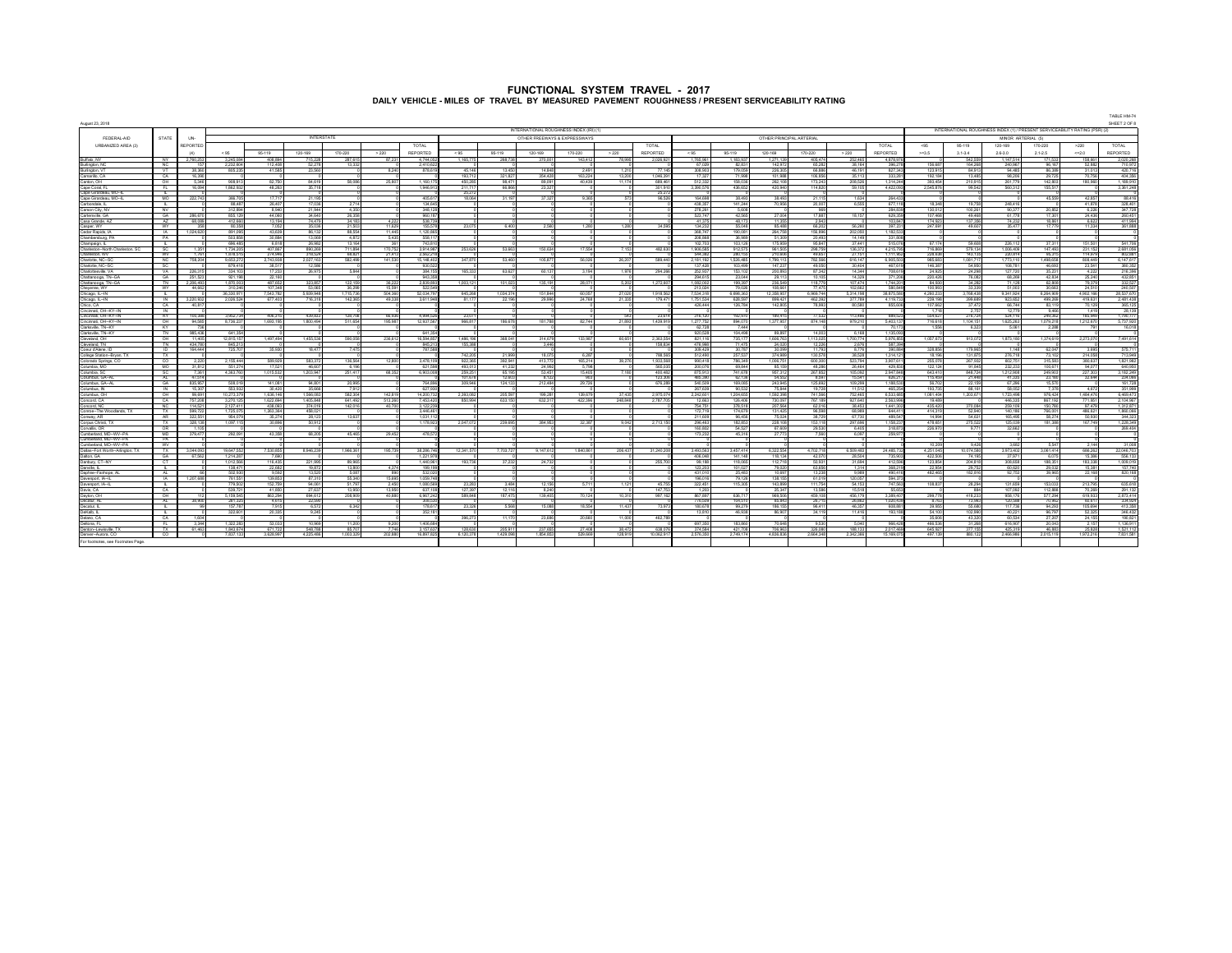| August 23, 2018                                           |                       |                 |                      |                                  |                         |                   |                        |                      |           |                  |                                        |                 |                 |                 |                          |                    |                           |                    |                  |                       |                              |                         |                                                                             |                    |                   | TABLE HM-74<br>SHEET 3 OF 8 |
|-----------------------------------------------------------|-----------------------|-----------------|----------------------|----------------------------------|-------------------------|-------------------|------------------------|----------------------|-----------|------------------|----------------------------------------|-----------------|-----------------|-----------------|--------------------------|--------------------|---------------------------|--------------------|------------------|-----------------------|------------------------------|-------------------------|-----------------------------------------------------------------------------|--------------------|-------------------|-----------------------------|
|                                                           |                       |                 |                      |                                  |                         |                   |                        |                      |           |                  | INTERNATIONAL ROUGHNESS INDEX (IRD (1) |                 |                 |                 |                          |                    |                           |                    |                  |                       |                              |                         | INTERNATIONAL ROUGHNESS INDEX (1) / PRESENT SERVICEABILITY RATING (PSR) (2) |                    |                   |                             |
| FEDERAL-AID                                               | <b>STATE</b>          | UN-             |                      |                                  |                         | <b>INTERSTATE</b> |                        |                      |           |                  | OTHER EREEWAYS & EXPRESSWAYS           |                 |                 |                 |                          |                    | OTHER PRINCIPAL ARTERIAL  |                    |                  |                       |                              |                         | MINOR ARTERIAL (5)                                                          |                    |                   |                             |
| URBANIZED AREA (3)                                        |                       | REPORTED        |                      |                                  |                         |                   |                        | <b>TOTAL</b>         |           |                  |                                        |                 |                 | <b>TOTAL</b>    |                          |                    |                           |                    |                  | TOTAL                 | $-95$                        | 95-119                  | 120-169                                                                     | 170-220            | >220              | <b>TOTAL</b>                |
|                                                           |                       |                 | < 95                 | 95-119                           | 120-169                 | 170-220           | > 220                  | <b>REPORTED</b>      | < 95      | 95-119           | 120-169                                | 170-220         | > 220           | <b>REPORTED</b> | < 95                     | 95-119             | 120-169                   | 170-220            | >220             | REPORTED              | $>=3.5$                      | $3.1 - 3.4$             | $2.6 - 3.0$                                                                 | $2.1 - 2.5$        | $=2.0$            | <b>REPORTED</b>             |
| Des Moines, IA                                            | $\mathbf{A}$          | 2.396.02        | 3 242 827            | 616.077                          | 462.133                 | 53,099            | 14 120                 | 4 399 253            |           |                  |                                        |                 |                 |                 | 905,490                  | 573.261            | 630,080                   | 357.073            | <b>259.85</b>    | 2.725.74              |                              | 9.829                   | 1.652                                                                       |                    |                   | 11.381                      |
| Detroit, MI                                               | <b>MI</b>             | 16240           | 15275014             | 4.376.120                        | 5.210.856               | 1864 794          | 597.76                 | 27.324.543           | 4 454 80  | 1 272 785        | 953,696                                | 252 747         | 36.336          | 69703           | 5.398.42                 | 4 874 06           | 7 696 921                 | 5 289 DF           | 54819            | 28.740.3              | 1074.493                     | 1763614                 | 4.279.150                                                                   | 4 613 601          | 5.024.436         | 16.755.293                  |
| Dothan, AL                                                | $\Delta I$<br>DE      | 66.32           |                      |                                  |                         |                   |                        |                      | 632 958   | 169,953          | 91.329                                 | 7.689           |                 | 9019            | 1 083 888                | 85.773<br>77.165   | 87 195<br>27.195          | 48.18 <sup>°</sup> | 64.25            | 1.369.2<br>431.31     | 210842<br>716.492            | 122,905<br>202.382      | 97.633                                                                      | 40.823<br>40.156   | 66.873<br>20,502  | 539.075<br>1.103.790        |
| Dover, DE<br>Dover-Rochester NH-MF                        | <b>MF</b>             | 24,20<br>432    |                      |                                  |                         |                   |                        |                      |           |                  |                                        |                 |                 |                 | 326,789                  |                    |                           |                    |                  |                       | 34.962                       | 12.236                  | 124,258<br>10 109                                                           | 982                | 1741              | 60.029                      |
| Dover-Rochester NH-MF                                     | <b>NH</b>             |                 |                      |                                  |                         |                   |                        |                      | 667 120   | 23,910           |                                        |                 |                 | 691.03          | 159.048                  | 32 872             | 44,890                    | 13,446             | 974              | 260.00                | 324,258                      | 93,895                  | <b>156 088</b>                                                              | 70,016             | 90.301            | 734.558                     |
| Dubuque, IA-IL                                            | <b>IA</b>             | 361.11          |                      |                                  |                         |                   |                        |                      |           |                  |                                        |                 |                 |                 | 34,821                   | 42.915             | 105.358                   | 43.164             | 42,143           | 268,408               |                              |                         |                                                                             |                    | 1941              | 1941                        |
| Duburun Mull                                              | <b>STATE</b>          |                 |                      |                                  | $\Omega$                |                   |                        |                      |           | $\sqrt{2}$       | n                                      |                 | - 01            |                 | 8.846                    | 7.540              | 21.160                    | 17.5%              | 3.785            | <b>58.928</b>         |                              |                         | 536                                                                         | <b>578</b>         | 2.063             | 3.177                       |
| Dukith MNW.<br>Initiation MN  W                           | <b>MN</b><br>WI       | 343<br>18       | 130.532              | 40.391                           | 132,443<br>37.913       | 92.318            | 53,414                 | 449.098<br>37.917    | 26.19     | 2.039            | 3.606<br>23.077                        | 14.315<br>505   |                 | 17.92<br>51.R1  | 217.182<br>32,253        | 82.785<br>23,080   | 112.345<br>99.268         | 24.538<br>45.038   | 38.674<br>20.42  | 475.525<br>220.04     | 236,482<br>8.099             | 5.549<br>10.760         | 59 187<br>14.517                                                            | 83.227<br>31.032   | 267 846<br>20 119 | 652.292<br>84.527           |
| Durham, NC                                                | NC.                   | 122.41          | 3.540.453            | 249.273                          | 98.640                  | 73.016            | 13,800                 | 3.975.182            | 1.153.574 | 323.255          | 210.064                                | 27.902          | 18.622          | 1.733.41        | 458.548                  | 430.951            | 535.672                   | 321.080            | 244.61           | 1,990.86              | 175.938                      | 432.102                 | 402.927                                                                     | 193,276            | 243.442           | 1.447.684                   |
| East Stroudsburg, PA--NJ                                  | NJ.                   |                 | 150.921              | 72.554                           | 5.317                   | 20.420            | 4.415                  | 253.630              |           |                  |                                        |                 |                 |                 | 1.668                    |                    | 3.579                     | 1.95               | 5.33             | 12.53                 | 819                          |                         | 1.890                                                                       | 746                |                   | 4.230                       |
| East Stroudsburg.                                         | PA                    |                 | 575,966              | 74.54                            | 46,943                  | 32,545            | 27,55                  | 757,554              | 35,80     | 10,142           | 32,048                                 | 4,979           |                 | 82,97           | 2,23                     | 19,741             | 38.358                    | 18,55              | 17.38            | 96,26                 |                              | 62,768                  | 244,410                                                                     | 96,819             | 146,926           | 550.922                     |
| Eau Claire, WI                                            | WI                    |                 | 217,33               | 116,543                          | 32,169                  | 2,434             |                        | 368,48               | 373,326   | 186,423          | 104,776                                | 16,241          |                 | 680,76          | 180,23                   | 171,315            | 214,588                   | 95,21              | 36,93            | 698,29                | 36,574                       | 21,749                  | 129,367                                                                     | 93,13              | 37,821            | 318,649                     |
| El Centro-Calexico, CA                                    | CA.<br>KY.            | 38,42<br>19.49  | 146.85               | 7.283                            | 4,480                   |                   |                        | 158.617<br>160 174   | 14.51     | A.755            |                                        |                 |                 |                 | 129.453                  | 74,440             | 156.297<br>46,999         | 104.00<br>4.849    | 92,66            | <b>FAR RE</b><br>4739 | 128,543<br>340.383           | 90.580                  | 56,607<br>105,983                                                           | 19 13 3            | 22,515            | 317 379<br>684,538          |
| Elizabethtown--Radcliff, KY<br>Elkhart, IN-MI             | N                     | 221.02          | 128,797<br>363.666   | 20.935<br>31.314                 | 5,221<br>26.605         | 5.22<br>5.21      |                        | 426,800              | 59.995    | 147,908          | 4.823<br>67.863                        | 2.424<br>14,670 | 6.012           | 26.78<br>296.44 | 383.26<br>595.757        | 36.263<br>219.352  | 336.533                   | 158,849            | 2.58<br>107.03   | 1.417.52              | 15.917                       | 172.951<br>39.554       | 115,168                                                                     | 39.463<br>96.018   | 25.776<br>55.214  | 321.871                     |
| Eikhart, IN-MI                                            | <b>M</b>              | 812             |                      |                                  |                         |                   |                        |                      |           |                  |                                        |                 |                 |                 |                          |                    |                           |                    |                  |                       | 10.340                       | 3.304                   | 3.464                                                                       | 594                |                   | 17.701                      |
| Fimira NY                                                 | NY                    | 249.393         | 347.556              | 95.923                           | 37,863                  | 18.547            | 12.298                 | 512.187              |           |                  |                                        |                 |                 |                 | 250.076                  | 52.319             | 53.784                    | 26.740             | 18.67            | 401.596               | 5.129                        | 6.595                   |                                                                             |                    |                   | 11.724                      |
| El Paso de Robles (Paso Robles)-Atascadero, CA            | CA                    |                 |                      |                                  |                         |                   |                        |                      | 992,529   | 45.501           | 20,260                                 | 14.986          |                 | 1,073,27        | 121.156                  | 37.737             | 44.70                     | 33.985             | 17.03            | 254.60                | 65.854                       | 42.101                  | 77.343                                                                      | 222,949            | 42.982            | 451,228                     |
| El Paso, TX--NM<br>El Paso, TX-NM                         | NM <sub>1</sub><br>Tx | 362<br>91.57    | 242,548<br>1 605 894 | 1.160.304                        | 1.127.633               | 294.068           | 25.537                 | 242,548<br>4.213.435 | 1,436.804 | 468.352          | 346.905                                | 68 RR4          | $\sim$<br>8,734 | 2.329.67        | <b>58.288</b><br>845,403 | 15,483<br>686 383  | 5.485<br>1.354.940        | 4.602<br>867824    | 5.059<br>651 BB4 | 88.91<br>4,406,414    | 119,001<br>404.741           | 39.858<br>74.014        | 32.414<br>599.217                                                           | 4,122<br>503.139   | 7.438<br>405.919  | 202.834<br>1.987.029        |
| Frie PA                                                   | <b>PA</b>             |                 | 407 844              | 7933                             | 5.192                   | 4.302             | 2.151                  | 427,423              |           |                  |                                        |                 |                 |                 | 296.708                  | 170,433            | 227,093                   | 98.52              | 101 84           | RG1 RC                | 358.045                      | 61,722                  | 155 186                                                                     | 62.162             | 112.189           | 749.305                     |
| Funene OR                                                 | OR                    | 15,500          | 763,810              | 69 636                           | 57.040                  | 32.163            | R 241                  | 930,890              | 518 131   | 225,494          | 77 788                                 | 44,080          | <b>788</b>      | <b>R66.28</b>   | 322.388                  | 163,205            | 164,337                   | 87,359             | 31.018           | <b>768 284</b>        | 930,008                      | 139,603                 | 6.915                                                                       | 78.309             | 136               | 1 154 971                   |
| <b>Evansville IN-KY</b>                                   | $\overline{N}$        | 142.885         | 211.336              | 125,306                          | 81.629                  | 22914             |                        | 441 186              |           |                  |                                        |                 |                 |                 | 422.214                  | 190,820            | 454.001                   | 239 190            | 138.396          | 1,444.620             | 364 786                      | 223,670                 | 290.974                                                                     | 110 153            | 49.864            | 1.039.447                   |
| Fyansville INK <sup>*</sup>                               | KY.                   | 10.62           |                      |                                  |                         |                   |                        |                      | 92.124    | 10.103           | 10 121                                 | 3.811           |                 | 116.15          | 135.321                  | 58.314             | 74.220                    | 74.478             | 30.91            | 373.25                | <b>58.414</b>                | 12,494                  | 16,655                                                                      | 15.098             | 18.057            | 120.718                     |
| Fairbanks, AK                                             | AK<br>CA              | 32,41           | 139,207              | 104.487                          | 90,357                  | 11.334<br>31.100  | 2,831<br>19,786        | 348.21               | 59.751    | 17,500           |                                        | 13,000          |                 | 137.18          | 131,666<br>15.540        | 86.343             | 68,483<br>175,032         | 35,887<br>80.731   | 13.91<br>137,468 | 336,29                | 70,580                       | 49,530                  | 57.131                                                                      | 51,781             | 36.129            | 265,151                     |
| Fairfield, CA<br>Fajardo, PR                              | <b>PR</b>             | 24,77<br>114.23 | 2,374,784<br>16.149  | 200,500<br>40.190                | 203,583<br>50.386       | 41.597            | 288,450                | 2,829,753<br>436.772 |           |                  | 38,685                                 |                 | 8,250           |                 |                          | 59,219             |                           |                    |                  | 467,990               | 50,233                       | 38,490                  | 102,951                                                                     | 120,591<br>2.697   | 35,959<br>36.783  | 348,223<br>39,480           |
| Fargo, ND--MN                                             | MN.                   |                 | 201734               | 28.084                           | 11.026                  |                   |                        | 240 845              |           |                  |                                        |                 |                 |                 | <b>54 878</b>            | 41.586             | 24,468                    | 12.264             | 31.02            | 164.21                | 88,395                       | 4 595                   | 62 152                                                                      | 40.121             | 37.565            | 232.828                     |
| Farno ND. MN                                              | NP                    | 190.22          | 556,777              | 159.738                          | 107,695                 | 11.371            |                        | 835.581              |           |                  |                                        |                 |                 |                 | 70.369                   | 116,065            | 187 109                   | 102.441            | 73.554           | 549.538               | 78.828                       | 32.880                  | 186 919                                                                     | 130 154            | 233,097           | 661.877                     |
| Farmington NM                                             | NM<br>NC.             | 162.1           |                      |                                  |                         |                   |                        |                      | 61991     |                  | 48.313                                 | 10.600          |                 |                 | 168.812                  | 98.207             | 178.34                    | 57.278             | 46.36            | 549.00                | 20.640                       | 8.738                   | 77,201                                                                      | 85.537             | 51.302<br>80414   | 243.415                     |
| Favetteville, NC<br>Fayetteville-Springdale-Rogers, AR-MO | AR.                   | 2.158.03        | 490.512<br>932390    | 31,600<br>99.361                 | 38.160<br>91,838        | 12.859<br>39.838  | 9.500                  | 582.631<br>2,163,427 | 56,600    | 74,800<br>30.926 | 27.260                                 |                 | 10.647<br>1 198 | 764.2<br>115.98 | 1,208,736<br>1 226 578   | 545.327<br>470.386 | 611.580<br><b>265 719</b> | 190.036<br>116,544 | 210.43<br>162.17 | 2.766.11<br>2,241,40  | 882346                       | 461.434<br>71.515       | 376.370<br>338 872                                                          | 178.811<br>261,900 | 2.976             | 2.079.375<br>675,262        |
| Fayetteville-Springdale-Rogers, AR-MO                     | <b>MO</b>             |                 |                      |                                  |                         |                   |                        |                      |           |                  |                                        |                 |                 |                 | 19.115                   |                    |                           | 6.181              |                  | 25.29                 |                              |                         |                                                                             |                    |                   |                             |
| Flagstaff, AZ                                             | AZ.                   | 42.386          | 306,228              | 163.720                          | 119,394                 | 29.292            | 8.276                  | 626.910              |           |                  |                                        |                 |                 |                 | 110.597                  | 79.959             | 64.795                    | 20.284             | 7.27             | 282 909               | 67.727                       | 116,668                 | 64.074                                                                      | 48.160             | 24.981            | 321.611                     |
| First MI                                                  | MI                    | 2.805           | 2,514,734            | 277,407                          | 396,055                 | 302,082           | 75,972                 | 3,566,250            | 474 187   | 242,109          | 87,237                                 | 15.750          | $\theta$        | 819,282         | 324,085                  | 279,256            | 439.340                   | 281 730            | 333.538          | 1 657 921             | 298 KAS                      | 504 628                 | 479 177                                                                     | 563,404            | 635 844           | 2,481,617                   |
| Florence, AL                                              | AL.                   |                 |                      |                                  |                         |                   |                        |                      |           |                  |                                        |                 |                 |                 | <b>768 945</b>           | 109,425            | 101 619                   | 44 R98             | 25.82            | 1.050.51              | 90.989                       | 70.336                  | 88,248                                                                      | 57.734             | 145,632           | 452.938                     |
| Florence, SC<br>Florida-Imbery-Barceloneta, PR            | -SC<br><b>PR</b>      | 1901<br>193,23  | 388.490<br>134,047   | 108 995<br>103,71                | 152,933<br>185,395      | 17.550<br>37,661  | 6,220                  | 645.978<br>467,03    | 1933      | 8,961            | 20,188                                 | 4648            | 6,595           | 42.32           | 309.782<br>2,140         | 129,310<br>4,280   | 144.307<br>72,409         | 35.25<br>91,853    | 15.70<br>80,07   | 634.36<br>250,75      | 196.725                      | 211,264                 | 279,143                                                                     | 71.071             | 52,617            | 810,821                     |
| Fond du Lac. WI                                           | WI                    | 11'             | 261 71               | 102.17                           | 8.543                   |                   |                        | 372 428              |           | 11,404           | 28.582                                 |                 |                 | 39.98           | 49.23                    | 20.836             | 102.63                    | 31.33              | 113.22           | 317.2                 | 37.134                       | 103.297                 | 39.834                                                                      | 39,288             | 107.307           | 326 BSC                     |
| Fort Colins, CO                                           | co                    |                 | 1,015,637            | 127,766                          | 152,158                 | 57.759            | 25,800                 | 1,379,120            | 11,400    | 7.600            | 72,276                                 | 14,592          | 3,800           | 109.66          | 817,607                  | 93,828             | 200,397                   | 96,168             | 67,37            | 1,275,36              | 784,404                      | 569,015                 | 606,263                                                                     | 410,031            | 192,502           | 2,562,216                   |
| Fort Smith AR., OK                                        | AR                    | 602,05          | 970,680              | 150,436                          | 115,956                 | 24,460            | 12,493                 | 1,274,026            | 21,310    | 6,413            | 1714                                   | 3,725           | 1,853           | 35.01           | 146,001                  | 171,468            | 265,859                   | 98.10              | 95,95            | 777.38                | 129,906                      | 6,916                   |                                                                             | 29,048             | 234,337           | 400.207                     |
| Fort Smith, AR--OK<br>Fort Walton ReachNavarreWright FI   | $\sim$<br><b>EL</b>   | 2.53<br>164.74  |                      |                                  | $\sim$                  |                   |                        |                      |           | $\sim$           |                                        |                 | $\sim$          |                 | 50 700<br>2 412 788      | 7725<br>184,496    | 17.271<br>140.023         | 9.760<br>40.03     | 7.141<br>12.50   | 99.89<br>2,789.84     | <b>Odd</b><br><b>GGR 768</b> | 2.140<br>129.026        | 6.790<br>32.265                                                             | $A$ 775<br>1.235   | 322<br>9400       | 14.993<br>840.694           |
| Fort Wayne, IN                                            | <b>IN</b>             | 214.21          | 1.150.352            | 174 163                          | 97 646                  | <b>56533</b>      | 7.035                  | 1,485,730            | 124 21    | 3.842            | 12.385                                 | 8.893           |                 | 149.34          | 475.27                   | 168,968            | 216.236                   | 98.403             | 81.35            | 1.040.23              | 497,219                      | 434 172                 | 527 085                                                                     | 390.280            | <b>552 489</b>    | 2411245                     |
| Frederick MD                                              | <b>MD</b>             | 627.32          | 1945.387             | 41873                            | 45.508                  | 15.656            | <b>26.686</b>          | 2.075.090            | 935 881   | 14,404           |                                        | 7.797           | 10.550          | 968.63          | 219 882                  | 50.698             | 49,926                    | 1989               | 10.10            | 350.50                |                              |                         |                                                                             |                    |                   |                             |
| redericksburg. V                                          | VA                    | 289.2           | 1.563.892            | 119.533                          | 6.907                   |                   |                        | 1,690.332            |           |                  |                                        |                 |                 |                 | 361.223                  | 230.785            | 274.769                   | 104.633            | 28.70            | 1,000.20              | 233.691                      | 56.129                  | 60.216                                                                      | 32.864             | 13,931            | 396 831                     |
| Fresno, CA                                                | $C\Lambda$            | 89.89           |                      |                                  |                         |                   |                        |                      | 2.664.939 | 1.044.248        | 689.083                                | 64,208          |                 | 4.462.47        | 437,288                  | 351.587            | 771 487                   | 434.92             | 341.39           | 2,336.67              | 281.917                      | 280 679                 | 857.542                                                                     | 1.161.501          | 132.925           | 2914 RRA                    |
| dsden Al<br>inesvile. FL                                  | $\Delta I$<br>FL.     | 11.06<br>20.954 | 215.77<br>602.518    | <b><i>PUR FURS</i></b><br>14,390 | <b>24 878</b><br>14,980 | 8.003             | 4.227                  | 319,569<br>631,888   |           |                  |                                        |                 |                 |                 | 724.744<br>956.853       | 89 219<br>164,486  | 81,495<br>152.671         | 41.583<br>47.023   | 49.69<br>15.12   | 986.74<br>1.336.15    | 101,601<br>654.049           | 27 199<br>58.099        | 85,106<br>331.165                                                           | 46.973<br>8.429    | 27 137<br>160     | 288.017<br>1.051.902        |
| inesville, GA                                             | GA.                   | 163,74          | 874 579              | 39,840                           | 65,210                  | 3 1 2 4           |                        | 982,75               | 32.05     |                  | 3.100                                  | $\alpha$        |                 | 35.24           | 861,712                  | 208,472            | 139,105                   | 74,221             | 67.19            | 1,350,70              | 286,619                      | 160,643                 | 196,374                                                                     | 68,731             | 24,038            | 736,405                     |
| stonia, NC-S                                              | NC                    | 768,42          | 2,161,634            | 81,600                           | 86,067                  | 16,822            | 13.50                  | 2,359,623            | 297,833   | 12,300           | 14,468                                 |                 |                 | 324,60          | 147,311                  | 154,271            | 221,836                   | 63,614             | 37,87            | 624,90                | 180,475                      | 257,977                 | 371,329                                                                     | 112,118            | 140,747           | 1,062,646                   |
| astonia NCSC                                              | SC.                   |                 |                      |                                  |                         |                   |                        |                      |           |                  |                                        |                 |                 |                 |                          |                    |                           |                    |                  |                       | 280                          | 7742                    | 4.104                                                                       | 933                |                   | 13.059                      |
| ilrov-Morgan Hill. C                                      | CA.<br>NY.            | 18.87           |                      |                                  |                         |                   |                        |                      | 211.75    | 327.764          | 343.453                                | 487.959         | 393.607         | 1.764.53        | 14.274<br>211.358        | 74.210<br>145.075  | 81.422                    | 57.903             | 74.13            | 301.94<br>545.86      | 20.305                       | 79.923                  | 22.391                                                                      | 88.871             | 105.749           | 317.239                     |
| ens Falls, NY<br>idsboro, NC                              | NC                    | 73,82<br>8.18   | 621,031<br>140.496   | 24,918<br>1.900                  | 23,792<br>3.500         | 2.692             |                        | 672,433<br>145,896   | 235.37    | 28,430           | 14.011                                 | 5.115           | 2.573           | 285.50          | 181.915                  | 48.108             | 128,279<br>60.809         | 37,247<br>12.097   | 23,90<br>8.06    | 310.99                | 188,266                      | 166.366                 | 110.785                                                                     | 58.705             | 63.241            | 587.363                     |
| Grand Forks, ND-M                                         | MN.                   |                 |                      |                                  |                         |                   |                        |                      |           |                  |                                        |                 |                 |                 | 23,360                   | 1.87               | 2,21                      | 1,830              | 919              | 38,476                | 4.043                        | 11.259                  | 3,998                                                                       | 4.668              | 16.684            | 40,652                      |
| Grand Forks, ND--MN                                       | ND.                   | 23.441          | 42.181               | 21.527                           | 15,783                  |                   |                        | 79,490               |           | $\sim$           |                                        |                 | -n l            |                 | 106.372                  | 58,830             | 117.055                   | 18.730             | <b>37.04</b>     | 338.934               | 17.067                       | 36,410                  | 28.040                                                                      | 27.713             | 54,701            | 163,931                     |
| Grand Island NF                                           | N <sub>F</sub>        | 204.05          |                      |                                  |                         |                   |                        |                      | 22.78     | 3.903            | 1.301                                  |                 | $\theta$        | 27.987          | 62.662                   | 29.976             | 40.764                    | 34.421             | 15.59            | 183.413               | 45,907                       | 34 192                  | 2.273                                                                       |                    | 3,895             | 86.267                      |
| <b>Grand Junction, C</b>                                  | <b>CO</b>             |                 | 479,268              | 24.530                           | 10.514                  | 4,400             |                        | 518,712              |           |                  |                                        |                 |                 |                 | <b>244 884</b>           | 137,483            | 107.758                   | 27.92              | 7.21             | 525.26                | 100.700                      | 81641                   | <b>269 508</b>                                                              | 157,400            | 135.463           | 744.712                     |
| Grand Ranids MI<br>Grants Pass OR                         | <b>M</b><br>OR        | 106.71          | 2.104.378<br>824.077 | 424.153<br>31.11                 | 302.035<br>44.338       | 173,048           | <b>FR RAF</b><br>1.768 | 3.070.258<br>901.293 | 1,956.157 | 553.068          | 443.240                                | 61.503          | 4.697           | 3.018.66        | 1,473.997<br>212.828     | 709.105<br>70.832  | 911.864<br>48.022         | 434 121<br>10.631  | 311.40<br>1.48   | 3.840.498<br>343,800  | 1.053.742<br>142,498         | 806 149<br>17.658       | 1 230 162<br>29.423                                                         | 536,770<br>31.104  | 563.538           | 4.190.361<br>220.683        |
| Great Falls, MT                                           | MT                    | 16.03           | 71 185               | 3.314                            | 3,868                   | 2.26              |                        | 80.628               |           |                  |                                        |                 |                 |                 | 87,498                   | 47219              | 118,969                   | <b>RA R11</b>      | 68.82            | 409.33                | 1772                         | <b>7 086</b>            | 31.041                                                                      | 51,970             | 51 237            | 159.055                     |
| Sreeley, CO                                               | CO.                   |                 |                      |                                  |                         |                   |                        |                      | 410.52    | 148,850          | 110.019                                | 29,543          | 17,793          | 716,72          | 54,906                   | 101,045            | 84,949                    | 30,270             | 26,38            | 297,554               | 194,662                      | 116,018                 | 228,708                                                                     | 167,349            | 109,487           | 816,223                     |
| ireen Bay, WI                                             | WI                    |                 | 959.654              | 279,177                          | 133,065                 | 3.849             |                        | 1.375.745            | 597.045   | 336.799          | 190,389                                | 25,702          | 6,752           | 1.156.68        | 208,714                  | 48.172             | 237,420                   | 173.125            | 272,48           | 939.91                | 90.318                       | 17,390                  | 253,294                                                                     | 252,805            | 527.135           | 1,140,942                   |
| eensboro, NC                                              | NC.                   | 289.56          | 3.542.777            | 491.592                          | 217.817                 | <b>77.506</b>     | 6.29                   | 4.335.984            | 1.152.17  | 256.684          | 166.623                                | 42.610          | 973             | 1,619.06        | 486.755                  | 329.717            | 402.508                   | 161.145            | 119.58<br>32.07  | 1,499.71              | 219.755<br>92.032            | <b>586.397</b><br>81321 | 998.613                                                                     | 354.266            | 213.140           | 2.372.170                   |
| Greenville NC:                                            | NC                    | 308.44          |                      |                                  |                         |                   |                        |                      | 149,690   | 10,800           | 12,400                                 | 3.050           | 1,660           | 177.60          | 484.329                  | 116.157            | 154.187                   | 50.710             |                  | 837.46                |                              |                         | 264 226                                                                     | 54.597             | 237.503           | 729,680                     |
| For footnotes, see Footnotes Page.                        |                       |                 |                      |                                  |                         |                   |                        |                      |           |                  |                                        |                 |                 |                 |                          |                    |                           |                    |                  |                       |                              |                         |                                                                             |                    |                   |                             |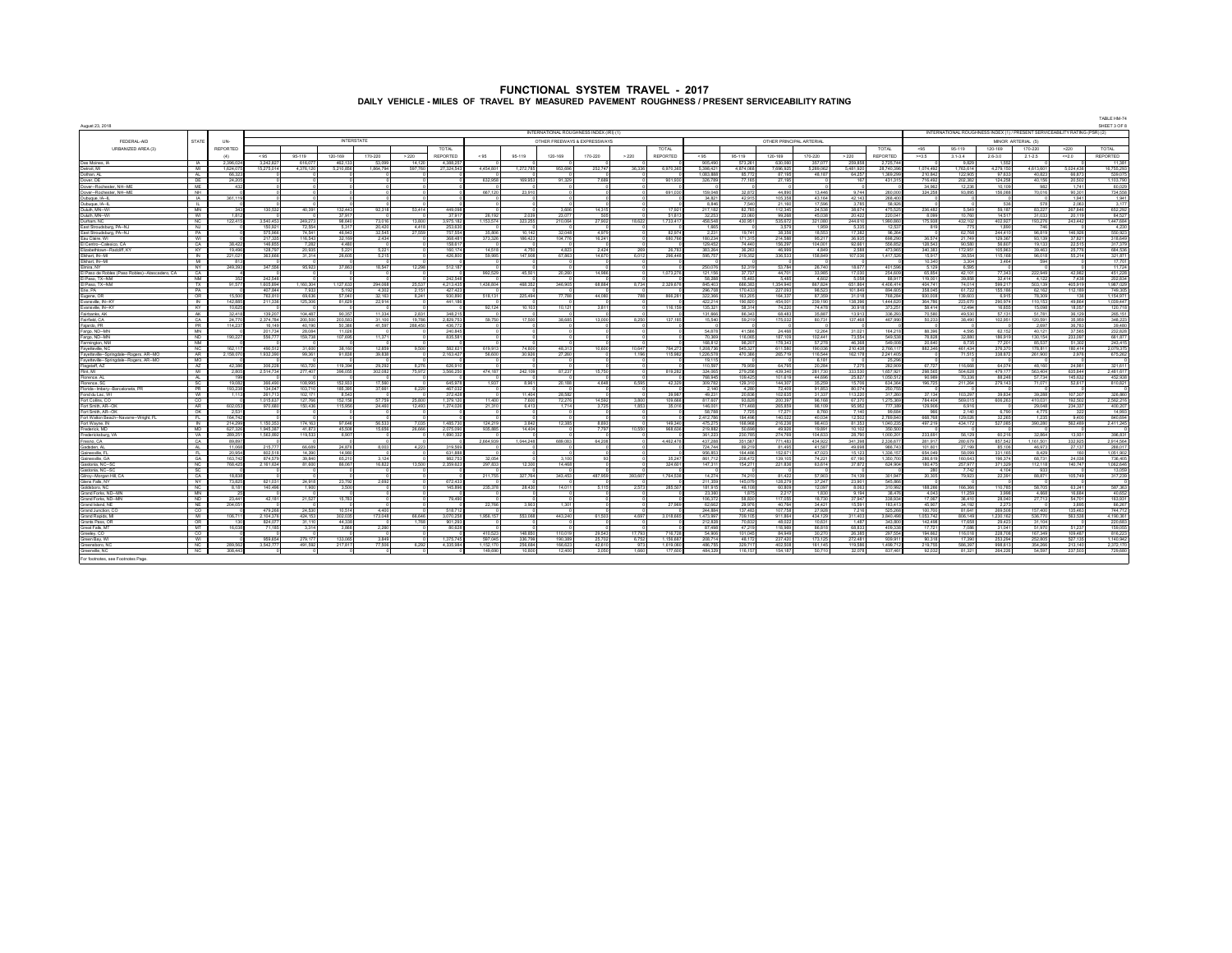| <b>FUNCTIONAL SYSTEM TRAVEL - 2017</b>                                                         |  |
|------------------------------------------------------------------------------------------------|--|
| DAILY VEHICLE - MILES OF TRAVEL BY MEASURED PAVEMENT ROUGHNESS / PRESENT SERVICEABILITY RATING |  |

| TABLE HM-74<br>SHEET 4 OF 8<br>INTERNATIONAL ROUGHNESS INDEX (IRI) (1)<br>INTERNATIONAL ROUGHNESS INDEX (1) / PRESENT SERVICEABILITY RATING (PSR) (2)<br><b>INTERSTATE</b><br>OTHER PRINCIPAL ARTERIAL<br>OTHER FREEWAYS & EXPRESSWAYS |                        |                    |                    |                    |                    |                  |                                     |                     |                   |                   |                          |                  |                           |                      |                    |                    |                   |                   |                      |                    |                    |                   |                 |                     |                    |
|----------------------------------------------------------------------------------------------------------------------------------------------------------------------------------------------------------------------------------------|------------------------|--------------------|--------------------|--------------------|--------------------|------------------|-------------------------------------|---------------------|-------------------|-------------------|--------------------------|------------------|---------------------------|----------------------|--------------------|--------------------|-------------------|-------------------|----------------------|--------------------|--------------------|-------------------|-----------------|---------------------|--------------------|
| August 23, 2018                                                                                                                                                                                                                        |                        |                    |                    |                    |                    |                  |                                     |                     |                   |                   |                          |                  |                           |                      |                    |                    |                   |                   |                      |                    |                    |                   |                 |                     |                    |
|                                                                                                                                                                                                                                        |                        |                    |                    |                    |                    |                  |                                     |                     |                   |                   |                          |                  |                           |                      |                    |                    |                   |                   |                      |                    |                    |                   |                 |                     |                    |
| FEDERAL-AID                                                                                                                                                                                                                            | <b>STATE</b>           | <b>IN</b>          |                    |                    |                    |                  |                                     |                     |                   |                   |                          |                  |                           |                      |                    |                    |                   |                   |                      |                    |                    | MINOR ARTERIAL (5 |                 |                     |                    |
| URBANIZED AREA (3)                                                                                                                                                                                                                     |                        | <b>REPORTED</b>    |                    |                    |                    |                  | <b>TOTAL</b>                        |                     |                   |                   |                          |                  | <b>TOTAL</b>              |                      |                    |                    |                   |                   | <b>TOTAL</b>         | $-95$              | 95-119             | 120-169           | 170-220         | >220                | TOTAL              |
|                                                                                                                                                                                                                                        |                        |                    | < 95               | 95-119             | 120-169            | 170-220          | > 220<br>REPORTED                   | < 95                | 95-119            | 120-169           | 170-220                  | >220             | REPORTED                  | < 95                 | 95-119             | 120-169            | 170-220           | > 220             | <b>REPORTED</b>      | > 3.5              | $3.1 - 3.4$        | $2.6 - 3.0$       | $2.1 - 2.5$     | 402.0               | <b>REPORTED</b>    |
| Greenville, SC                                                                                                                                                                                                                         | SC.                    | 2.979              | 2.213.163          | 470.935            | 166,441            | 51.078           | 13.74<br>2.915.35                   | 148,038             | 50.913            | 25.348            | 8.954                    | 7 GRO            | 241.233                   | 656.57               | 488.255            | 805.765            | 307.832           | 188.881           | 2.447.306            | 892.445            | 627.563            | 952.065           | 470.12          | 176,370             | 3.118.565          |
| Guavama PR<br>Gulfport, MS                                                                                                                                                                                                             | <b>PR</b><br>MS        | 321 188            | 2,126,77           | 76.629             | 203,928            | 2.930<br>50.27   | 32.52<br>35.45<br>25,24<br>2 482 85 | 1419                | 1790              | 868               | 137                      | 3707             | 15,739                    | 21.329<br>1 131 69   | 11880<br>478 742   | 13.524<br>386 443  | 37.010<br>127.564 | 21.168<br>110,436 | 104.91<br>2,234,881  | 258,148            | 10.512<br>162,114  | 37.433<br>270,775 | 22.74<br>122,81 | 10,700<br>180,421   | 81.394<br>994,271  |
| Hagerstown, MD--WV--PA                                                                                                                                                                                                                 | <b>MD</b>              | 736 847            | 1404.09            | 63.688             | 29.302             | 23 117           | 53.90<br>15741                      |                     |                   |                   |                          |                  |                           | 200.434              | 83.426             | 60.445             | 36.203            | 13.723            | 394.230              |                    |                    |                   |                 |                     |                    |
| Hagerstown, MD--WV--PA                                                                                                                                                                                                                 | PA                     |                    | 229.1              | 15.13              | 9.86               |                  | 4,21<br>258.3                       |                     |                   |                   |                          |                  |                           | 14,58                |                    | 941                | 476               | 80                | 17.54                |                    |                    |                   |                 |                     |                    |
| Hagerstown, MD--WV--PA                                                                                                                                                                                                                 | <b>WV</b>              | A1                 | 1.323.61           | 179.560            | 73,806             | 19.025           | 1596.0                              |                     |                   |                   |                          |                  |                           | 102.958              | 48.745             | 46,760             | 42.782            | 22.262            | 263.506              | 64.059             | 66,894             | 162.522           | 61.01           | 11 732              | 366.220            |
| Hammond, LA                                                                                                                                                                                                                            | LA                     | 107 472            | 1,372,92           | 61,856             | 126,180            | 65.93            | 1,626,88                            |                     |                   |                   |                          |                  |                           | 82,11                | 31,837             | 80.79              | 54.598            | 38,251            | 287.59               | 159.093            | 80,807             | 190.568           | 42.70           | 369                 | 473,539            |
| Hanford, CA<br>Hannyer PA                                                                                                                                                                                                              | CA<br>PA               | 11.060             |                    |                    |                    |                  |                                     | 342 745<br>50.31    | 40.591<br>78 637  | 14.631<br>12.043  | 3.696                    | 3.630            | 401.50<br>144 693         | 76.35<br>357.088     | 26.995<br>140,801  | 34.542<br>102 481  | 14 477<br>30 169  | 7838<br>26 421    | 160.20<br>656,959    | 183.990<br>26 723  | 63 747<br>7 936    | 14.08<br>33.448   | 19.62<br>22 11  | 32.842<br>13.356    | 314,280<br>103 576 |
| Harlingen, TX                                                                                                                                                                                                                          | TX                     |                    | 1.404.39           | 104.618            | 130.521            | 2 1 1 8          | 16416                               |                     |                   |                   |                          |                  |                           | 272.98               | 119,830            | 113.055            | 49.700            | 61.067            | 616,639              | 60.207             | 13.992             | 37.948            | 193.62          | 27 485              | 333.255            |
| Harrisburg, PA                                                                                                                                                                                                                         | PA                     |                    | 3 708 70           | 665,990            | 687 962            | 195 810          | 40,024<br>5,298,49                  | 935,794             | 358 082           | 410,696           | 137 563                  | 13 465           | 1,855,601                 | 728,540              | 433.354            | 446.013            | 194,090           | 165 740           | 1967 738             | 429.372            | 471.579            | 619,802           | 229,80          | 105 209             | 1855765            |
| Harrisonburg, VA                                                                                                                                                                                                                       | VA                     | 160.683            | 623.914            | 62.561             | 5.217              | 2784             | 694.47                              |                     |                   |                   |                          |                  |                           | 174.904              | 110.717            | 84.062             | 7.017             | 1.920             | 378.621              | 75.391             | 62.636             | 49.069            | 40.51           | 9 707               | 237.320            |
| Hartford, CT                                                                                                                                                                                                                           | CT                     |                    | 6,706,983          | 909,475            | 505,440            | 97,529           | 8,219,42                            | 2,431,154           | 295,310           | 315,905           | 58,953                   | 7715             | 3,109,037                 | 800,366              | 805,402            | 1,052,814          | 469,632           | 351,638           | 3.479.852            | 692,782            | 759,877            | 1,392,290         | 921,66          | 525 847             | 4.292.455          |
| Hattlesburg, M:<br>Hazleton PA                                                                                                                                                                                                         | <b>MS</b><br>PA        |                    | 348,992<br>182.90  | 29.817<br>69,160   | 26.513<br>52,946   | 8 1 7 5<br>2.724 | 413.49<br>317 9F<br>10.231          |                     |                   |                   |                          |                  |                           | 696.208<br>94.722    | 105.474<br>36,885  | 137.941<br>49 434  | 42.087<br>25.671  | 48.035<br>27.271  | 1.029.745<br>233.984 | 64.068<br>123.428  | 62.710<br>56,380   | 80,008<br>22,700  | 68,799<br>24 87 | 104 672<br>28 791   | 380.257<br>256 175 |
| Hemet CA                                                                                                                                                                                                                               | $\alpha$               |                    |                    |                    |                    |                  |                                     |                     |                   |                   |                          |                  |                           | 63,466               | 106,582            | 149,466            | 124 801           | 76 774            | 521,089              | 163.079            | 62 771             | 177 012           | 39.96           | <b>44 582</b>       | 487,408            |
| Hickory, NC                                                                                                                                                                                                                            | NC.                    | 244 668            | 180301             | 180.52             | <b>76 886</b>      | 13.312           | 720<br>2.080.93                     | 294 840             | 4742              | 6400              | 4 684                    | 5,101            | 315 76                    | 896.56               | 429,389            | 348.374            | 146 270           | 90 112            | 1910 70              | 609 179            | 323 631            | 273.09            | 64.04           | 49,909              | 1.319.857          |
| High Point, NC                                                                                                                                                                                                                         | NC.                    | 155 288            | 865 61             | 101.791            | 462 060            | 133 767          | 1.588.43<br>25.20                   | 360.072             | 38,600            | 4.330             | 3.100                    |                  | 406.103                   | 178.58               | 193 623            | 274 781            | 92 291            | 73 248            | 812.523              | 229.591            | 119.953            | 319 94            | 179.59          | 62 779              | 911.859            |
| Hilton Head Island, SC                                                                                                                                                                                                                 | SC.                    | 121.597            |                    |                    |                    |                  |                                     |                     |                   |                   |                          |                  |                           | 587 866              | 192 924            | 107 332            | 57 709            |                   | 945 830              | 21 247             | 38,660             | 104.957           | 35.050          | 13 986              | 213 899            |
| Hinesville, GA                                                                                                                                                                                                                         | GA                     | 55.610             |                    |                    |                    |                  |                                     |                     |                   |                   |                          |                  |                           | 329.11               | 29.616             | 8.019              | 4.010             | 4.775             | 375.537              | 176 724            | 59.323             | 43.199            | 22.21           | 14.493              | 315.955            |
| Holland, MI<br>Homosassa Springs--Beverly Hills--Citrus Springs, FL                                                                                                                                                                    | MI                     | 5.754<br>2.534     | 278.352            | 17.782             | 4.814              | 14 481           | 315.42                              | 3.273               |                   | 11.937            | 24.775                   | 11.365           | 51.350                    | 321.278<br>088.75    | 74.468<br>129,010  | 90.31<br>54.37     | 57.909<br>7,438   | 37.559<br>7.795   | 581.527<br>.287.36   | 235.97<br>264.16   | 229.012<br>14.06   | 170.672           | 126.12          | 103 039             | 864.815<br>278,782 |
| Hot Springs, AR                                                                                                                                                                                                                        | AR.                    | 94.293             |                    |                    |                    |                  |                                     | 140 830             | 108.005           | 86,563            | 36.546                   | 5.498            | 377.441                   | 97.294               | 162.422            | 240.692            | 192.961           | 119.038           | 812.407              |                    | 2.101              | 42.03             | 27.594          | 7 178               | 78,906             |
| Houma, LA                                                                                                                                                                                                                              | LA                     | 158.900            |                    |                    |                    |                  |                                     | 230.838             | 35.188            | 61.95             | 36,230                   | 4.240            | 368.449                   | 158,058              | 162,814            | 152,584            | 101,708           | 129,096           | 704,261              | 610.856            | 281,962            | 222,49            | 136.08          | 122.357             | 1,373,753          |
| Houston, TX                                                                                                                                                                                                                            | TX                     | 4.831.612          | 15.849.419         | 8.817.600          | 9.188.561          | 2 111 712        | 36,505.49<br>538.206                | 7 845 020           | 4.682.706         | 6.531.668         | 1.835.084                | 294.490          | 21.188.96                 | 5,822,10             | 3005760            | 4 741 33           | 3.232.418         | 3.481.884         | 20.283.496           | 12.276.67          | 1,672,994          | 8.305.984         | 2 636 21        | 331,001             | 25,222,866         |
| Huntington, WV-KY--OH                                                                                                                                                                                                                  | KY                     | 104,670            |                    |                    |                    |                  |                                     |                     |                   |                   |                          |                  |                           | 507.98               | 74 133             | 58.735             | 12965             | 6.879             | 660.69               | 29.787             | 26,837             | 35.01             | 5.976           | 10.307              | 107 923            |
| Huntington, WV--KY--OH                                                                                                                                                                                                                 | OH<br><b>WV</b>        | 7.529              | 1 235 80           | 95.695             | 105,880            | 23.615           | 1.460.99                            | 300 447<br>4.650    | 90.929<br>3.842   | 101.919<br>10 839 | 7.392<br>32 <sub>8</sub> | 1942<br>2.230    | 502.625<br>21,890         | 42.01<br>162,003     | 6.079<br>133,936   | 6.498<br>147,900   | 6.734<br>64.723   | 5.931<br>38 163   | 67.256<br>546.725    | 56.543<br>247.288  | 43,680<br>109.330  | 33.42<br>130.46   | 7.99<br>144 76  | 15 128<br>52837     | 156,771<br>684,680 |
| Huntington, WV--KY--OH<br>Huntsville, AL                                                                                                                                                                                               | AL.                    | 167 123            | 1.018.600          | 40.167             | 90.146             | 67 717           | 1.216.63                            | 600.926             | 154 880           | 136 637           | 4.994                    |                  | 897 437                   | 1.619.366            | 286.938            | 286.121            | 83.308            | 39.327            | 2.315.059            | 777.270            | 464.300            | 500.686           | 252.74          | 157 116             | 2.152.112          |
| Idaho Falls, ID                                                                                                                                                                                                                        | $\overline{D}$         | 122.358            | 77.22              | 2.978              |                    |                  | 80.20                               | 163,705             | 13.540            | 13.112            | 4.422                    | 2.772            | 197.55                    | 145,550              | 87.567             | 81.264             | 45.091            | 47.922            | 407.393              | 399.27             | 6.406              | 69.47             | 32.11           |                     | 507.27             |
| Indianapolis, IN                                                                                                                                                                                                                       | IN                     | 887.656            | 8.102.704          | 2.565.228          | 2.238.617          | 729.266          | 13.924.45<br>288.641                | 587.389             | 68.413            | 110.631           | 53.825                   | 18.384           | 838.642                   | 3.242.016            | 1.340.879          | 1.876.260          | 1.062.826         | 1.159.382         | 8.681.363            | 3.410.936          | 833.326            | 1.870.333         | 965.843         | 567 381             | 7.647.819          |
| Indio--Cathedral City, CA                                                                                                                                                                                                              | CA                     | 201.517            | 1.822.81           | 231 437            | 01 610             | 7.000            | 2.152.86                            | 152.025             | 8.300             | 8.257             | 8.400                    |                  | 176,982                   | 260.429              | 268,565            | 423 713            | 700.860           | 235.167           | 1888735              | 542.463            | 213,910            | 597.228           | 390,896         | 338 952             | 2.083.448          |
| Iowa City, IA<br>Ithaca NY                                                                                                                                                                                                             | <b>IA</b><br><b>NY</b> | 620 791<br>256 684 | 585 44             | 80,012             | 37 719             | 20.583           | 10,269<br>734,02                    | 110.51              | 7897              | 14.30             | 19,660                   |                  | 152.38                    | 345 87<br>66.51      | 51.336             | 54 951<br>44 019   | 39 897            | 64,665<br>40 144  | 556 71               |                    |                    |                   |                 |                     |                    |
| Jackson MI                                                                                                                                                                                                                             | MI                     | 208                | 52.530             | 182 444            | 212407             | 50 721           | 14.70<br>512.80                     | 240 262             | 72.313            | 23,008            | 2.835                    | 997              | 339.415                   | 93.27                | 31.093<br>72.555   | 87 537             | 24.110<br>75 781  | 89.691            | 205.87<br>418 836    | 91,408             | 105 420            | 123.453           | 127 45          | 128 313             | 576.047            |
| Jackson, MS                                                                                                                                                                                                                            | MS                     | 948                | 3.542.164          | 460.075            | 690.43             | 276.099          | 70.604<br>5.039.37                  |                     |                   |                   |                          |                  |                           | 1.442.39             | 650.290            | 970.26             | 557.007           | 904.983           | 4.524.932            | 228.183            | 212,095            | 459.252           | 387.92          | 645.820             | 1.933.274          |
| Jackson TN                                                                                                                                                                                                                             | <b>TN</b>              | 505.006            | 376.46             | 103.584            | 47.927             | 4.872            | 4.51<br>537.3                       |                     |                   |                   |                          |                  |                           | 375.68               | 140.300            | 177 63             | 42.172            | 25.084            | 760.87               |                    |                    |                   |                 |                     |                    |
| Jacksonville, F                                                                                                                                                                                                                        | FL.                    | 2,937,870          | 6,778,04           | 934,418            | 432,66             | 67.394           | 1.57<br>8,214,09                    | .909.88             | 254,979           | 285.27            | 186,021                  | 62.145           | 2.698.304                 | 3,922,32             | 612,978            | 368,25             | 79,970            | 60,312            | 5.043.84             | 2.733.32           | 532,762            | 786.55            | 123,41          | 129.626             | 4,305,683          |
| Jacksonville, NO                                                                                                                                                                                                                       | <b>NC</b>              |                    |                    | 43.758             | 41.088             | 22.976           | 47.959<br>382.16                    | 231,656             | 30.600<br>97.620  | 13 21<br>24.965   | 11.30                    | 816              | 287.59<br>126.79          | 519.38               | 148.547            | 97.734<br>116.626  | 29,573            | 17.585<br>87.644  | 81282                | 185 70<br>4.823    | 69.564             | 151.86            | 80.33<br>217.86 | 64.06<br>64.955     | 551,527            |
| Janesville, WI<br>Jefferson City, MO                                                                                                                                                                                                   | WI<br>MO               | 4.394              | 226,388            |                    |                    |                  |                                     | 815,346             | 67,782            | 63,823            | 4,205<br>23,167          | 7,378            | 977,496                   | 66,837<br>47,637     | 51,751<br>1.57     | 15,617             | 71,593<br>2,944   | 9,778             | 394,450<br>77.55     | 37 977             | 6,002<br>56,290    | 63,202<br>189,622 | 72,447          | 86,485              | 356,845<br>442,821 |
| Johnson City, TN                                                                                                                                                                                                                       | $\overline{N}$         | 701.385            | 347.59             | 86 135             | 217.185            | 45.293           | 5.595<br>70180                      |                     |                   |                   |                          |                  |                           | 957 240              | 87822              | 71 456             | 19.284            | 3.508             | 1 139 31             | 52.506             | 22.82              | 9.248             |                 |                     | 84.58              |
| Johnstown PA                                                                                                                                                                                                                           | PA                     |                    |                    |                    |                    |                  |                                     | 111 363             | 10766             | 15.693            | 2.073                    | 1.313            | 141 208                   | 85,230               | 48,609             | 62828              | 30.021            | 28,540            | 255 22               | 38.908             | 56.393             | 63.553            | 32.335          | 22.292              | 213 481            |
| Jonesboro AF                                                                                                                                                                                                                           | <b>AR</b>              | 249.569            | 262.91             | 12,400             | 3.000              | 6.791            | 1.963<br>287.0                      | 40.313              | 19.426            | 37,800            | 4.200                    | 6.300            | 108.03                    | 404.055              | 176.812            | 112.984            | 46,859            | 24.768            | 765.478              |                    | 183.995            | 84 78             |                 |                     | 268.778            |
| OM nilool.                                                                                                                                                                                                                             | <b>MO</b>              | 3.764              | 357,406            | 11,480             | 14.597             | 7.017            | 390.49                              | 135.828             | 14.706            | 4.226             | 3.023                    |                  | 157 784                   | 378.457              | 45.883             | 63.910             | 32,449            | 15,899            | 536,598              | 107.392            | 119.942            | 180.297           | 73.772          | 40.768              | 522.170            |
| Juana Diaz PF<br>Kahului HI                                                                                                                                                                                                            | <b>PR</b><br><b>HI</b> | 228.629            | 90.370             | 36,298             | 35.100             | 11.700           | 14.694<br>188.16                    |                     |                   |                   |                          |                  |                           | 367.558              | 136 815            | 168 621            | 65 484            | 13.096            | 751.574              | 36.301             | 31 31 9            | 36.877            | 13 14:          | 5428                | 123,066            |
| Kailua (Honolulu County) - Kaneohe, HI                                                                                                                                                                                                 | HL                     |                    | 59.36              | 42 915             | 104.970            | 18.760           | 226 OD                              | 32833               | 68,406            | 78 736            | 35.001                   | 21 255           | 236 230                   | 81.019               | 104.633            | 197.704            | 100.783           | <b>45808</b>      | 529.947              |                    | 1 138              | 25.802            | 32,485          | 33 100              | 92.525             |
| Kalamazoo MI                                                                                                                                                                                                                           | M                      | 25,443             | 1,235,574          | 108 713            | 66,798             |                  | 141108                              | 446 129             | 64 431            | 22,563            | 3,622                    | 7.519            | 544,263                   | 357 590              | 307 341            | 438.545            | 248 618           | 137 859           | 1 489 953            | 323 960            | 323 466            | 428.320           | 295 888         | 88 772              | 1460406            |
| Kankakee, IL                                                                                                                                                                                                                           | $\mathbf{H}$           |                    | 482.75             | 58.209             | 26,724             | 10 658           | <b>2 886</b><br>581 22              |                     |                   |                   |                          |                  |                           | 74.092               | 68.638             | 80.995             | 52,427            | 32.936            | 309,087              | 106,498            | 45 403             | 152.399           | 44.56           | 23 226              | 372,088            |
| Kansas City, MO--K                                                                                                                                                                                                                     | <b>KS</b>              | 132 68F            | 5 105 65           | 741 73             | 766.258            | 225 642          | 6.880.65<br>41.36                   | 1 686 163           | 216 918           | 129,254           | 72 379                   | 14,090           | 2 118 803                 | 452,22               | 188,329            | 191 822            | 50.007            | 14,946            | 897 329              | 1 137 873          | 1 431 023          | 1.361.93          | 674 36          | 260,092             | 4 865 279          |
| Kansas City, MO--KS<br>Kennewick--Pasco Wa                                                                                                                                                                                             | MO<br><b>WA</b>        | 127 650<br>17 759  | 8 688 12<br>580 79 | 849.101<br>259 814 | 1 092 791<br>70.28 | 362 555<br>5.596 | 11 047 31<br>54 752<br>916.48       | 2 871 808<br>673.10 | 561 396<br>112871 | 721 885<br>85.80  | 190 922<br>14 234        | 56 354<br>31,040 | 4 402 364<br>917 048      | 1 190 614<br>210,911 | 431 214<br>177 537 | 583 628<br>235 248 | 273 226<br>74 999 | 161 215<br>61.552 | 2 639 898<br>760.241 | 634 507<br>352 645 | 962 342<br>137.02  | 1827398<br>179.65 | 929 17<br>63.12 | 1 080 117<br>54.731 | 5433538<br>787.172 |
| Kennsha WI-II                                                                                                                                                                                                                          | WI                     |                    | 13.43              | 317 694            | 180.678            |                  | 5118                                |                     |                   |                   |                          |                  |                           | 230 33               | 119 710            | 275.206            | 136 413           | 156 72            | 918.38               | 31.98              | 53.99              | 119 19            | 78 17           | 317.00              | 600.349            |
| Killeen, TX                                                                                                                                                                                                                            | TX                     | 125 885            | 1,084,02           | 50.339             | 5,387              |                  | 1,139,7                             |                     |                   |                   |                          |                  |                           | 718,48               | 146,866            | 153,429            | 65,457            | 21.298            | 105.53               | 117.07             | 142,97             | 254,085           | 88,28           | 1.560               | 603,971            |
| Kingsport, TN-V/                                                                                                                                                                                                                       | TN                     | 724 49             | 979,86             | 7,553              | 8,752              |                  | 996,                                | 131 777             | <b>16,546</b>     | 9440              |                          |                  | 157 76                    | 659,853              | 76,549             | 50.29              | 17 682            | 4 747             | RO9 121              | 11 21              |                    |                   |                 | 2,242               | 13 454             |
| Kingsport, TN-VA                                                                                                                                                                                                                       | VA                     | 4.324              |                    |                    |                    |                  |                                     | 15,729              | 18 911            | 656               |                          |                  | 35,296                    | 38,953               | 55,973             | 56.092             | 1,901             | 114               | 153,034              | 10,483             | 13,268             | 29,938            | 6.593           | 636                 | 60,917             |
| Kingston, NY<br>Kissimmee FI                                                                                                                                                                                                           | NY<br>FI.              | 5,436<br>995 349   | 1,342,296          | 159,176            | 84,176             | 11 957           | 1 597 60                            | 8.064<br>791 182    | 39.387<br>48.790  | 55,902<br>37 197  | 25,689<br>7 2 1 0        | 4,002<br>4 400   | 133,044<br><b>888 778</b> | 203,062<br>2 165 958 | 205,291<br>421,901 | 218.051<br>215 772 | 117 669<br>38.294 | 77 268<br>35,468  | 821,340<br>2877393   | 1117817            | 110 441            | 64.08<br>164 543  | 70 127          | 58 567              | 64,081<br>1521496  |
| Knoxville TN                                                                                                                                                                                                                           | TN                     | 4 044 677          | 5.779.846          | 432.391            | 339.242            | 40,486           | 6.635.66<br>43.698                  | 50.077              | 63.996            | 40.051            | 31 110                   | 3.460            | 188 694                   | 3.419.445            | 696.204            | 620 838            | 165.932           | 125.302           | 5.027.72             |                    |                    |                   |                 |                     |                    |
| Kokomo IN                                                                                                                                                                                                                              | <b>IN</b>              | 14,406             |                    |                    |                    |                  |                                     | 187 699             | 5.760             | 6.106             |                          |                  | 199,564                   | 212.72               | 20.890             | 30.567             | 16,388            | 10.082            | 290.654              | 52.792             | 74.662             | 146.615           | 69.617          | 118.914             | 462.600            |
| La Crosse, WI--MN                                                                                                                                                                                                                      | MN                     | 1.528              |                    |                    |                    |                  |                                     |                     |                   |                   |                          |                  |                           | 39.381               | 5.346              | 7947               | 6.744             |                   | 59.418               | 2.466              | 3.748              | 2.688             |                 |                     | 8.901              |
| La Crosse, WI--MN                                                                                                                                                                                                                      | WI                     |                    | 15.77              | 140.358            | 199,890            |                  | 356.02                              | 189,875             | 20.076            | 42,409            | 16.795                   | 4 796            | 273 95                    | 76.266               | 103 812            | 175 507            | 253 317           | 115 232           | 724 135              | 70 882             | 63 767             | 103.23            | 62,469          | 55 049              | 355 405            |
| Lady Lake--The Villages, FL                                                                                                                                                                                                            | FI.<br><b>IN</b>       | 35 184<br>458.531  | 39 71              | 4.536              |                    | 4 056            | 8 19<br>69.46                       | 179,906             | 4 350             |                   |                          |                  | 184 256                   | 819 239<br>245,400   | 75 599             | 43 142<br>188.869  | 10.890<br>88 488  | 8.989             | 957 859              | 270 471<br>459.795 | 18.524             | 7.045             | 108.648         | 2.097<br>64 473     | 298 136            |
| Lafavette, IN<br>Lafayette, LA                                                                                                                                                                                                         | $\overline{A}$         | 1,925,483          | 942,669            | 121,816            | 12,965<br>243,586  | 199,002          | 38,475<br>1 545 54                  |                     |                   |                   |                          |                  |                           | 130,440              | 70,574<br>198,375  | 355 520            | 382,096           | 60,885<br>554 884 | 654,217<br>1,621,315 | 171 2R             | 110,313<br>112 116 | 83,798<br>101.60  | 184 70          | 273 643             | 827,027<br>933 439 |
| Lafavette--Louisville--Erie, CO                                                                                                                                                                                                        | CO.                    |                    |                    |                    |                    |                  |                                     | 282.424             | 23,600            | 10.328            | 1.300                    |                  | 317 652                   | 56.734               | 72.408             | 211 389            | 44 354            | 48.968            | 433 853              | 83.667             | 125 703            | 158.79            | 69.54           | 37.066              | 474,772            |
| Lake Charles, LA                                                                                                                                                                                                                       | <b>LA</b>              | 80 544             | 543,346            | 291,146            | 459 180            | 280.330          | 172,984<br>1 746 98                 |                     |                   |                   |                          |                  |                           | 291.090              | 49,295             | 125,520            | 102,825           | 76,524            | 645,254              | 315.915            | 147.631            | 217.419           | 53.00           | 174,875             | 908,841            |
| For footnotes, see Footnotes Page                                                                                                                                                                                                      |                        |                    |                    |                    |                    |                  |                                     |                     |                   |                   |                          |                  |                           |                      |                    |                    |                   |                   |                      |                    |                    |                   |                 |                     |                    |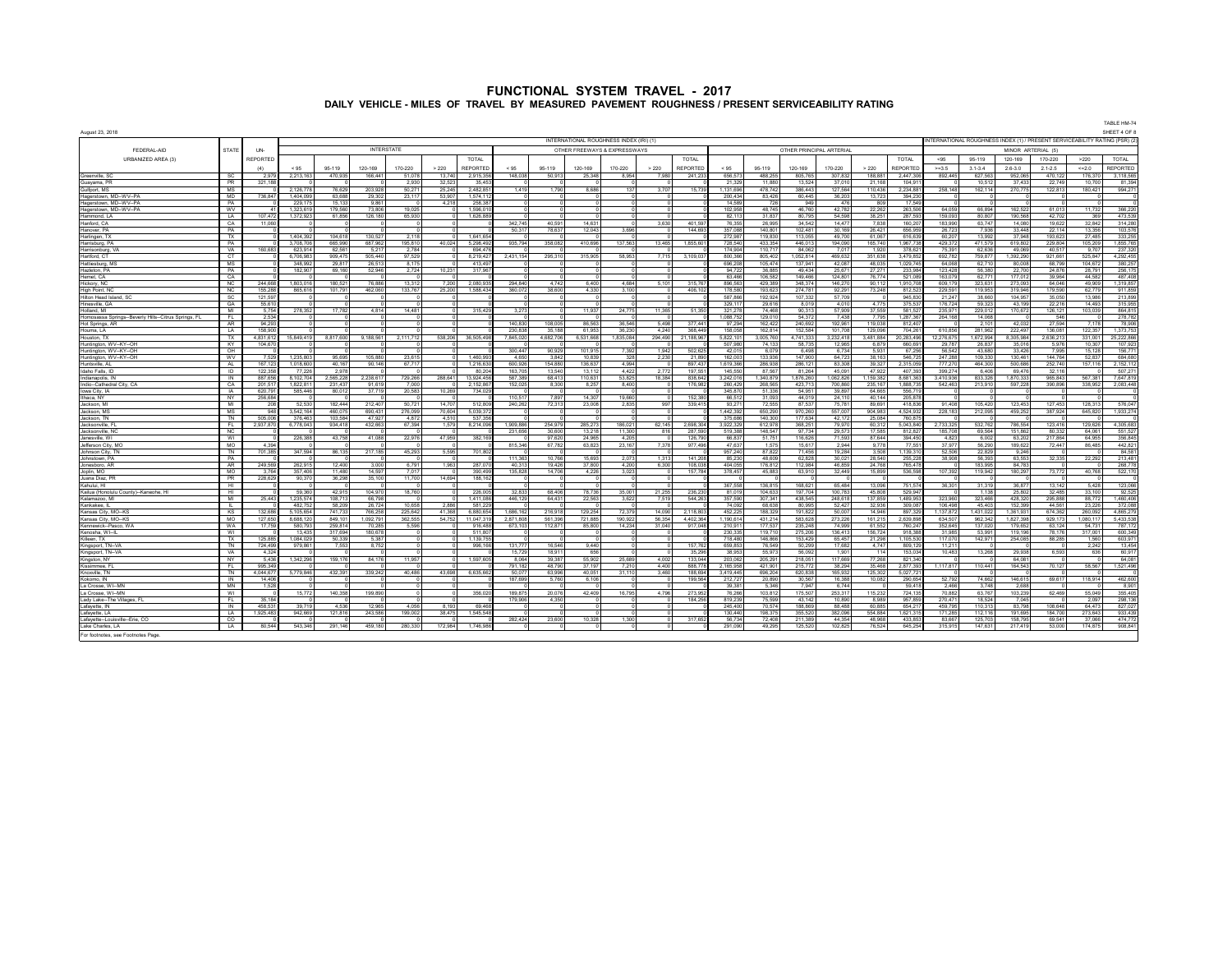| August 23, 2018<br>INTERNATIONAL ROUGHNESS INDEX (IRI) (1)<br>INTERNATIONAL ROUGHNESS INDEX (1) / PRESENT SERVICEABILITY RATING (PSR) (2) |                      |                     |                                                                                                      |                     |                   |                      |           |                     |                      |                    |                   |                 | TABLE HM-74      |                      |                       |                     |                          |                    |                   |                      |                      |                      |                          |                        |                    |                       |
|-------------------------------------------------------------------------------------------------------------------------------------------|----------------------|---------------------|------------------------------------------------------------------------------------------------------|---------------------|-------------------|----------------------|-----------|---------------------|----------------------|--------------------|-------------------|-----------------|------------------|----------------------|-----------------------|---------------------|--------------------------|--------------------|-------------------|----------------------|----------------------|----------------------|--------------------------|------------------------|--------------------|-----------------------|
|                                                                                                                                           |                      |                     |                                                                                                      |                     |                   |                      |           |                     |                      |                    |                   |                 |                  |                      |                       |                     |                          |                    |                   |                      |                      |                      |                          |                        |                    | SHEET 5 OF 8          |
|                                                                                                                                           |                      |                     |                                                                                                      |                     |                   |                      |           |                     |                      |                    |                   |                 |                  |                      |                       |                     |                          |                    |                   |                      |                      |                      |                          |                        |                    |                       |
| FEDERAL-AID                                                                                                                               | <b>STATE</b>         | LIN-                | <b>INTERSTATE</b><br>OTHER EREEWAYS & EXPRESSWAYS<br><b>REPORTED</b><br><b>TOTAL</b><br><b>TOTAL</b> |                     |                   |                      |           |                     |                      |                    |                   |                 |                  |                      |                       |                     | OTHER PRINCIPAL ARTERIAL |                    |                   |                      |                      |                      | MINOR ARTERIAL (5        |                        |                    |                       |
| URBANIZED AREA (3)                                                                                                                        |                      |                     |                                                                                                      |                     |                   |                      |           |                     |                      |                    |                   |                 |                  |                      |                       |                     |                          |                    |                   | <b>TOTAL</b>         | $-95$                | 95-119               | 120-169                  | 170-220                | >220               | <b>TOTAL</b>          |
|                                                                                                                                           |                      | (A)                 | < 95                                                                                                 | 95-119              | 120-169           | 170-220              | >220      | <b>REPORTED</b>     | < 95                 | 95-119             | 120-169           | 170-220         | > 220            | <b>REPORTED</b>      | < 95                  | 95-119              | 120-169                  | 170-220            | >220              | REPORTED             | > 3.5                | $3.1 - 3.4$          | $2.6 - 3.0$              | 21.25                  | $-20$              | <b>REPORTED</b>       |
| Lake Havasu City, AZ                                                                                                                      | AZ.                  | 18.515              |                                                                                                      |                     |                   |                      |           |                     |                      |                    |                   |                 |                  |                      | 218,514               | 34, 167             | 12.030                   | 3.819              | 1.786             | 270.3                |                      | 15,908               | 189,099                  | 77.70                  | 29.562             | 312,360               |
| Lake Jackson--Angleton, TX<br>Lakeland FL                                                                                                 | TX<br>F1.            | <b>28776</b>        | 1014 421                                                                                             | 187 815             | 33 850            | 9.294                |           | 1 245 38            | 270.522<br>332875    | 209 21:<br>38 431  | 147,803<br>13.250 | 36.76<br>7.380  | 9.658            | 673,96<br>391936     | 181,695<br>1 477 527  | 34,678<br>124 768   | 124 022<br><b>74 628</b> | 69,106<br>30.142   | 12.51<br>8.00     | 422,0<br>1715.07     | 357 194<br>805 552   | <b>BRS</b><br>131842 | 40.544<br>97,936         | 226.74<br>23.05        | 3,572<br>9.028     | 628,924<br>1.067.407  |
| Lancaster PA                                                                                                                              | PA                   |                     | 269.594                                                                                              | 117,883             | 149.341           | 18,916               |           | 555.73              | 2.182.628            | 186,630            | 223.941           | 45.15           | 16,716           | 2.655.075            | 371,549               | 147,855             | 184 315                  | 64,500             | 75,553            | 843.7                | 517,501              | 672.846              | 502.796                  | 347.678                | 229.974            | 2,270.796             |
| Lancaster--Palmdale, CA                                                                                                                   | CA                   | 936 49              |                                                                                                      |                     |                   |                      |           |                     | 738.012              | 111.592            | 132.141           | 42.10           | 8.57             | 103241               | 379 165               | 244.924             | 366 748                  | 157.59             | 152.33            | 1.300.7              | 3.220                | 199.02               | 926,638                  | 352.69                 | 200.334            | 681914                |
| Lansing, MI                                                                                                                               | M                    | 54.52               | 1426810                                                                                              | 521 97              | 417 809           | <b>154 784</b>       | 42.318    | 2.563.6             | 361,596              | 176 044            | 74.938            | 9.479           | 12,500           | 634,556              | 281,817               | 272,060             | 358 622                  | 224,10             | 27190             | 1408.5               | 200.756              | 281,251              | <b>559 786</b>           | 366.68                 | 458 715            | 1.867.193             |
| Laredo, TX                                                                                                                                | TX                   | 146 814             | 423.055                                                                                              | 29 85F              | 39.718            | 4.891                | 1.487     | 499.0               |                      |                    |                   |                 |                  |                      | 442 BOI               | 236.442             | 287 130                  | 150.431            | 175 16            | 1.291.97             | 75,477               | 62 448               | 171 117                  | 212.05                 | 15705              | 536.805               |
| Las Cruces, NM                                                                                                                            | <b>NM</b><br>NV      | 25,232<br>830       | 571.271<br>5,536,784                                                                                 | 17.042<br>1,082,636 | 4.062<br>1717166  | 259,458              | 56,734    | 592.37<br>8,652,7   | 175.824<br>2,509,475 | 111.378<br>604,411 | 18.683<br>892,866 | 2.66<br>122,194 | 5,700            | 308.548<br>4 134 646 | 108,550<br>2,457,485  | 103.118<br>961,870  | 156.928<br>1,342,779     | 83.10<br>540,761   | 38.3<br>321,37    | 490.0<br>5,624,27    | 134.334<br>5,050,587 | 151.23<br>1,983,953  | 378.322<br>1,956,274     | 128,77<br>992,42       | 74.455<br>740 489  | 867.113<br>10,723,724 |
| Las Vegas--Henderson, NV<br>Lawrence, KS                                                                                                  | KS                   | 7854                | 236.854                                                                                              | 13.120              | 20.190            |                      |           | 270.16              | 257.522              | 20,290             | 1 770             | 1.483           |                  | 281,065              | 38.112                | 30.919              | 62.041                   | 29,50              | 14 84             | 175.41               | 124,930              | 28,382               | 195,316                  | 172,129                | 151.243            | 672,000               |
| I awton OK                                                                                                                                | OK                   | 15.283              | 163.332                                                                                              | 31,900              | 20,954            | 6.671                |           | 222.85              | 50.920               | 27.110             | 15 192            | 18.826          | 22,580           | 134 628              | 83,416                | 23.131              | 101 617                  | 167 784            | 309,459           | 685 408              |                      | 22.307               | 24,538                   | 16.393                 | 55,463             | 118 701               |
| Lebanon, PA                                                                                                                               | PA                   |                     |                                                                                                      |                     |                   |                      |           |                     |                      |                    |                   |                 |                  |                      | 170,032               | 63.276              | 72 155                   | 44.653             | 45.45             | 395.5                | 4.024                | 21.590               | 37.596                   | 49 881                 | 52,286             | 165,378               |
| Leesburg--Eustis--Tavares, FL                                                                                                             | FL.                  | 14 14 0             |                                                                                                      |                     |                   |                      |           |                     | 127 245              |                    | 531               | 4830            |                  | 132 606              | 1.338.563             | 133.594             | 89,790                   | 36.420             | 12.514            | 161088               | 333,393              | 82 456               | 59.513                   | 14 111                 | 741                | 490 214               |
| Leominster--Fitchburg, MA<br>Lewiston, ID-WA                                                                                              | MA<br>$\blacksquare$ | 801.956<br>41812    | 182.459                                                                                              | 4.253               | 7.722             | 3.508                |           | 197.94              | 734.366              | 8.200              | 11.877            | 3.719           | 8.577            | 766.739              | 343.215<br>26,525     | 85.256<br>5438      | 150.461<br>1574          | 137.216<br>12.040  | 149.884<br>3.54   | 866.03<br>63.28      | 108.57               | 203.653              |                          | 7.657<br>5,720         |                    | 7.657<br>317,949      |
| Lewiston, ID-WA                                                                                                                           | WA                   |                     |                                                                                                      |                     |                   |                      |           |                     | 5.592                | 531                | 280               |                 |                  | 6487                 | 15,283                | 11,329              | 14,380                   | 2,823              |                   | 43,814               | 62.93                | 6,753                | 11776                    | 4.556                  | 6.640              | 92,665                |
| Lewiston MF                                                                                                                               | ME                   | 4 168               | 137.510                                                                                              | 54.715              | 43.786            | 4.509                |           | 240.51              | 26.691               | 3.340              |                   |                 |                  | 30.031               | 207.119               | 124.606             | 121.393                  | 57.672             | 49.20             | 559,996              | 98.665               | 29.048               | 74 194                   | 44.777                 | 26,916             | 273,600               |
| Lexington-Fayette, KY                                                                                                                     | KY.                  | 458.03              | 998 515                                                                                              | 40 864              | 35,581            |                      |           | 1,074,95            | 733 936              | 65,490             | 65 928            | 22.527          |                  | <b>887 880</b>       | 1,348,439             | 276,239             | 263,587                  | 115,783            | 132.59            | 2 136 644            | 364.05               | 137 125              | 131,996                  | 70.056                 | 67.307             | 770 544               |
| Lexington Park--California--Chesapeake Ranch Estates, MD                                                                                  | MD.                  | 257.57              |                                                                                                      |                     |                   |                      |           |                     |                      |                    |                   |                 |                  |                      | ARR 343               | 60.750              | A9 924                   | 10.249             | 2.84              | 502.11               |                      |                      |                          |                        |                    |                       |
| Lima, OH<br>Lincoln NF                                                                                                                    | OH.<br><b>NF</b>     | 707 68              | 435 167<br>572.091                                                                                   | 58.543<br>148 407   | 3914<br>102.31    | 5.652                |           | 4979<br>828 di      | 211 328              | 15,491             | 16.356            | 11.36           |                  | 254.53               | 91.70<br>239.60       | 44 726<br>132.639   | 88,983<br><b>182760</b>  | 33 830<br>148 63   | 42.00<br>283.62   | 301.26<br>987.26     | 121.353<br>1.087.16  | 53.966<br>179,088    | <b>58 144</b><br>103.269 | <b>15.78</b><br>150.12 | 29.297<br>25.040   | 278 544<br>1544 680   |
| Little Rock, AF                                                                                                                           | <b>AR</b>            | 939.44              | 2.839.258                                                                                            | 1.497.020           | 1.588.795         | 721.351              | 432 274   | 7.078.7             | 443.146              | 286 263            | 402.528           | 258.02          | 55,591           | 1.445.55             | 458.422               | 286.040             | 567.339                  | 325.43             | 248.27            | 1.885.5              | 247.747              | 508.960              | 1.679.478                | 367.853                | 4.706              | 2.808.744             |
| Livermore CA                                                                                                                              | CA                   | 6.16                | 1 243 689                                                                                            | 16.65               | 18,900            | 65.520               | 171,600   | 1,516.3             |                      |                    |                   |                 |                  |                      | 54.197                | 72.070              | 138 72                   | 91.61              | 87.61             | 444.2                |                      |                      | 113 644                  | 247.75                 | <b>88 858</b>      | 450.262               |
| Lodi, CA                                                                                                                                  | CA                   | 5.578               |                                                                                                      |                     |                   |                      |           |                     | 730,168              | 25,637             | 28,183            | 6.90            | 6,905            | 797 79               | 57.943                | 47,826              | 36,789                   | 14,269             | 9,255             | 166,08               | 4432                 | 55,496               | 57 574                   | 61,248                 | 11 271             | 190,021               |
| Logan, UT                                                                                                                                 | UT                   | 63                  |                                                                                                      |                     |                   |                      |           |                     |                      |                    |                   |                 |                  |                      | 531,783               | 66,995              | 56,083                   | 8,535              | 6.158             | 669,555              | 106,214              | 23.428               | 44,736                   | 14,799                 | 56.925             | 246,102               |
| Lompoc, CA                                                                                                                                | CA                   | 8.290               |                                                                                                      |                     |                   | $\Omega$             |           |                     |                      |                    |                   |                 |                  |                      | 111.364               | 63,778              | 68,826                   | 27.328             | 18.855            | 290.15               | 22,493               | 8.062                | <b>22 883</b>            | 5.968                  | 7424               | 66,830                |
| Longmont, CO<br>Longview, TX                                                                                                              | co<br>TX             |                     | 57,974<br>202.769                                                                                    | 60,600<br>4.656     | 36,461<br>8.859   | $\Omega$<br>$\Omega$ |           | 155,03<br>216.284   | 169,006              | 31,237             | 54,256            | 36,623          | 41,232           | 332,354              | 34,826<br>791,279     | 36,546<br>275,593   | 116,446<br>255,998       | 51,301<br>66.847   | 9,600<br>38.638   | 248,71<br>1,428.35   | 21,258<br>256.737    | 42,890<br>19.411     | 163,162<br>12.149        | 180,594<br>152,589     | 209,997            | 617,901<br>440.886    |
| Longview WA-OF                                                                                                                            | OR                   |                     |                                                                                                      |                     |                   |                      |           |                     |                      |                    |                   |                 |                  |                      | 19.729                | 18.016              | 21,704                   | 8.557              | 5.470             | 73.476               |                      |                      |                          |                        |                    |                       |
| Longview, WA-OR                                                                                                                           | <b>WA</b>            |                     | 429,919                                                                                              | 22.303              | 23 15 2           | 16,478               | 4.725     | 496.57              | 52891                | 16 432             | 14.20             | 4.76            | 7.783            | 96.070               | 61.745                | 83.111              | 51,999                   | 20.961             | 85.96             | 303.7                | 17.487               | 13.771               | 17,444                   | 36.21                  | 180.564            | 265,484               |
| Lorain--Elvria, Of                                                                                                                        | OH                   | 7.32                | 648.394                                                                                              | 129,179             | 113 13            | 29,310               | 16,29     | 936,31              | 484.61               | 30,908             | 26,088            | 15.63           |                  | 557,243              | 210,09                | 114,092             | 125.20                   | 59,768             | 59.79             | 568,9                | 541.53               | 129,298              | 16770                    | 64,03                  | 70 15              | 972,719               |
| Los Angeles-Long Beach-Anaheim, CA                                                                                                        | CA                   | 5.896.614           | 31,731,969                                                                                           | 13.120.671          | 20.073.779        | 8.539.390            | 4.201.728 | 77.667.53           | 21.025.294           | 13.201.752         | 13.218.182        | 4.849.403       | 2.441.655        | 54.736.286           | 2.197.348             | 4.927.328           | 16.324.207               | 16.444.287         | 26.000.17         | 65,893.34            | 1,299.480            | 3.567.086            | 9.504.596                | 9.327.17               | 20.029.382         | 43.727.714            |
| Los Lunas, NM<br>Louisville/Jefferson County, KY-IN                                                                                       | NM <sub></sub><br>KY | 847.45              | 136.09<br>6.990.20                                                                                   | 14.614<br>1.164.518 | 1.278.667         | 317.667              | 102,467   | 1507<br>9.853.5     | 76.21                | 145.420            | 231.04            | 127,874         | 27.12            | 607,678              | 125.803<br>733.219    | 34,908<br>678,623   | 7277<br>841.443          | 58.37<br>306,18    | 21,92<br>213,77   | 3137<br>2.773.2      | 86.23<br>750.65      | 22,15<br>842,81      | 22,254<br>1.372.77       | 55.53<br>807.01        | 4.09<br>531.954    | 190.273<br>4,305,208  |
| Lubbock, TX                                                                                                                               | TX                   | 185.35              | 213,989                                                                                              | 85,302              | 131,667           | 19,024               | 5,047     | 455,02              | 763,102              | 155,028            | 130,917           | 44.91           | 7.18             | 1.101.148            | 522,398               | 227,55              | 498,839                  | 448,30             | 327,64            | 2,024,7              | 139,96               |                      | 17.85                    | 193,54                 | 126,996            | 478,363               |
| Lynchburg, VA                                                                                                                             | VA                   | 235 87              |                                                                                                      |                     |                   |                      |           |                     | 557.974              | 101.843            | 32,473            | 6.544           | 131              | 698.965              | 677,636               | 225.03              | 135.383                  | 37.83              | 17.17             | 1.093.06             | 165.23               | 195,395              | 180 16                   | 62.65                  | 8.093              | 611,539               |
| Macon, GA                                                                                                                                 | GA                   | 336.50              | 1,675,757                                                                                            | 378,749             | 416,254           | 80,597               | 41.555    | 2,592,9             |                      |                    |                   |                 |                  |                      | 261,348               | 143,100             | 160.945                  | 71.06              | 72.19             | 708.65               | AR OR                | 184.32               | 124,225                  | 24.73                  | 87710              | 857,959               |
| Madera, CA                                                                                                                                | CA                   | 12,21               |                                                                                                      |                     |                   |                      |           |                     | 500 471              | 36.52              |                   | 780             |                  | 544 794              | 2.15                  | 11,936              | 18.013                   | 10.80              | 23.14             | 66 O                 | 74 357               | 67.935               | 179,406                  | 25.41                  | 17842              | 364,952               |
| Madison WI<br>Manchester, NH                                                                                                              | WI<br><b>NH</b>      |                     | 420 136<br>1 641 451                                                                                 | 132 27<br>39.352    | 590.351<br>22.369 | 104.873              | 9.710     | 1.257.34<br>1 703 1 | 1.148.648<br>441 784 | 430.466<br>5.729   | 830 488<br>5729   | 146.30          | 36,461           | 2,592,364<br>453.24  | 360,006<br>488 O46    | 370.57<br>156.345   | 783 541<br>143 932       | 389.30<br>80.551   | 533.94<br>123.20  | 243737<br>992.07     | 45.081<br>164,305    | 94.613<br>151.516    | 333.308<br>96.085        | 295,588<br>99.95       | 410 941<br>130 635 | 1.179.531<br>642,496  |
| Mandeville--Covington, LA                                                                                                                 | LA                   | 100.478             | 1.086.260                                                                                            | 28,070              | 73.822            |                      | 8.120     | 1.196.27            | 150.922              | 15,970             | 9.511             | 5.050           |                  | 181.453              | 316,664               | 102.560             | 102.412                  | 39.424             | 31.80             | 592.860              | 223.030              | 98.381               | 82.923                   | 22.068                 | 6.343              | 432.745               |
| Manhattan, KS                                                                                                                             | KS                   | 8.443               |                                                                                                      |                     |                   |                      |           |                     | 143.334              | 31 138             | 7 1 2 2           | 3.330           |                  | 184,924              | 18371                 | 20,753              | 38 835                   | 27,631             | 271               | 273,64               | 55,506               | 18,060               | 39,012                   | 59.744                 | 57 981             | 230,303               |
| Mankato, MN                                                                                                                               | <b>MN</b>            | 251.919             |                                                                                                      |                     |                   | $\sim$               |           |                     | 77.266               | 46.708             | 82.500            | 34,486          | 12.062           | 253.022              | 137.676               | 41.845              | 32.384                   | 2.880              | 4.554             | 219.33               | 71 110               | 12.796               | 6.820                    |                        | 1.321              | 92.047                |
| Mansfield OH                                                                                                                              | OH<br>CA             | 1.340<br>25.042     | 404 840                                                                                              | 51,252              | 30.063            | 4 661                |           | 490.81              | 301.911<br>1 123 622 | 43.365<br>211 319  | 41.376<br>93.410  | 38 889<br>20744 | 22.209<br>14,400 | 447 750<br>1 463 495 | 116.289               | 58.290<br>45 177    | 65,995<br>90.958         | 22.156<br>71 17    | 23.76<br>83.52    | 286.49<br>316.26     | 199,492              | 93 776<br>17774      | 122.013<br>108,760       | 10.383<br>30.642       | 19,897<br>36.051   | 445,561<br>193.228    |
| Manteca, CA<br>Marvsville WA                                                                                                              | <b>WA</b>            |                     | 915.581                                                                                              | 124.321             | 61.059            | 2.601                | 9.72      | 1.113.2             | 333.110              | 131.27             | 73,215            | 23,30           | 15,565           | 576 473              | 25,436<br>20,100      | 57,975              | 74 737                   | 42 B49             | 53.00             | 248.66               | 229.386              | 124,699              | 237.273                  | 77,22                  | 83.631             | 752,216               |
| Mauldin-Simnsonville SC                                                                                                                   | SC.                  | 149                 | 1.098.820                                                                                            | 50.771              | 25.094            | 7 195                |           | 1 181 8             | 39,982               | 2.330              | 9.320             | 2.330           |                  | 53.962               | 85.216                | 82.979              | 83.234                   | 41,996             | 4.65              | 298.07               | 126 276              | 103.362              | 325 745                  | 127,566                | 27 189             | 710 139               |
| Mayagüez, PR                                                                                                                              | <b>PR</b>            | 397.22              | 42,470                                                                                               | <b>118 880</b>      | 225, 144          | 35.867               | 245 523   | 667.81              |                      |                    |                   |                 |                  |                      |                       |                     |                          |                    |                   |                      |                      |                      |                          |                        |                    |                       |
| McAllen, TX                                                                                                                               | TX                   | 48.35               | 2.836.560                                                                                            | 304.926             | 299.738           | 22.158               | 10.758    | 3.474.1             |                      | 234                |                   |                 | 384              | 618                  | 2.571.620             | 770.742             | 706.446                  | 370.62             | 211.92            | 4.631.36             | 745.60               | 222.393              | 570.482                  | 122.07                 | 3,788              | 1.664.350             |
| McKinney, TX                                                                                                                              | TX                   | 292,425             |                                                                                                      |                     |                   |                      |           | 1 035 04            | <b>701 689</b>       | 423,896            | 202,186           | 11.677          |                  | 1.339.448            | 498 73                | 241,957             | 280.07<br>131 135        | 98,931             | 28.84             | 1148.5<br>694.04     | 560.19               |                      | 162.06                   | 110.42                 |                    | 832,671               |
| Medford, OR<br>Memphis, TN--MS--AF                                                                                                        | OR<br><b>AR</b>      | 5,851<br>76,21      | 902,772<br>501.381                                                                                   | 89,998<br>192.65    | 40,556<br>131.443 | 1,720<br>77.451      | 11.58     | 914.5               |                      |                    |                   |                 |                  |                      | 373,872<br>10.517     | 115,285<br>34.137   | 32.80                    | 48,195<br>19,009   | 25,55<br>10.85    | 107.31               | 442,996<br>35.241    | 173,765<br>8.155     | 48,989<br>42.48          | 36,148<br>8,900        | 56,244<br>44,470   | 758,141<br>139,253    |
| Memphis, TN--MS--AF                                                                                                                       | MS                   |                     | 536,946                                                                                              | 93.056              | 45.055            | 34 165               | 27,994    | 737,2               | 358 445              | 11846              | 27,564            | 9.058           | 4,126            | 411.039              | 572,419               | 143,166             | 112,560                  | 54,490             | 33.52             | 916.16               | 71,990               | 165,849              | 234,857                  | 190,139                | 192,050            | 854,884               |
| Memphis. TN--MS--AR                                                                                                                       | TN.                  | 6.053.97            | 5.350.905                                                                                            | <b>458 065</b>      | 303 026           | 138,585              | 66.308    | 6.407.78            | 503.820              | 318 974            | 300 550           | 131.70v         | 28,095           | 1 382 146            | 1 484 125             | 1048 118            | 1 408 897                | 1.041.621          | 934 48            | 5 917 238            | 360.416              |                      |                          |                        | 722                | 361 138               |
| Merced CA                                                                                                                                 | CA                   | 107.79              |                                                                                                      |                     |                   |                      |           |                     | 116.899              | 267.705            | 144,738           | 56.39           | 126.09           | 711 823              | 53,009                | <b>58.598</b>       | 123,458                  | 99.763             | 89.13             | 423,950              | 7.150                | 43.538               | 108,444                  | 48.023                 | <b>175 888</b>     | 383 044               |
| Miami, FL                                                                                                                                 | FL.<br><b>IN</b>     | 5.450.068<br>155.50 | 20.329.406<br>43.754                                                                                 | 2.194.041           | 2.096.523         | 348,406<br>2.060     | 75.333    | 25.043.7<br>45.8    | 14 688 875           | 1412607            | 1.050.439         | 230.66          | 61.264           | 17,443,854           | 15.145.903<br>222.940 | 5.961.264<br>97 482 | 558787<br>117.723        | 1.819.40<br>84 656 | .055.81<br>77,895 | 29.570.25<br>600.696 | 8.235.032<br>70.491  | 1,439.571<br>142.523 | 0.181.920<br>105,462     | .190.910<br>31,200     | 173 426<br>24,920  | 22,220,860<br>374.595 |
| Michigan City -- La Porte, IN -- MI<br>Michigan City--La Porte, IN--MI                                                                    | M                    |                     |                                                                                                      |                     |                   |                      |           |                     |                      |                    |                   |                 |                  |                      |                       |                     |                          |                    |                   |                      | 852                  | 2.870                | 10 218                   | 2.55                   | 852                | 17.345                |
| Middletown, OH                                                                                                                            | OH                   |                     | 782.566                                                                                              | 34,800              | 22,737            |                      |           | 840.10              |                      |                    |                   |                 |                  |                      | 92.717                | 80 137              | 133.934                  | 61.82              | 22.02             | 390.63               | 99.965               | 53 126               | 106.693                  | 36,893                 | 19.013             | 315,690               |
| Midland, MI                                                                                                                               | MI                   | 2.81                |                                                                                                      |                     |                   |                      |           |                     | 449 174              | 60.520             | 32.31             | 8.574           | 2,944            | 553.52               | 93,833                | 51,782              | 153,948                  | 43,744             | 34,09             | 377,39               | 77,068               | 145,588              | 206.564                  | 77,281                 | 33,481             | 539,981               |
| Midland, TX                                                                                                                               | TX                   | 125,360             | 692,126                                                                                              | 4.931               | 5 1 2 8           |                      |           | 702.18              | <b>581 104</b>       | 18.454             | 48 150            | 14,655          |                  | 662,363              | 317,560               | 191,271             | 207,279                  | 145,277            | 106.40            | 967.78               | 55,288               | 224,404              | 133,256                  | 188,718                | 35,685             | 637,351               |
| Milwaukee, WI                                                                                                                             | WI                   |                     | 8,208,783                                                                                            | 1,233,043           | 1,103,366         | 700 635              | 207,232   | 11 453 0            | 533 621              | 174 947            | 238,239           | 78.53           | 71 298           | 1.096.637            | 1,520,707             | 1 374 588           | 2,864,201                | 1,963,398          | 2,763,423         | 10 486 31            | 178,507              | 218,356              | 632,068                  | 1.366.454              | 3 053 518          | 5 448 904             |
| Minneapolis--St. Paul, MN--WI<br>Minneapolis--St. Paul. MN--WI                                                                            | <b>MN</b><br>WI      | 1,123,420           | 14,306,199                                                                                           | 3,867,014           | 2,866,695         | 757,223              | 193,253   | 21,990,38           | 7.611.140            | 1,670,184          | 1.130.424         | 386,96          | 127,391          | 10,926,100           | 3,788,210             | 1,082,390           | 849,436                  | 314,813            | 204,606           | 6,239,456            | 5,924,137            | 5,283,400            | 2,644,447                | 2,674,006              | 1,214,606          | 17,740,596            |
| Mission Vieio-J ake Forest-San Clemente, CA                                                                                               | CA                   | 1.599.75            | 1954 166                                                                                             | 1 401 791           | 1.555.034         | 622 800              | 122 679   | 5.656.47            | 267.914              | 168,003            | 154,754           | 36,914          |                  | 627,586              | 289 921               | 700 875             | 1.370.904                | 606.943            | 300.03            | 3 268 67             | 176.864              | 117 793              | 199 230                  | 350.31                 | 25.371             | 869,569               |
| Missoula, MT                                                                                                                              | <b>MT</b>            | 10,37               | <b>289 964</b>                                                                                       | 14,289              | 32.540            | 16,236               | 221       | 355.24              |                      |                    |                   |                 |                  |                      | 147.001               | 95 <b>BBF</b>       | 155.203                  | 85,269             | 91 18             | 574.53               | 21 189               | 22,427               | 56,949                   | 46.92                  | 75 799             | 223,288               |
| Mobile, AL                                                                                                                                | AL.                  | 276,863             | 2.591.121                                                                                            | 236,787             | 316.093           | 79.387               | 11.277    | 3.234.66            |                      |                    |                   |                 |                  |                      | 1.329.279             | 455.346             | 433,885                  | 198.406            | 109.70            | 2.526.62             | 746.912              | 454.546              | 550.265                  | 199.48                 | 214,489            | 2.165.693             |
| Modesto, CA                                                                                                                               | CA                   | 83 422              |                                                                                                      |                     |                   |                      |           |                     | 1.875.141            | 58.646             | 40.600            | 9400            | 34.330           | 2018 117             | 381 747               | 285.038             | 428 596                  | 260,793            | 258.615           | 1614787              | 1.017                | 180.144              | 332.699                  | 413,698                | 184,386            | 1 111 944             |
| For footpotes, see Footpotes Page                                                                                                         |                      |                     |                                                                                                      |                     |                   |                      |           |                     |                      |                    |                   |                 |                  |                      |                       |                     |                          |                    |                   |                      |                      |                      |                          |                        |                    |                       |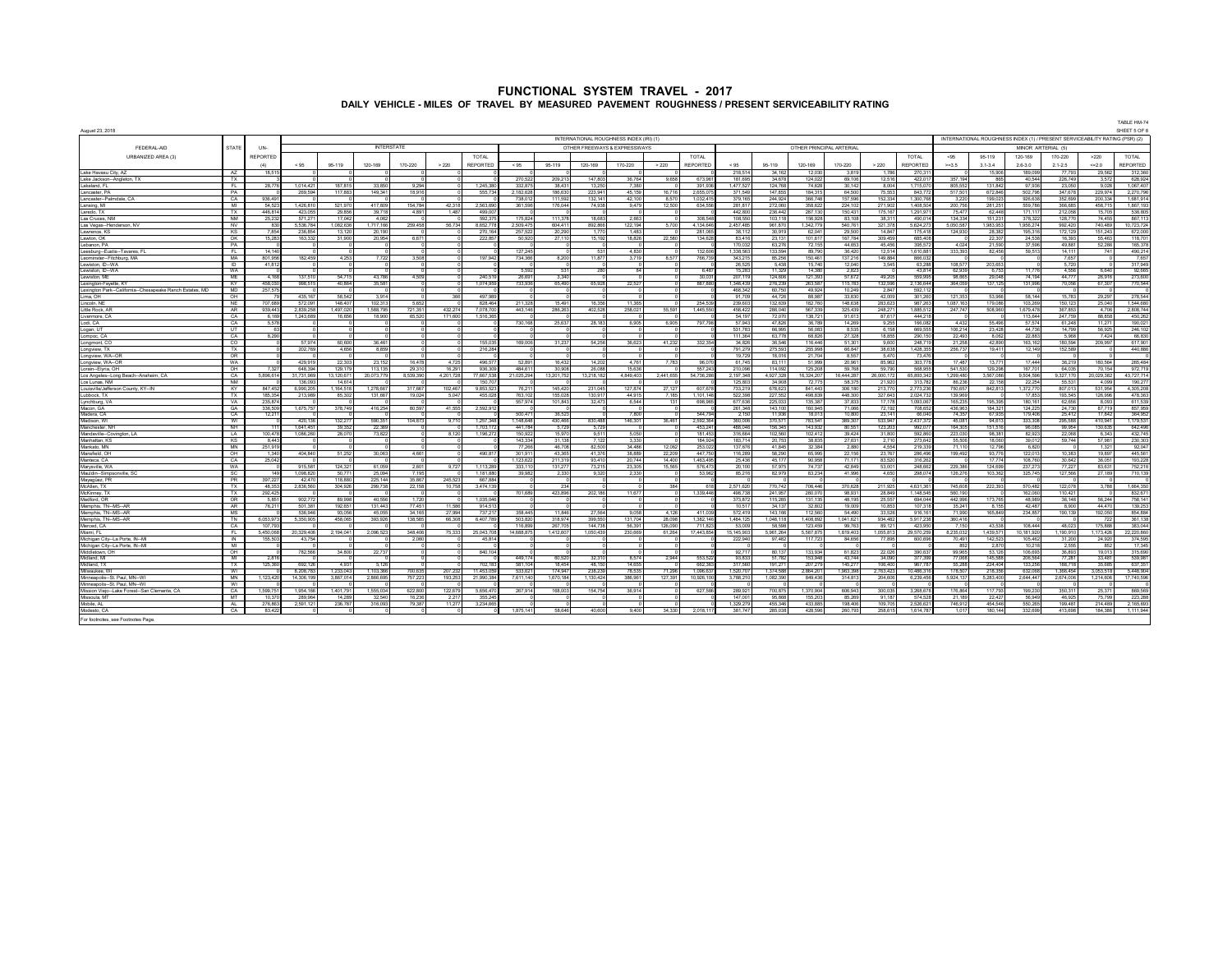| August 23, 2018                                        |                                 |                    |                        |                          |                      |                   |                 |                    |                      |                    |                                         |                  |                 |                        |                      |                    |                          |                          |                    |                        |                     |                   |                    |                         |                                                                             | TABLE HM-74<br>SHEET 6 OF 8 |
|--------------------------------------------------------|---------------------------------|--------------------|------------------------|--------------------------|----------------------|-------------------|-----------------|--------------------|----------------------|--------------------|-----------------------------------------|------------------|-----------------|------------------------|----------------------|--------------------|--------------------------|--------------------------|--------------------|------------------------|---------------------|-------------------|--------------------|-------------------------|-----------------------------------------------------------------------------|-----------------------------|
|                                                        |                                 |                    |                        |                          |                      |                   |                 |                    |                      |                    | INTERNATIONAL ROUGHNESS INDEX (IRI) (1) |                  |                 |                        |                      |                    |                          |                          |                    |                        |                     |                   |                    |                         | INTERNATIONAL ROUGHNESS INDEX (1) / PRESENT SERVICEABILITY RATING (PSR) (2) |                             |
| FEDERAL-AID                                            | <b>STATE</b>                    | UN-                |                        |                          | <b>INTERSTATE</b>    |                   |                 |                    |                      |                    | OTHER FREEWAYS & EXPRESSWAYS            |                  |                 |                        |                      |                    | OTHER PRINCIPAL ARTERIAL |                          |                    |                        |                     |                   |                    | MINOR ARTERIAL (5)      |                                                                             |                             |
| URBANIZED AREA (3)                                     |                                 | REPORTED           |                        |                          |                      |                   |                 | <b>TOTAL</b>       |                      |                    |                                         |                  |                 | <b>TOTAL</b>           |                      |                    |                          |                          |                    | <b>TOTAL</b>           | $-95$               | 95-119            | 120-169            | 170-220                 | >220                                                                        | <b>TOTAL</b>                |
|                                                        |                                 | (4)                | < 95                   | 95-119                   | 120-169              | 170-220           | > 220           | <b>REPORTED</b>    | < 95                 | 95-119             | 120-169                                 | 170-220          | > 220           | REPORTED               | < 95                 | 95-119             | 120-169                  | 170-220                  | > 220              | <b>REPORTED</b>        | $>=3.5$             | $31-34$           | $2.6 - 3.0$        | $2.1 - 2.5$             | < 20                                                                        | REPORTED                    |
| Monessen-California, PA                                | PA                              |                    | 284.964                | 28,379                   | 47.132               | 23.521            | 3.719           | 387.71             | 94.962               | 23,529             | 5.361                                   | 1.69             |                 | 125.547                | 161.67               | 70.973             | 45.779                   | 11.222                   | 7,990              | 297.634                | 76,900              | 53.997            | 75.115             | 36.284                  | 12,208                                                                      | 254.504                     |
| Monroe, LA                                             | LA                              | 43.73              | 697.948                | 29.876                   | 109.594              | 118,466           | 58,880          | 1.014.76           |                      |                    |                                         |                  |                 |                        | 345.66               | 54.90              | 98.42                    | 110.949                  | 152,768            | 762.705                | 108.620             | 77.212            | 194.236            | 116.974                 | 91,885                                                                      | 588.927                     |
| Monroe MI                                              | ML                              | 30.86              | 433 451                | 55,890                   | <b>59166</b>         | <b>81828</b>      | 91.376          | 7217               |                      |                    |                                         |                  |                 |                        | 77.51                | 56.234             | 52 852                   | 28,970                   | 14 7 11            | 230 278                | 118 214             | 82,639            | 95.828             | 34 840                  | 69.315                                                                      | 400 837                     |
| Montgomery, AL                                         | <b>AI</b>                       | 516.92<br>3.22     | 2.258.29               | 175,578<br><b>58.026</b> | 196 159<br>59 728    | 39 985            | 8.864           | 2 678 87           | 140 716              | 26 848<br>2124     | 5 175<br>1.260                          |                  | 184             | 172.739                | 1.350.50<br>48.347   | 232,897            | 257 12<br>130.29         | 147.192<br><b>BR ORA</b> | 118.539<br>96.507  | 2.106.255<br>454,096   | 517.001<br>30 179   | 121 163           | 304,650            | 104 454                 | 125.01<br>66 66                                                             | 1,172,281<br>284 097        |
| Morgantown, WV                                         | WV<br><b>TN</b>                 | 340.70             | 750.146<br>49.849      | 1.44                     |                      | 24.696            |                 | 892.59             | 2.520                |                    |                                         |                  |                 | 6.448                  | 679.40               | 90,868<br>97.87    | 88.60                    | 24.142                   | 5.69               | 895.7                  |                     | 40.278            | 95.449             | 61.531                  |                                                                             |                             |
| Morristown, TN<br>Mount Vernon, W                      | WA                              |                    | 457,87                 | 3,372                    |                      | 6.744             | 16.859          | 51.2<br>484,85     |                      |                    |                                         |                  |                 |                        | 78.75                | 53.80              | <b>57 89</b>             | 25,937                   | 40,16              | 256,549                | 132 768             | <b>56.647</b>     | 98,004             | 23,824                  | 44.67                                                                       | 355,913                     |
| Muncie, IN                                             | <b>IN</b>                       | 145.61             |                        |                          |                      |                   |                 |                    | 32.00                | 28,710             | 24,253                                  | 10.43            | 3.870           | 99,268                 | 187.93               | 100.29             | 147.73                   | 66.053                   | 88.91              | 590.91                 | 114 034             | 126.362           | 107 658            | <b>65 987</b>           | 131,650                                                                     | 535 700                     |
| Murrieta-Temecula-Menifee CA                           | CA                              | 12.999             | 3 170 541              | 914 157                  | 671.027              | 192,700           |                 | 4 948 42           |                      |                    |                                         |                  |                 |                        | 82.82                | <b>168.97</b>      | 342.30                   | 123 210                  | 114 298            | 831,600                | 169.016             | 357,589           | <b>780 288</b>     | 291 035                 | 203 588                                                                     | 1801514                     |
| Muskegon, MI                                           | M                               | 6.296              | 250.779                | 11.715                   |                      | $\sim$            |                 | 262.49             | 770 466              | 57 720             | 30.903                                  |                  | 4.403           | 863 492                | 311,469              | 170.549            | 242.15                   | 112.845                  | 63.946             | 900.967                | 535.985             | 214 948           | 189.687            | 72.212                  | 73.302                                                                      | 1.086.135                   |
| Myrtle Beach--Socastee, SC-N                           | NC.                             |                    |                        |                          |                      |                   |                 |                    |                      |                    |                                         |                  |                 |                        | 337.56               | 11.844             | 4.04                     |                          |                    | 353,456                |                     |                   | 1,180              |                         |                                                                             | 1,460                       |
| Myrtle Reach-Socastee, SC-NC                           | <sub>SC</sub><br>$\overline{D}$ | 16.03<br>137.09    |                        |                          |                      |                   |                 | 1.177.61           | 432.27               | 30 758             | 42.350                                  | 6.57             |                 | 511.962                | 1.379.628<br>440 11  | 833 838<br>140.33  | 808.08                   | 232 955<br>78 141        | 91.735<br>101.33   | 3.346.239              | 33 724              | 232 544           | 550 535<br>76.674  | 353.437<br>267 817      | 110 916<br>73.52                                                            | 1 281 156                   |
| Nampa, ID<br>Napa, CA                                  | CA                              | 15.334             | 981,862                | 86,670                   | 99,844               | 9,240<br>$\Omega$ |                 |                    | 170.467              | 131.937            | 145,503                                 | 30.612           | 20.571          | 499,090                | 87 10                | 64.360             | 162,48<br>82.935         | 64.597                   | 99,996             | 922,399<br>398,988     | 58,452<br>23,629    | 23.884            | 35.074             | 50.324                  | 2.416                                                                       | 476,469<br>135,326          |
| Nashua NH-M/                                           | <b>MA</b>                       |                    |                        |                          |                      |                   |                 |                    |                      |                    |                                         |                  |                 |                        | 10.01                | 24.010             | 28.91                    | 11,581                   | 6.226              | 80.754                 |                     |                   |                    |                         |                                                                             |                             |
| Nashua NH-MA                                           | <b>NH</b>                       |                    | 816802                 | 29 496                   | 737                  | 7387              | 73R             | <b>RRR 44</b>      | 4857                 |                    |                                         | 8.79             |                 | 1501687                | 642.066              | 115.61             | 168.36                   | 112.049                  | 179 752            | 1 217 844              | 267 947             | 206 874           | 346.178            | 153 211                 | 132.681                                                                     | 1.106.890                   |
| Nashville-Davidson TN                                  | $\overline{\mathbb{N}}$         | 5 554 24           | 15.170.760             | 1.483.606                | 855,605              | 246.159           | 42.116          | 17.798.24          | 2.534.11             | 461.338            | 278.013                                 | 37.945           | 4.769           | 3.316.177              | 5,575,065            | 1.390.898          | 1.428.15                 | 505.723                  | 359.047            | 9.258.884              | 6.007               |                   |                    |                         |                                                                             | 6.007                       |
| Newark OH                                              | OH                              |                    | 107.29                 | 17.55                    | 1.668                |                   |                 | 126.5              | 365.7                | 21.60              | 30.932                                  | 20.95            | 3.569           | 442 BO4                | 170 84               | 71.89              | <b>54.17</b>             | 26.77                    | 18.05              | 341 746                | 33,706              | 48.952            | 63 135             | 77 181                  | 49.37                                                                       | 272,353                     |
| New Bedford, M/                                        | MA                              | 734.228            | 835.649                | 2.860                    | 24.734               | 5.061             | 1.674           | 869.97             | 658.33               | 28.618             | 16.088                                  | 5.80             | 7.797           | 716.643                | 36.31                | 43.017             | 101.40                   | 62.638                   | 95.749             | 339.119                |                     | 33.939            | 130.365            | 109.834                 | 93.21                                                                       | 367.349                     |
| New Bern, N<br>New Haven C                             | <b>NC</b><br>CT.                | 23.57              | 4 771 306              | 493 154                  | 304 844              | 111 056           | 15.270          | 5.695.63           | 193.2<br>1 648 41    | 19,460<br>184 75   | 72,443<br>131,860                       | 46.05<br>31 198  | 3.281<br>3.064  | 334.50<br>1999 292     | 404.50<br>242.616    | 85.17<br>330.232   | 74.80<br>675.68          | 22.830<br>308.569        | 23.32<br>168.543   | 610.638<br>1 725 642   | 30.696<br>481 710   | 19,881<br>336 711 | 37.300<br>911 898  | 2.999<br>408 491        | 14.41<br>228 736                                                            | 105,293<br>2.367.546        |
| New Orleans 17                                         | $\overline{A}$                  | 1.518.055          | 2287774                | 514 229                  | 2 441 792            | 1 220 875         | 286 765         | 6.751.43           |                      | 3.170              | 79,650                                  | 70.333           | 37.380          | 190.532                | 1,669,689            | 802 199            | 1 293 87                 | 727 447                  | 860 743            | 5.353.954              | 483,596             | 389 915           | 486 146            | 406 798                 | 906.531                                                                     | 2 672 987                   |
| New York-Newark, NY--NJ--C                             | $\overline{c}$                  |                    |                        |                          |                      |                   |                 |                    |                      |                    |                                         |                  |                 |                        |                      |                    |                          |                          |                    |                        |                     |                   |                    |                         |                                                                             |                             |
| New York--Newark, NY--NJ--CT                           | N.I.                            |                    | 20.022.676             | 3 417 162                | 3.932.325            | 2 528 136         | 636.083         | 31.536.3           | 18 397 57            | 3.378.573          | 2.739.54                                | 1.458.04         | 900.301         | 26 874 039             | 10.891.56            | 4 001 72           | 6.422.73                 | 4.274.766                | 5.449.784          | 31.040.567             | 4 709 629           | 1.728.013         | 4.815.108          | 4.267.552               | 4 240 32                                                                    | 19 760 623                  |
| New York--Newark, NY--NJ--C                            | <b>NY</b>                       | 11.379.1           | 11,950,79              | 4,893,798                | 4,474,29             | 2,975,368         | 3.513.71        | 27,807,9           | 8,898,27             | 8,309,899          | 10,497,267                              | 5,733,438        | 8,840,140       | 37,279,018             | 2,241,67             | 3,212,43           | 6,264,67                 | 5,627,851                | 12,382,90          | 29,729,538             | 1,620,01            | 1,340,101         | 1,130,67           | 866,897                 | 10,639,304                                                                  | 15,596,996                  |
| North Port-Port Charlotte, FL                          | EL.                             | 333,526            | 634,428                | 24.574                   | 6.200                | 6.200             |                 | 67140              |                      |                    |                                         |                  |                 |                        | 695 548              | 137 165            | 161,764                  | 24,623                   | 9 132              | 1,028,232              | 651.917             | 28.020            | 112,980            | 6.868                   | 41,422                                                                      | 841,206                     |
| Norwich-New London, CT-RI<br>Norwich-New London, CT-RI | CT<br>R1                        |                    | 2,603,26               | 167,750                  | 76,495               | 16,810            |                 | 2,864,32           | 147,88<br>8.861      | 40,135<br>30.872   | 64,543                                  | 6.42<br>7.315    | 1,086           | 260,075<br>73,916      | 229,07<br>43.058     | 133,88<br>11.068   | 178,03                   | 69,220<br>40.164         | 32,688<br>32 151   | 642,897<br>162 714     | 179,57<br>19,709    | 214,287<br>24 792 | 335,039<br>33 486  | 184,479<br>33.471       | 52,649<br><b>16,988</b>                                                     | 966,027<br>128,446          |
| Ocala, FL                                              | FL                              |                    |                        | 23,305                   | 7,850                | $^{\circ}$        |                 |                    |                      |                    | 26,869                                  |                  |                 |                        | 1 113 12             | 226,58             | 36.27<br>104,90          | 24,131                   | 19.813             | 1.488.543              | 832.47              | 106,450           | 132,225            | 38,745                  | 76.676                                                                      | 1.185.473                   |
| Odessa, TX                                             | TX                              | 167 40             | 1,228,28<br>719,344    | 47.031                   | 15.866               |                   |                 | 1,259,43<br>782,24 | 216,449              | 15,156             | 9,094                                   | 3,031            |                 | 243.729                | 635,84               | 157,236            | 229.22                   | 182,385                  | 131,146            | 1,335,840              | 53,445              | 27,964            | 154,803            | 215,868                 | 159.39                                                                      | 611,472                     |
| Ogden-Layton, L                                        | <b>LIT</b>                      |                    | 4 295 082              | 909 71                   | 533.444              | 91.215            | 4412            | <b>5 833 86</b>    | 261.53               |                    | 5.952                                   |                  |                 | 267 483                | 1 761 56             | 507.76             | 468.55                   | 170.541                  | <b>59.54</b>       | 296796                 | 432.70              | 204 151           | 480,674            | 217 592                 | 223.16                                                                      | 1.558.289                   |
| Oklahoma City.                                         | OK                              | 146,400            |                        | ,092,06                  | 339.494              | 355,26            | 343,574         | 9.383.9            | 1.761.8              | 390,247            | 298,962                                 | 34.70            | 4.304           | 2.490.02               | 698,79               | 670,82             | 1.675.1                  | 055,258                  | 123.39             | 5.223.39               | 95.17               | 329.33            | 031,043            | 837 466                 | 067.93                                                                      | 5,360,947                   |
| Olympia-Lacey, WA                                      | <b>WA</b>                       |                    | 1.546.808              | 183 191                  | 51.531               | 20.084            | 20.723          | 1.822.3            | 315.084              | 38.14              | 11,804                                  | 4.46             | 2.665           | 372,160                | 142.14               | 125.68             | 217.39                   | 134,411                  | 161.055            | 780,692                | 451.060             | 198.62            | 177 47             | 102.812                 | 74.616                                                                      | 1.004.581                   |
| Omaha NF-IA                                            | <b>IA</b><br><b>NF</b>          | 669.27<br>1.245.38 | 175.88<br>2.505.54     | 86.55<br>402.338         | 94.139<br>302.803    | 59.415<br>192 722 | 17.55<br>40.087 | 433.5              | 1 338 18             |                    |                                         |                  | <b>197 698</b>  |                        | 13.89<br>201.55      | 30,806<br>276.24   | 38.37<br>702.33          | 25.087<br>539 680        | 34.347<br>1.096.10 | 142.50<br>2.815.917    | 1.082.661           | 500 741           | 182<br>181 822     | 2.690<br><b>162 288</b> |                                                                             | 4.673<br>2.023.013          |
| Omaha NE-IA<br>Orlando, FL                             | FL.                             | 5.231.76           | 2.776.162              | 153.813                  | 50.963               | 37.688            |                 | 3 443 4<br>3.018.6 | 7.327.478            | 347 68t<br>789,674 | 303.020<br>450.555                      | 173.99<br>37.80  | 14.823          | 2.360.581<br>8.620.337 | 6.514.474            | 1.578.28           | 1.047.83                 | 375.888                  | 238.71             | 9.755.190              | 5.750.734           | 590,298           | 730.320            | 200.793                 | 95.501<br>1.669.343                                                         | 8.941.487                   |
| Oshkosh, WI                                            | WI                              |                    | 323,889                | 323,047                  |                      |                   |                 | 646.93             | 3.60                 |                    | 27.913                                  |                  | 433             | 32,099                 | 43.46                | 42.68              | 108.74                   | 64.567                   | 85,262             | 344.717                | 16,806              |                   | 145,770            | 8.738                   | 107.511                                                                     | 278,825                     |
| Owensboro, KY                                          | KY.                             | 220.2              |                        |                          |                      |                   |                 |                    | 298.80               | 30.20              | 16.970                                  |                  |                 | 345,980                | 51.56                | 34.08              | 40.36                    | 30.164                   | 8.900              | 165,084                | 56.726              | 97.370            | 79.064             | 28.275                  | 35.513                                                                      | 296,948                     |
| Oxnard, CA                                             | CA                              | 88.26              |                        |                          |                      |                   |                 |                    | 361.96               | 631.596            | 635.345                                 | <b>248 461</b>   | 213.181         | 2.090.55               | 244.85               | 286.07             | 755.53                   | 462.305                  | 510.57             | 2.259.342              | 41889               | 3.457             | 291,333            | 205,382                 | 197.49                                                                      | 739.552                     |
| Palm Bay--Melbourne, FL                                | - FL                            | 342.491            | 2 888 984              | 20.607                   | 8.750                |                   |                 | 291834             | 425,540              | 38.082             | 21,700                                  | 9.477            |                 | 494.799                | 2964.16              | 701.970            | 465.66                   | 160 514                  | 65,276             | 4.357.596              | 1.050.938           | 152,958           | 514,361            | 107 870                 | 109 884                                                                     | 1936.010                    |
| Palm Coast--Davtona Beach--Port Orange, FI             | - FL                            | 639.90             | 2.008.098              | 128,035                  | 102.683              | 4.750             |                 | 2,243.56           |                      |                    |                                         |                  |                 |                        | 2.660.57             | 611.7              | 443.18                   | 91.668                   | 36.38              | 3.843.568              | 452.60              | 97.989            | 189.239            | 85.075                  | 31.743                                                                      | 856.646                     |
| Panama City, FL<br>Parkersburg, WV-OH                  | FL.<br>OH                       | 121.18             |                        |                          |                      |                   |                 |                    |                      |                    |                                         |                  |                 |                        | 1.453.56<br>118.19   | 144.55<br>31.83    | 67.07<br>15.74           | 28.57<br>8.447           | 13,988<br>3.78     | 1.707.761<br>178,008   | 696.92<br>11.75     | 111.641<br>24,921 | 74.025<br>8.322    | 40.533<br>1.492         | 26,808<br>1.134                                                             | 949.933<br>47.621           |
| Parkersburg, WV--OH                                    | WV                              | 11,451             | 191,566                | 11,200                   | 11.75                | 2,220             |                 | 216,73             |                      |                    |                                         |                  |                 |                        | 180,19               | 79.71              | 104,70                   | 24,907                   | 9.27               | 398,796                | 70.07               | 113,943           | 93,193             | 47,595                  | 39.69                                                                       | 364,496                     |
| Pascagoula, MS                                         | MS                              |                    | 110.844                |                          | 10,411               | 3,301             |                 | 124,55             |                      |                    |                                         |                  |                 |                        | <b>558.31</b>        | 111 146            | 105.48                   | 48,472                   | 47,208             | 870.62                 | 44,229              | 29.359            | 27,728             | 30,509                  | 13,780                                                                      | 145,606                     |
| Pensacola, FL-AI                                       | AI                              |                    |                        |                          |                      |                   |                 |                    |                      |                    |                                         |                  |                 |                        | 65.20                | 18.62              | 16.78                    | 4 159                    |                    | 104 76                 | 78.035              | 10.302            | 5.844              | 2.693                   | 3.09                                                                        | 99.971                      |
| Pensacola FL-AL                                        | FL                              | 244.83             | 1.358.188              | 81.293                   | 78.513               | 20,700            |                 | 1.538.69           |                      |                    |                                         |                  |                 |                        | 1 555 71             | 223.544            | 277 49                   | 73.032                   | 28.01              | 2 157 798              | 2.138.347           | 354 464           | 254 223            | 76.022                  | 117 982                                                                     | 2 941 039                   |
| Peoria. IL                                             | т                               |                    | 1,022,886              | 89882                    | 94 937               | 34 455            | 2.980           | 1.245.14           | 33.765               |                    | 116 925                                 | 63.49            |                 | 214 189                | 422,75               | 325,004            | 41471                    | 177 082                  | 67.63 <sup>*</sup> | 1 407 183              | 484 911             | 78.312            | 376 402            | 242 RR1                 | 277 441                                                                     | 1 459 947                   |
| Petaluma, CA<br>Philadelphia, PA-NJ--DE--MD            | CA<br>DF                        | 190<br>120.81      | 2.403.628              | <b>851767</b>            | 384 94 <sup>6</sup>  | 359 629           | 123,517         | 4 123 48           | 517.40<br>533.097    | 177.41<br>198 13   | 103.910<br>124.424                      | 30.90<br>45.13   | 40,560<br>8.619 | 870 186<br>909.411     | 1985.57              | 674.249            | 27.68<br>726.28          | 24 611<br>348 974        | 67.620<br>270.718  | 119,966<br>4 005 799   | 52,254<br>343,331   | 28,642<br>192.094 | 101,128<br>364.121 | 46 105<br>246.335       | 26.34<br>330.471                                                            | 254,473<br>1,476,352        |
| Philadelphia, PA--NJ--DE--MD                           | <b>MD</b>                       | 288,363            | 635,806                | 5.554                    | 12,148               | 16,449            |                 | 669.9              |                      |                    |                                         |                  |                 |                        | 484 10               | 24.604             | 24.82                    | 6.853                    | 9,728              | 550,114                |                     |                   |                    |                         |                                                                             |                             |
| Philadelphia, PA--NJ--DE--MD                           | N.L                             | 13.99              | 4.009.728              | 673,938                  | 597.769              | 282,690           | 125,113         | 5,689.23           | 4 187 551            | 851.393            | 439.564                                 | 130.07           | 61.590          | 5.670.168              | 2,219,48             | 1,267,931          | 1.655.05                 | 1,249,184                | 1.499.51           | 7.891.166              | 899,525             | 519.486           | 1.504.868          | 1.170.670               | 988 977                                                                     | 5.083.527                   |
| Philadelphia PA-NJ-DE-ME                               | PA                              |                    | 9.537.873              | 2 246 868                | 2916821              | 1087287           | 322.398         | 16.091.2           | 3.030.88             | 1 249 61           | 1 617 881                               | 574.75           | 214,530         | 6 687 67               | 186148               | 2 545 164          | 5.623.89                 | 3 566 223                | 3 169 509          | 16 766 28              | 586.85              | 867 525           | 2 941 965          | 3 493 981               | 2.980.104                                                                   | 10 870 427                  |
| Phoenix-Mess A2                                        | A7                              | 4.205.32           | 10.210.68              | 766 698                  | 255 169              |                   |                 | 11,232.55          | 17 889 549           | 1.756.22           | 928 659                                 | 156.31           | 23.878          | 20.754.62              | 186867               | 1,255.59           | 3,231,99                 | 2213765                  | 875.244            | 9 445 27               | 2,940,260           | 4 316 741         | 10 909 751         | 6 499 882               | 2918454                                                                     | 27 585 090                  |
| Pine Bluff, AR                                         | <b>AR</b>                       | 238.435            | 203.797                | 73,299                   | 87.540               | 25,000            | 21.319          | 410.95             |                      |                    |                                         |                  |                 |                        | 93.98                | 35.81              | 78.51                    | 36.970                   | 49.156             | 294.438                |                     | 27.582            | 80.004             | 50.483                  |                                                                             | 158,069                     |
| Pittsburgh, PA<br>Pittsfield MA                        | PA<br><b>MA</b>                 | 255 18             | 6.700.68               | 899,941                  | 1,236,737            | 248,528           | 57,470          | 9,143,35           | 1.380.50             | 455.165            | 448.241                                 | 126.43           | 39,629          | 2,449,977              | 152,76<br>188 544    | 1.807.92<br>123.56 | 2.026.81<br>164.68       | 920.904<br>70 714        | 575.85<br>75.03    | 8.484.265<br>622.53    | 1.644.635<br>200    | 245.31<br>1.659   | 1,745,836<br>626   | ,028,108                | 667.27                                                                      | 6.331.165<br>4.289          |
| Pocatello ID                                           | - ID                            | 122 454            | 282 187                | 44 198                   | 27.095               | 4.500             |                 | 357.9              |                      |                    |                                         |                  |                 |                        | 93.75                | 19 10              | 58.94                    | 32716                    | 20.324             | 224 R41                | 108,989             | 89 844            | 31.712             | 13.534                  |                                                                             | 244.059                     |
| Ponce, PR                                              | <b>PR</b>                       | <b>782 85</b>      | <b>114 880</b>         | 36.90                    | 132.500              | 205.334           | 156 905         | 646 5              |                      |                    |                                         |                  |                 |                        | 8.04                 | 16.95              | 29.64                    | 21.500                   | 34.59              | 110 740                |                     |                   |                    |                         |                                                                             |                             |
| Port Arthur, TX                                        | TX                              | 47                 | 189,530                | 162.321                  | 61,909               | 13.326            | 34,403          | 461.48             | 479 187              | 81.07              | <b>55 046</b>                           | 6.08             |                 | 621.39                 | 467.45               | 193 19             | 323.26                   | 225.396                  | 114,058            | 1.323.368              | 132,700             | 8.391             | 101.026            | 315 311                 | 74 764                                                                      | 632 192                     |
| Porterville, CA                                        | CA                              | 3.43               |                        |                          |                      |                   |                 |                    |                      |                    |                                         |                  |                 |                        | 210.41               | 55.71              | 49.86                    | 16.089                   | 1.004              | 333.087                | 68.050              | 10.084            | 83.683             | 6.323                   | 3.794                                                                       | 171.933                     |
| Port Huron, MI                                         | MI                              | 33.250             | 305 718                | 31.689                   | 11 776               | 2.960             | 2.960           | 355.10             | 11,998               | 885                | 2,726                                   | 3.600            |                 | 19,207                 | 150.661              | 110.394            | 111.376                  | 28,756                   | 9,860              | 411 047                | 237 404             | 115,436           | 176,721            | 89 710                  | 105,388                                                                     | 724,659                     |
| ortland, ME                                            | MF                              | 50,2               | 1,840,209              | 94,246                   | 81,337               | 11,669            | 6.31            | 2,033,7            | 92.24                | 6.37               | 18,246                                  | 3.64             | 3,567           | 124,080                | 192,06               | 162.60             | 157,42                   | 76,886                   | 63,911             | 652,890                | 252.67              | 261,684           | 331,155            | 167,299                 | 166.82                                                                      | 1,179,639                   |
| Portland OR-WA<br>Portland OR-WA                       | OR<br>WA                        | 69.670<br>136      | 6.340.188<br>1 188 176 | 906 655<br>313.880       | 1 080 277<br>386.995 | 427 RR4<br>67859  | 81.274          | 883627<br>1.956.91 | 2.338.043<br>1054862 | 160.116<br>94, 201 | 84 780<br>99.058                        | 42,411<br>28.28I | 4.377<br>15.872 | 2 629 72<br>1 292 271  | 1 795 799<br>375.449 | 1 147 789          | 1874.52<br>349.95        | 940 789<br>186 726       | 666.346<br>221 052 | 6.425.250<br>1.358.305 | 3.393.450<br>89.553 | 1457260<br>157814 | 390 351<br>305.139 | 380 787<br>212 821      | 78,497<br>274 162                                                           | 5 700 345<br>1.039.489      |
| Portsmouth, NH-I                                       | <b>ME</b>                       |                    | 194,87                 | 8,23                     | 25.92                |                   |                 | 229,0              | 732                  | 1.78               | 1 738                                   |                  | 1744            | 13.469                 | 8.04                 | 225.126<br>4 1 2   | <b>5.85</b>              | 4.304                    | 2744               | 25.07                  | 3114                | 15,349            | 19,426             | 8.155                   | 7.26                                                                        | 81,339                      |
| Portsmouth, NH-M                                       | NH                              |                    | 1.053.921              | 31 78                    | 38,280               |                   |                 | 1.123.98           | 1 032 06             | 28.970             | 24 449                                  | 12,416           | 5,110           | 1103014                | 137.574              | 39,434             | 35.61                    | 23.628                   | 21.975             | 258.222                | 123,106             | 119 195           | 138.192            | 58,415                  | 101.662                                                                     | 540,569                     |
| Port St. Lucie. FL                                     |                                 | 51.52              | 1,487,941              | 19.699                   | <b>35283</b>         | 7.170             |                 | 1.550.0            | 833,586              | 45,174             | 21 418                                  | 5.074            |                 | 905.251                | 1 486.02             | 703,131            | 812,80                   | 201 904                  | 55,010             | 3,258,874              | 1,072,643           | 206,153           | 395,00             | 119,263                 | 45,079                                                                      | 1,838,142                   |
| For footnotes, see Footnotes Page.                     |                                 |                    |                        |                          |                      |                   |                 |                    |                      |                    |                                         |                  |                 |                        |                      |                    |                          |                          |                    |                        |                     |                   |                    |                         |                                                                             |                             |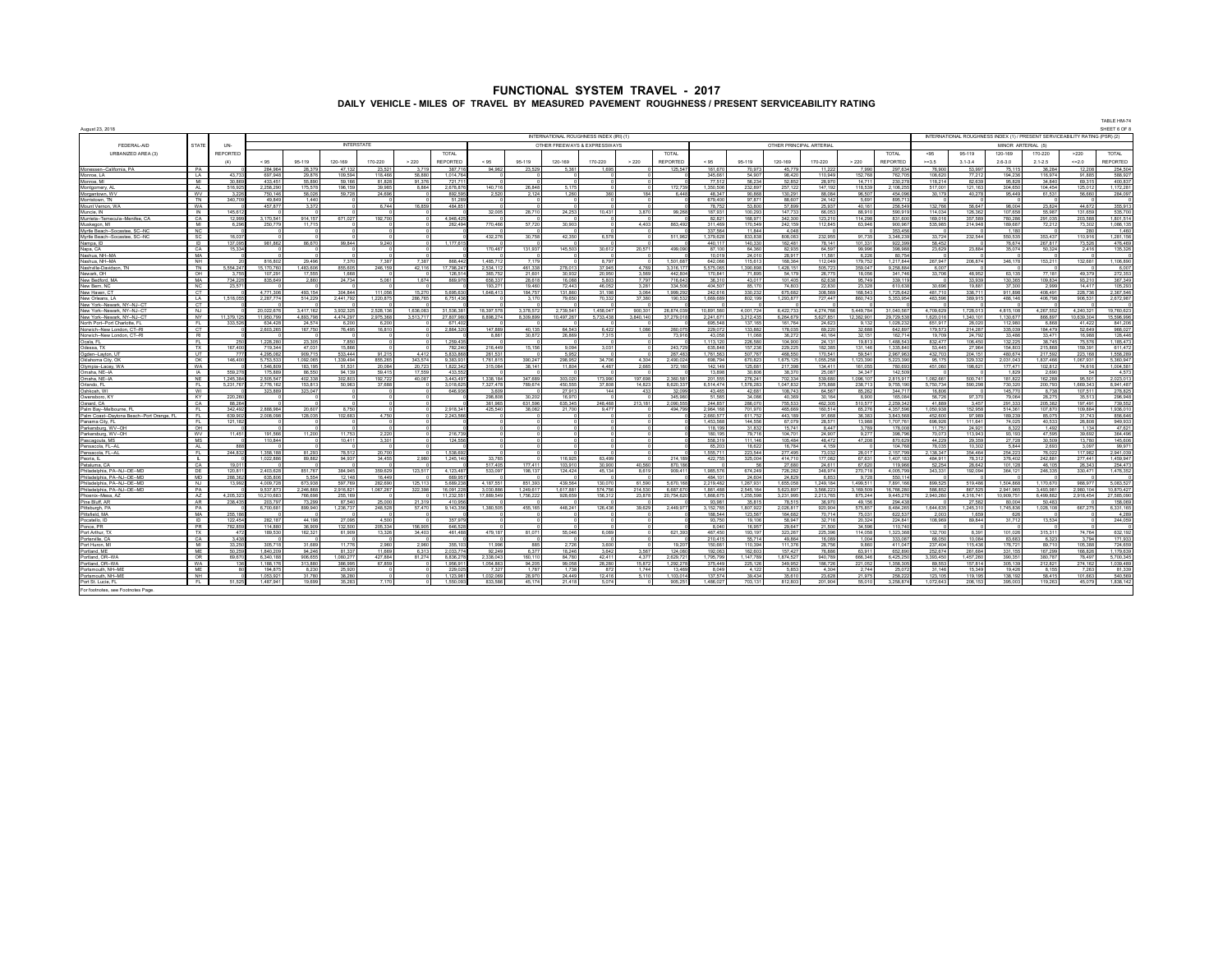|                                                              |                        |                    |                        |                    |                   |                       |                       |                      |                      |                    |                                         |                   |                  |                        |                         |                         |                            |                          |                        |                         |                    |                          |                                                                             |                          |                    | TABLE HM-74                      |
|--------------------------------------------------------------|------------------------|--------------------|------------------------|--------------------|-------------------|-----------------------|-----------------------|----------------------|----------------------|--------------------|-----------------------------------------|-------------------|------------------|------------------------|-------------------------|-------------------------|----------------------------|--------------------------|------------------------|-------------------------|--------------------|--------------------------|-----------------------------------------------------------------------------|--------------------------|--------------------|----------------------------------|
| August 23, 2018                                              |                        |                    |                        |                    |                   |                       |                       |                      |                      |                    | INTERNATIONAL ROUGHNESS INDEX (IRI) (1) |                   |                  |                        |                         |                         |                            |                          |                        |                         |                    |                          | INTERNATIONAL ROUGHNESS INDEX (1) / PRESENT SERVICEABILITY RATING (PSR) (2) |                          |                    | SHEET 7 OF 8                     |
| FEDERAL-AID                                                  | <b>STATE</b>           | UN-                |                        |                    | <b>INTERSTATE</b> |                       |                       |                      |                      |                    | OTHER FREEWAYS & EXPRESSWAYS            |                   |                  |                        |                         |                         |                            | OTHER PRINCIPAL ARTERIAL |                        |                         |                    |                          | MINOR ARTERIAL (5)                                                          |                          |                    |                                  |
| URBANIZED AREA (3)                                           |                        | <b>REPORTED</b>    |                        |                    |                   |                       |                       | <b>TOTAL</b>         |                      |                    |                                         |                   |                  | <b>TOTAL</b>           |                         |                         |                            |                          |                        | TOTAL                   | $-95$              | 95-119                   | 120-169                                                                     | 170-220                  | >220               | <b>TOTAL</b>                     |
|                                                              |                        | (4)                | < 95                   | 95-119             | 120-169           | 170-220               | > 220                 | <b>REPORTED</b>      | < 95                 | 95-119             | 120-169                                 | 170-220           | > 220            | <b>REPORTED</b>        | < 95                    | 95-119                  | 120-169                    | 170-220                  | > 220                  | <b>REPORTED</b>         | $>=3.5$            | $3.1 - 3.4$              | $2.6 - 3.0$                                                                 | $2.1 - 2.5$              | $4 = 2.0$          | REPORTED                         |
| Pottstown PA                                                 | PA                     |                    |                        |                    |                   |                       |                       |                      | 181.052              | 69 141             | 98 143                                  | 17 648            | 4.691            | 368.67                 | 171,500                 | 202.009                 | 203.03                     | 84,936                   | 36.426                 | 697.90                  | 98,509             | 108 811                  | 106,988                                                                     | 37.809                   | 8.987              | 359.103                          |
| Poughkeepsie-Newburgh NY-NJ                                  | N                      |                    |                        |                    |                   |                       |                       |                      |                      |                    |                                         |                   |                  |                        |                         |                         |                            |                          |                        |                         | 27.804             | 71 473                   | 9 193                                                                       | <b>R 976</b>             |                    | 117,447                          |
| Poughkeepsie-Newburgh, NY-NJ<br>Prescott Valley-Prescott, AZ | <b>NY</b><br>A7        | 1.446.3<br>108.24  | 2,751,253              | 368.663            | 411.34            | 162.93                | 54.454                | 3.748.65             | 179.494<br>232 7R    | 120.561<br>17 11   | 158.117<br><b>6174</b>                  | 60.243<br>612     | 4.293            | 522.7<br><b>2555</b>   | 713.283<br>420.41       | 492.347                 | 696.46<br>67.30            | 227,287<br>3 RC          | 122.864<br>171         | 2.252.2<br><b>582.2</b> | 518.31<br>271 95   | 541.576                  | 1.063.412<br>151.01                                                         | 440.826<br><b>55.08</b>  | 107.906<br>63.996  | 2.672.030<br>633.459             |
| Providence, RI--M                                            | MA                     | 529.9              | 2.577.93               | 163.13             | 69.38             | 103.60                | 41.04                 | 2.955.1              | 429.68               | 77.77              | 30.05                                   | 16.21             | 10.988           | 564.7                  | 62.18                   | 69,220<br>102.542       | 251.5                      | 168.63                   | 122.054                | 706.9                   | 142.906            | 91,400<br>132.186        | 502.10                                                                      | 345.219                  | 422.00             | 1.544.412                        |
| Providence, RI--M                                            | RI                     | 137.22             | 4 211 651              | 599.90             | 316.10            | 109.25                | 50.75                 | <b>6287 6</b>        | 202572               | 582,560            | 496,272                                 | 147 RRd           | 70,420           | 3.322 B                | 320.27                  | 344.73                  | 1 247 38                   | 1185.35                  | ,768,147               | 48659                   | 93,035             | 236,513                  | 769 04                                                                      | 639.656                  | 979.371            | 2.717.524                        |
| Provo-Orem, L                                                | UT                     | 118.7              | 3.911.24               | 973,62             | 290,03            | 15.58                 |                       | 5,190,49             |                      |                    |                                         |                   |                  |                        | 361.47                  | 624.52                  | 524.3                      | 164.07                   | 78.25                  | 2,752,6                 | 156.274            | 177.897                  | 343.33                                                                      | 251.17                   | 133.764            | 1.062.451                        |
| Pueblo, CO<br>Racine, WI                                     | ന<br>W                 |                    | 617 BBC<br>363.066     | 102.334<br>59,29   | 82.05             | 4.00                  |                       | 706,29<br>422.35     | 384.17               | 158.310            | 104,893                                 | 34.159            | 12741            | R94 2                  | 98.70<br>73.706         | 63.420<br>164 73        | 80.15<br>241.30            | 41.87<br>139.684         | 49.21<br>262,588       | 323.3<br><b>882.0</b>   | 12,480<br>11.012   | 67.456<br>3.988          | 201.80<br>129.64                                                            | 199 138<br>152.961       | 335.345<br>279 448 | 816.228<br>577.026               |
| Raleigh, NC                                                  | NC                     | 352,444            | 6.338.302              | 1,138,742          | <b>665.72</b>     | 110 19                | 11,500                | 8,264,46             | 1743 11              | 309.515            | 202.386                                 | 44.17             | 28,500           | 23276                  | 3.678.36                | 837,202                 | <b>ARR 54</b>              | 191.02                   | 155.53                 | 5,530.68                | 1 697 117          | 1856 793                 | 1,641,897                                                                   | 486.467                  | 576.127            | 6.258.401                        |
| Rapid City, SD                                               | SD <sup>-</sup>        |                    | 404.430                | 98.12              | 32.96             | 11.91                 |                       | 545.44               | 81734                | 47.12              | 36.056                                  | 8.954             |                  | 173.8                  | 94.30                   | 65 144                  | <b>657</b>                 | 27.416                   | 90 <sup>6</sup>        | 261.6                   | 96.038             | 102.198                  | 263,17                                                                      | <b>179 56</b>            | 60.471             | 701.446                          |
| Reading PA                                                   | PA                     |                    | 181,600                | 27,928             | 43.003            | 7.20                  | 7.974                 | 267.71               | 559 705<br>280.05    | 393 101            | 296,678                                 | 92.991<br>16.74   | 47.923           | 1.390.38               | 360 789                 | 294.221                 | 351.91<br>45 F             | 145.547<br><b>26.63</b>  | 100.284<br>13.37       | 1 252 73                | 152.332            | 121.625                  | 287.962                                                                     | 179 198                  | 235,489<br>37.401  | 976 60 <sup>6</sup><br>797 03F   |
| Redding, CA<br>Reno NV-CA                                    | CA<br><b>NV</b>        | 20.7<br>67.48f     | 988.987<br>1.308.186   | 36.03<br>731.208   | 31.1<br>667,926   | 100.11                | 26,981                | 1.056.1<br>2.834.41  | 402.270              | 51.143<br>117,030  | 51.726<br><b>167 508</b>                | 70.267            | 6.675<br>9.076   | 406.3<br>766.1         | 66.31<br>989 993        | 15,930<br>263,490       | 349.84                     | 199.130                  | 139.61                 | 167.80<br>1.942.07      | 96.031<br>346.565  | 118,302<br>230.403       | 253.61<br>495.453                                                           | 291.688<br>310.759       | 243.667            | 1.626.847                        |
| Richmond VA                                                  | VA                     | 2.825.48           | 7.003.827              | 1.724.092          | 1.141.51          | 208 Fd                | 55.00                 | 10.132.9             | 900.563              | 464,772            | 377.478                                 | 127.444           | 16.876           | 2.887.1                | .182.67                 | 1.416.794               | 2.311.26                   | 742.144                  | 204.50                 | 5.857.2                 | 374.209            | 551.441                  | 730.780                                                                     | 294.662                  | 140 750            | 2.091.842                        |
| Riverside-San Bernardino, CA                                 | CA                     | 148.4 <sup>6</sup> | 5.762.753              | 3 517 71           | 3835.00           | 197793                | 1 207 879             | 16.301.2             | 3 129 141            | 2.162.890          | 2.996.350                               | 1343373           | 233 228          | 98649                  | 205.326                 | 550.388                 | 1.637.23                   | 951.52                   | 104345                 | 4 287 8t                | 308 110            | 656.353                  | 5 646 061                                                                   | 1728 492                 | 854 963            | 9 193 979                        |
| Roanoke, VA                                                  | VA                     | 328.38<br>485.77   | 1.249.134              | 168.45             | 146,940           | 44.54                 | 3.062                 | 1.612.1              | 182.188<br>239.927   | 10.892             | 13.1                                    | 16.724            |                  | 206.1                  | 648.71<br>247 788       | 273.135                 | 244.81<br>4.62             | 93.128                   | 14.31                  | 1.274.1<br>252.38       | 263.430            | 207.862<br>97 497        | 247.21<br>66.07                                                             | 102.978<br>20,449        | 32.561<br>16.277   | 854.048<br>312.380               |
| Rochester, MN<br>ochester, NY                                | MN<br><b>NY</b>        | .401.5             | 2.801.740              | 742.21             | 443.93            | 179.50                | 41.568                | 4.208.9              | 1.387.07             | 268.593<br>366.829 | 162.850<br>249.825                      | 34.12             |                  | 688.09<br>2.037.8      | 872.789                 | 550.749                 | 466.72                     | 131.535                  | 104.96                 | 2.126.7                 | 112.066            |                          | 24.02                                                                       |                          |                    | 24.027                           |
| Rockford, IL                                                 | ┱                      |                    | 1 468 343              | 81,550             | 61 644            | 10.88                 | 13.20                 | 1.635.63             | 229,274              | 42.679             | 29,679                                  | 11824             | 1.650            | 315.1                  | <b>588 083</b>          | 301.768                 | 527.31                     | 419.554                  | 431.79                 | 2,268,51                | 65,435             | 164,532                  | 405.290                                                                     | 223,628                  | 205 151            | 1.064.036                        |
| Rock Hill, SC                                                | $\infty$               |                    | 463.186                | 11.687             | 8.11              | 6.32                  |                       | 489.11               | 6.088                | 19 725             | 26,810                                  | 27 443            | 13.506           | 93.5                   | 269.230                 | 216,030                 | 223.16                     | 107.188                  | 107 RC                 | 923.2                   | 39.316             | 76,706                   | 182 11                                                                      | 129 714                  | 62.204             | 490.057                          |
| Rocky Mount, NC                                              | NC.<br>GA              | 157.628            | 150.776                | 9400               | 5.100             |                       |                       | 165.27               | 446.955<br>62.21     | 14,727             | 31.053<br>9.61                          | 2.710<br>5.112    | 8.200<br>2.359   | 503.64<br>79.19        | 304,445<br>730 918      | 74.834                  | 69.01<br>126.78            | 16.297<br>61.229         | 19.0%<br>60.06         | 483.680<br>1.110.2      | 126 129            | 94,901<br>12.501         | 168.0%<br>9.264                                                             | 71,202<br>3771           | 45.742<br>19.121   | 506.013<br>369.017               |
| Rome, GA<br>Round Lake Reach-McHenry-Graydake, IL-WL         | <b>WI</b>              |                    |                        |                    |                   |                       |                       |                      | 11.506               | 23,500             | 18.093                                  | 13.726            | 19,806           | <b>866</b>             | 40.706                  | 131,291<br>30.380       | 30.35                      | 37 BO                    | 4.041                  | 143.08                  | 290,420            |                          |                                                                             | 51 646                   |                    | 51 646                           |
| Sacramento CA                                                | CA                     | 735.81             | <b>5473689</b>         | 1.395.11           | 1.370.68          | 423.54                | 180.35                | 8 843 35             | 6.118.513            | 1.281.506          | 1.129.617                               | 235.142           | 99.553           | 8.864.33               | 376.302                 | 634.368                 | 2.092.39                   | 1.919.53                 | 2.733.860              | 7.756.458               | 76.109             | 467 634                  | 3 449 631                                                                   | 458 198                  | 110.365            | 4.561.936                        |
| Saninaw MI                                                   | M                      | 6.617              | 498 931                | 86,159             | 201.263           | 69.51                 | 10 194                | 866.06               |                      |                    |                                         |                   |                  |                        | 108.996                 | 155.862                 | 369.67                     | 181,8%                   | 193,403                | 1.009.724               | 108,491            | 127.567                  | 254.108                                                                     | 159.057                  | 208.225            | 857 447                          |
| Salem OR<br>Salinas, CA                                      | OR<br>CA               | 52.11<br>1.92      | 1 074 989              | 189.194            | 69.13             | 38.09                 |                       | 1.371.400            | 315 146<br>553,936   | 31.212<br>245.308  | 47.6%<br>328.477                        | 11.366<br>80.279  | 11.436<br>12.823 | 4167<br>1.220.82       | 330.77<br>207.803       | 273,602<br>202,508      | 319.87<br>281.98           | 137.469<br>140.194       | 108.780<br>124,084     | 1.170.50<br>956.5       | 757.042<br>6.135   | 77.951<br>95.328         | 123.20<br>124.622                                                           | 36.454<br>224.319        | 2.921<br>36.271    | 997.575<br>486 674               |
| ilisbury, MD--0                                              | DE.                    |                    |                        |                    |                   |                       |                       |                      |                      |                    |                                         |                   |                  |                        | 176.69                  | 65.35                   | 37.74                      | <b>RRI</b>               | 82                     | <b>2881</b>             | 25.352             | 3.474                    | 10.90                                                                       | 13.52                    | 1.644              | 54,900                           |
| alisbury, MD--DI                                             | <b>MD</b>              | 308,03             |                        |                    |                   |                       |                       |                      | 322,228              | 22,859             | 18,039                                  | 5,335             | 4,992            | 373,45                 | 580,97                  | 66,38                   | 60,60                      | 24,69                    | 9,982                  | 742,63                  |                    |                          |                                                                             |                          |                    |                                  |
| Salt Lake City--West Valley City. U                          | $\overline{R}$         | 180 3              | 3,271,513              | 2,019,476          | 3, 103, 32        | 399,21                | 63.12                 | 8,856,64             | 296.49<br>335.69     | 202,22<br>14.71    | 142,969<br>11.403                       | 22,288            |                  | 663,91<br>361.8        | 296787<br>323.69        | 1,219,354<br>36.24      | 1428 Rd<br>17 <sub>0</sub> | 495.45                   | 314,296                | 6,425,5<br>382.9        | 253,719            | 339,919                  | 086,432                                                                     | <b>595.67</b><br>236.159 | 881 990            | 3.157.737<br>440.864             |
| San Angelo, TX<br>San Antonio. TX                            | TX                     | <b>838.98</b>      | <b>14 OSS 484</b>      | 1.989.905          | 1 438 13          | 431.62                | 54.431                | 17 989 58            | 4 672 352            | 1.350.67           | 778.068                                 | 117 AO            |                  | 69184                  | 2 587 426               | 1.440.13                | 17761                      | 3.97<br>950.50           | 2.05<br><b>768 998</b> | 7.522.2                 | 2 885 57           | 777.02                   | 2.760.933                                                                   | 1 101 916                | 204.603<br>963,675 | 8.489.114                        |
| San Diego, CA                                                | CA                     | 701.85             | 16 606 722             | 5.310.454          | 5 143 95          | 1.239 RA              | 285,000               | 28.585.7             | <b>5 666 75</b>      | 3.040.72           | 3 184 28                                | <b>587.32</b>     | 135.225          | 12.614.3               | 602.935                 | 1,022,980               | 2.982.73                   | 1945 141                 | 1.554.45               | 8.108.24                | 1,651,350          | 2433.27                  | 4 138 28                                                                    | 181747                   | 2.372.094          | 12,412,475                       |
| San Francisco-Oakland, CA                                    | CA                     | 1.156.7            | 8,720,764              | 4,342,22           | 5,889,83          | 3.626.00              | 1.647.346             | 24,226,2             | 5,401,334            | 3,810,481          | 3,843,94                                | 1,548,815         | 856,07           | 15,460,64              | 195.449                 | 562,952                 | 1,787.54                   | 2,141,13                 | 5.340.09               | 10,027,1                | 76.356             | 93,774                   | 1,446,78                                                                    | 1,813,325                | 5,574,944          | 9,005,182                        |
| San Germán-Cabo Rojo-Sabana Grande, PR<br>San Jose CA        | <b>PR</b><br>CA        | 727 O<br>424 B     | 91617<br>2941272       | 83.18<br>1.526.075 | 83.85<br>1832.08  | 24 R<br><b>705.68</b> | <b>R7%</b><br>117,200 | 292.21<br>7.122.19   | 4 634 019            | 2 172 77           | 2.142.339                               | 970 897           | 1 173 206        | 11.093.2               | 1264272                 | 597.90 <sup>6</sup>     | 1853.44                    | 2.087.054                | 2974.78                | 8,777,443               | 8.591              | 284 013                  | 513.043                                                                     | 543.71                   | 3 481 884          | 4831227                          |
| San Juan, PF                                                 | RQ                     | 11.661.7           | 1.309.888              | 1.306.25           | 2.007.86          | 1.300.51              | 1.226.589             | 7.151.1              |                      | 2,440              | 12.200                                  | 6.979             | 18,560           | 40.1                   | 23.985                  | 86.1                    | 405.70                     | 41780                    | 838.75                 | 1.772.41                | 10.657             |                          | 89.798                                                                      | 17172                    | 290.683            | 562.863                          |
| San Luis Ohisno, CA                                          | CA                     | 29.82              |                        |                    |                   |                       |                       |                      | 401,455              | 5.220              | 19 729                                  |                   |                  | 426.40                 | 120,049                 | 28.46 <sup>8</sup>      | 55.05                      | 25.63                    | 15.529                 | 244.72                  | 27.794             | 146,296                  | 27.678                                                                      | 46.571                   | 12.991             | 261.331                          |
| San Marcos, TX<br>Santa Barbara, CA                          | $\n  T X$<br>CA        | 234                | 930.462                | 13,002             | 41.132            |                       |                       | 984.59               | 161460               | 722 R14            | 739 763                                 | 455.074           | 141 297          | 32202                  | 136.723<br>38.715       | 22.881<br><b>56.488</b> | 44.06<br>165.59            | 15.274<br>140.534        | 10.62<br>149.32        | 229.56<br>550 R         | 7.255              | 6949                     | 38.376<br>31.09                                                             | 141.766<br>270 17        | 74 671             | 187.397<br>382.888               |
| Santa Clarita, CA                                            | CA                     | 169.31             | 253.270                | 162.187            | 369.354           | 591.86                | 729.914               | 2.106.58             | 684.936              | 246.121            | 145.400                                 | 49.900            | 43.200           | 1.169.5                | 112.751                 | 293,903                 | 536.82                     | 249.026                  | 170.34                 | 1.362.84                |                    | 29.598                   | 288.916                                                                     | 269.583                  | 119.505            | 707.601                          |
| Santa Cruz, CA                                               | CA                     | 31.74              |                        |                    |                   |                       |                       |                      | 970.525              | 158.120            | 222.844                                 | 125.71            | 25,798           | 1.503.0                | 19,500                  | 25,505                  | 55.21                      | 62.780                   | 136,809                | 299,805                 | 12.597             | 15.359                   | 239.626                                                                     | 322.691                  | 160.078            | 750.351                          |
| Santa Fe, NM                                                 | NM                     |                    | 349.044                | 11.193             | 5.490             |                       |                       | 365.7                |                      |                    |                                         |                   |                  |                        | 359.931                 | 195,948                 | 229,28                     | 78.653                   | 73.86                  | 937.68                  | 57.233             | 83.831                   | <b>194 69</b>                                                               | 109.877                  | 50.854             | 496.491                          |
| Santa Maria CA<br>Santa Rosa, CA                             | CA <sub>1</sub><br>CA  | 68.37<br>10.78     |                        |                    |                   |                       |                       |                      | 499 713<br>1,646,916 | 88,398<br>417.001  | 28,912<br>501,253                       | 11,760<br>297.994 | 107.254          | 628.7<br>2,970,41      | 90.170<br>106.662       | 52,482<br>102.99        | 66.14<br>166.64            | 38.348<br>94.870         | 27 449<br>189 94       | 274,597<br>650.0        | 158,918<br>169.661 | 146.023<br>217,07        | 88.923<br>426.622                                                           | 3.681<br>462,900         | 11 162<br>323 443  | 408.707<br>1.599.701             |
| Sarasota-Bradenton,                                          | EL.                    | 525.35             | 2 527 724              | 89,589             | 167.276           | 25.60                 |                       | 281019               |                      |                    |                                         |                   |                  |                        | 3.366.802               | 787,734                 | 548.40                     | 148,790                  | 116,810                | 4 988 54                | 1.391.840          | 233,987                  | 342.813                                                                     | 36.354                   |                    | 2.004.994                        |
| Saratoga Springs, NY                                         | W                      | 106.37             | 813 751                | 235,368            | 67.32             | 5.37                  | 6 ROA                 | 1.128.4              | 6.862                | 24.739             | 13.386                                  | 638               | 1.639            | A7 1A                  | 223,273                 | <b>56 648</b>           | 94.21                      | 49.15                    | 30.745                 | 454.01                  | 50.689             | 81949                    | 31.346                                                                      | 7.266                    |                    | 171.250                          |
| Savannah GA<br>Scranton PA                                   | GA.<br>PA              | 1.253.85           | 2 673 947<br>1.580.045 | 262,486<br>443.11  | 231.401<br>471.72 | 48.07<br>156.37       | 21840<br>75.360       | 3 237 74<br>2,726.61 | 477 897<br>244.511   | 103.974<br>99.254  | 125, 282<br>135.956                     | 14.079<br>47.77   | 6.635<br>11.70   | <b>727 86</b><br>639.1 | 1 275 342<br>278,909    | 398.595<br>244.664      | 488.090<br>472.45          | <b>188 961</b><br>265.67 | 216.525<br>254.12      | 2,665.51<br>1.515.824   | 163,433<br>300.961 | <b>RA 227</b><br>327.597 | 23,954<br>357.833                                                           | 20,501<br>232.280        | 11,880<br>306.024  | 278.99 <sup>6</sup><br>1.524.694 |
| Seaside-Montecey CA                                          | CA                     | 12.72              |                        |                    |                   |                       |                       |                      | 550,830              | <b>65.829</b>      | 98.348                                  | 12.600            | 20.056           | 737.66                 | 195.294                 | 105,983                 | 177 876                    | 118,793                  | 121 248                | 719 19                  | 39.324             | 24.657                   | 157.009                                                                     | 66.766                   | 67 151             | 343,898                          |
| Seattle WA                                                   | <b>WA</b>              | 458.42             | 12 590 989             | 2.633.524          | 2,767,65          | 1.935.40              | 1 236 674             | 21 164 24            | 6.078.851            | 1.323.438          | 1,181,727                               | 469 R67           | 456.892          | 9 510 7                | 1626.649                | 2.535.70                | 4.169.50                   | 2.538.466                | 3802.75                | 15.673.0                | 1.133.828          | 1,777.660                | 3.336.396                                                                   | 2.664.507                | 2730891            | 11.643.282                       |
| Sebastian-Vero Beach South-Florida Ridge, FL                 | - FL                   | 17.20              | <b>88 179</b>          | 3.900              |                   |                       |                       | 92.07                |                      |                    |                                         |                   |                  |                        | 976.386                 | 260.18                  | 146.20                     | 24.145                   | 9.699                  | 1.415.59                | 402.910            | 156916                   | 176.964                                                                     | 19.88                    | 10.909             | <b>767 580</b>                   |
| Sebring-Avon Park, F<br>Sheboygan, WI                        | -FL<br>WI              | 2.7                | 279,012                | 6,370              | 6.16              | 2,43                  |                       | 293,98               | 71,202               | 2,661              |                                         |                   |                  | 73.8                   | 04.08<br>33,141         | 52,27<br>28,208         | 16.84<br>58,66             | 8.74<br>38,20            | 38,323                 | 782.2<br>196,5          | 18.034<br>37,993   | 13.331                   | 15.52<br>87,012                                                             | 13.56<br>17,579          | 3.036<br>166,068   | 63.484<br>308,652                |
| Sherman, TX                                                  | TX                     |                    |                        |                    |                   |                       |                       |                      | <b>45.81</b>         | 169 R              | 274,629                                 | 152 14            | 75.09            | 8171                   | 117.38                  | 44.00                   | 1142                       | 32 R                     | 4.53                   | 312.7                   | 3.46               | 60.02                    |                                                                             | W.R. 92                  |                    | 429.414                          |
| Shreveport, LA                                               | <b>LA</b>              | 447,220            | 970 151                | 560,814            | 1,104,657         | 577.32                | 134,974               | 3.347.92             | 31.67                | 22,550             | 142,300                                 | 202,680           | 79,470           | 478,5                  | 395,220                 | 243,182                 | <b>584 26</b>              | 353.37                   | 273,289                | 1,849,33                | 430,203            | 249,011                  | 429.618                                                                     | <b>258 828</b>           | 377 953            | 1,745,313                        |
| Sierra Vista, AZ                                             | A7                     | 26.45              |                        |                    |                   |                       |                       |                      |                      |                    |                                         |                   |                  |                        | <b>29.66</b><br>177.636 | 59.86                   | 31.1                       | 12.51                    |                        | 133.1<br>475 Q          | 74.074             | 182.648                  | 134 10                                                                      | 22.104                   | 9.583              | 422.515<br>771.334               |
| Simi Valley, CA<br>Sioux City, IA--NE-                       | CA<br>$\overline{A}$   | 106.38<br>559.93   | 230.464                | 42.03              | 24,514            | 15.68                 | 16.05                 | 328,74               | 824 588              | 75.924             | 136.651                                 | 12.200            | 7.700            | 1.057.0                | 111.37                  | 33.415<br>140,158       | 108.30<br>125.1            | 99.67<br>51,01           | <b>FIR RIN</b><br>49.1 | A78.9                   | 207.678            | 120                      | 203.442                                                                     | 138.921                  | 223.174            |                                  |
| Sinux City, IA-NE-SD                                         | <b>NF</b>              | 39.988             | 46,570                 | 2.298              | 4.557             | 3.79                  | 1.725                 | <b>58.94</b>         | 15,469               | 15,989             | 21.246                                  | 13.156            | 19.6%            | 85.47                  | 1.605                   | 1.605                   | 71'                        | 2.33                     | 3.367                  | 16.024                  | 25,088             | 18,806                   | 5 849                                                                       |                          |                    | 49.743                           |
| Sioux City, IA-NE-SD                                         | SD <sup>-</sup>        |                    | 74.188                 | 32.17              | 9.160             | 2.90                  |                       | 118.53               |                      |                    |                                         |                   |                  |                        |                         |                         |                            |                          |                        |                         |                    | 2.638                    | 6.774                                                                       | 3.573                    | 1.659              | 14.644                           |
| Sioux Falls, SD                                              | SD <sup>-</sup>        |                    | 822.819                | 137 R3             | 126.129           | 46.96                 |                       | 1133.6               | 12.924               | 3.669              | 7.681                                   | 1.694             | 767              | 26.51                  | 30.029                  | <b>51.88</b>            | 140 14                     | 168,200                  | 66.39                  | 456.64                  | 54,698             | 66.087                   | 348 71                                                                      | 693 890                  | 103.094            | 166,486                          |
| Slidell   A<br>South Bend, N-MI                              | $\overline{A}$<br>- IN | 62.65<br>78.07     | 1 292 189<br>456.867   | 148.38<br>2.784    | 99.71<br>14.253   | 43.07<br>6.73         | 6.700<br>5 RW         | 1.590.0<br>485.30    | 311894               | 245.983            | 159.223                                 | 31.010            | 9.026            | 757 13                 | 42.219<br>365.049       | 73.27<br>210.542        | <b>69.42</b><br>403.69     | 18.41<br>326.525         | 37.004<br>311.206      | 230.33<br>16170         | 78.407<br>187.636  | 111.594<br>187.981       | 99.093<br>237.943                                                           | 73,944<br>203.526        | 38.541<br>246.814  | 401.580<br>063.900               |
| South Bend, IN-N                                             | M                      | 683                |                        |                    |                   |                       |                       |                      | 13.10                | 1.720              | 17%                                     | 30.30             | 29 2RC           | 761                    | 23.98                   | 941                     | 68.63                      | 84 AC                    | 30.74                  | 2171                    | 14 490             | 77.830                   | 69.99                                                                       | <b>56.623</b>            | 49.787             | 268 724                          |
| South Lyon-Howell, M                                         | M                      | 60.45              | 1.381.208              | 50.439             | 38.538            | 145.63                | 101.405               | 17172                | 692.412              | 96.434             | 64.719                                  | 12.127            | 5.918            | 871.61                 | 239.447                 | 137.453                 | 127.36                     | 49.544                   | 14.744                 | <b>FAR R</b>            | 277.420            | 180.274                  | 243.754                                                                     | 131.882                  | 91 745             | 925.075                          |
| Spartanburg, SC                                              | SC.                    | 18.97              | 1.741.930              | 285.205            | 328.769           | 105.80                | 16.578                | 2,478,28             | 238.300              | 20.943             | 14 723                                  |                   |                  | 273.94                 | 359.005                 | 253 814                 | 284 47                     | 106.842                  | 54.095                 | 1.058.228               | 249.577            | 359,292                  | 397.494                                                                     | 263 112                  | 106,283            | 1,375,758                        |

For footnotes, see Footnotes Page.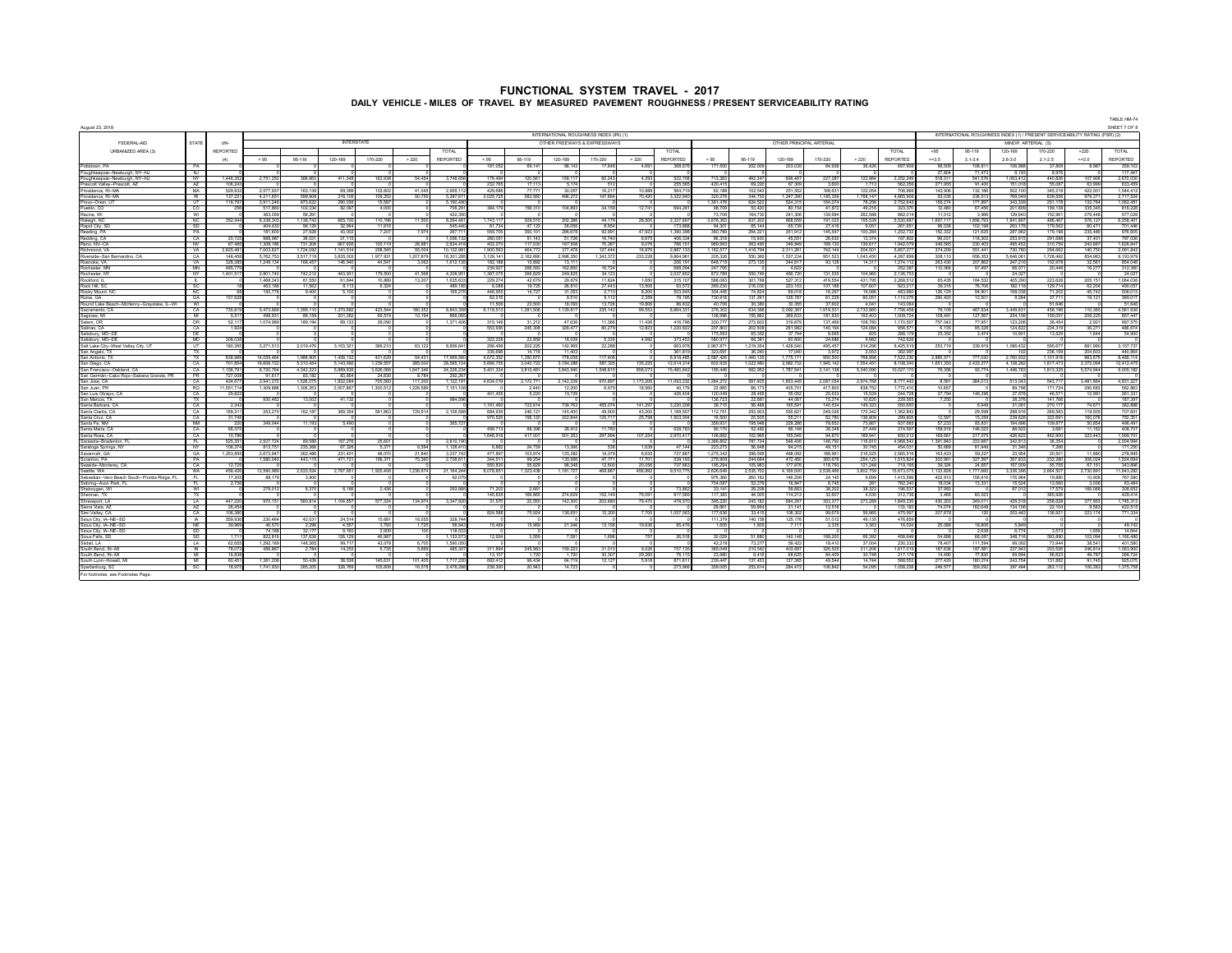| August 23, 2018                                                        |                        |                     |                         |                     |                         |                       |                    |                       |                      |                    |                      |                                               |                   |                        |                                                             |                      |                          |                      |                        |                         |                        |                    |                                                                             |                      |                    | TABLE HM-74<br>SHEET 8 OF 8 |
|------------------------------------------------------------------------|------------------------|---------------------|-------------------------|---------------------|-------------------------|-----------------------|--------------------|-----------------------|----------------------|--------------------|----------------------|-----------------------------------------------|-------------------|------------------------|-------------------------------------------------------------|----------------------|--------------------------|----------------------|------------------------|-------------------------|------------------------|--------------------|-----------------------------------------------------------------------------|----------------------|--------------------|-----------------------------|
|                                                                        |                        |                     |                         |                     |                         |                       |                    |                       |                      |                    |                      | INTERNATIONAL ROUGHNESS INDEX (IRI) (1)       |                   |                        |                                                             |                      |                          |                      |                        |                         |                        |                    | INTERNATIONAL ROUGHNESS INDEX (1) / PRESENT SERVICEABILITY RATING (PSR) (2) |                      |                    |                             |
| FEDERAL-AID                                                            | <b>STATE</b>           | UN-                 |                         |                     | <b>INTERSTATE</b>       |                       |                    |                       |                      |                    |                      | OTHER FREEWAYS & EXPRESSWAYS                  |                   |                        |                                                             |                      | OTHER PRINCIPAL ARTERIAL |                      |                        |                         |                        |                    |                                                                             | MINOR ARTERIAL (5)   |                    |                             |
| URBANIZED AREA (3)                                                     |                        | <b>REPORTED</b>     |                         |                     |                         |                       |                    | <b>TOTAL</b>          |                      |                    |                      |                                               |                   | <b>TOTAL</b>           |                                                             |                      |                          |                      |                        | <b>TOTAL</b>            | $-95$                  | 95-119             | 120-169                                                                     | 170-220              | >220               | TOTAL                       |
|                                                                        |                        | (4)                 | < 95                    | 95-119              | 120-169                 | 170-220               | > 220              | <b>REPORTED</b>       | < 95                 | 95-119             | 120-169              | 170-220                                       | > 220             | REPORTED               | < 95                                                        | 95-119               | 120-169                  | 170-220              | > 220                  | REPORTED                | $=3.5$                 | $3.1 - 3.4$        | $2.6 - 3.0$                                                                 | $2.1 - 2.5$          | 442.0              | REPORTED                    |
| Spokane, WA<br>Springfield, IL                                         | <b>WA</b><br>L         | 19.13               | 1.445.612<br>1.148.242  | 401.988<br>100.383  | 199.337<br>80,821       | 53.44<br>11.77        | 10.258             | 2.110.64<br>1.341.21  | 213,476              | 48,224             | 34,146               | 3.175                                         | 7.56              | 306,583                | 758.56<br>503.570                                           | 443.205<br>178,833   | 646.720<br>256.714       | 519.120<br>108.558   | 684.60<br>56.18        | 3.052.21<br>1.103.85    | 206.39<br>153.796      | 188.84<br>132.598  | 435.53<br>235.983                                                           | 258.862<br>150,110   | 292.91<br>209,292  | 1.382.54<br>881.779         |
| Springfield, MA--C<br>Springfield, MA--C                               | CT                     |                     | 1.104.535               | 16.424              |                         |                       | 10.920             | 1.131.87              | 172.31               |                    | 9.654                |                                               |                   | 181.966                | 65.56                                                       | 103,007              | 165,258                  | 64.065               | 20,296                 | 418.18                  | 105.50                 | 107.907            | 191.01                                                                      | 83.337               | 63.92              | 551.690                     |
| Springfield, MO                                                        | MA<br><b>MO</b>        | 1,329,564<br>69,047 | 3,603,411<br>727.524    | 240,128<br>11.146   | 154,801<br>6.201        | 122,859               | 136,049            | 4,257,249<br>744,87   | 148.79<br>2,243,17   | 60.539<br>230,155  | 19.720<br>192,934    | 6.038<br>40,259                               | 25.20<br>15,490   | 260.295<br>2,722,009   | 512.21<br>701.50                                            | 475.486<br>159,645   | 803.769<br>284,534       | 481.417<br>69,259    | 366.194<br>49,631      | 2.639.07<br>1,264,56    | 133.631<br>135,993     | 214,784<br>221,477 | 1.112.399<br>331,162                                                        | 281.948<br>142,498   | 233.10<br>127,885  | 1.975.86<br>959,015         |
| Springfield, OH                                                        | OH                     |                     | 536,592                 | 85,544              | 31,949                  |                       |                    | 654,08                | 136,304              | 21,231             | 10,709               | 10,399                                        | 2,181             | 180,824                | 54,040                                                      | 51.432               | 108,423                  | 71,710               | 28,755                 | 314,36                  | 63,861                 | 99,597             | 119,716                                                                     | 76.946               | 95,976             | 456,097                     |
| Spring Hill, FL                                                        | FL.                    | 3,522               |                         |                     |                         |                       |                    |                       | 166,032<br>76,458    | 2,482              |                      |                                               |                   | 168.514                | 961,026<br>154,264                                          | 77.519<br>61.740     | 63,274<br>114.454        | 10.755               | 7.614                  | 1,120,18                | 511.173<br>52,715      | 90,710             | 113,034                                                                     | 107.462<br>21,768    | 1.941<br>5,636     | 824,319<br>185,885          |
| State College, PA<br>St. Augustine, FL                                 | <b>PA</b><br>FL.       | 201                 | 198,979                 | 36,603              | 35,896                  | 15,864                |                    | 287,341               |                      | 6,337              | 13,091               | 6,337                                         |                   | 102,224                | 571,319                                                     | 51,777               | 61,630                   | 45,407<br>20,349     | 16,195<br>23,225       | 392,06<br>728,29        | 302,440                | 69,577<br>132,695  | 36,189<br>53,759                                                            | 23,525               | 8,003              | 520,422                     |
| Staunton-Wavnesboro, VA                                                | VA                     | 55,014              | 495.975                 | 25,377              | 20,259                  |                       |                    | 541.61                | 75,487               | 13,970             | 4,573                | 167                                           | 129               | 94,325                 | 86,227                                                      | 51.130               | 55,485                   | 11.012               | 1.587                  | 205,44                  | 239,402                | 128,628            | 52,408                                                                      | 5,728                | 2,191              | 428,356                     |
| St. Cloud, MN<br>St. George, U'                                        | MN<br>UT               | 145,20<br>14,46     | 193,522<br>598,904      | 47,078              | 4,550<br>27,892         |                       | 2,048              | 200,12<br>673,873     | 19,776               | 3,070              | 2,65                 | 29                                            | 288               | 26,081                 | 862,53<br>70,88                                             | 114,41<br>84,236     | 88,64<br>192,492         | 26,774<br>81,467     | 14,095<br>38,246       | 1,106,45<br>467,32      | 188,10<br>120,10       | 203,02<br>83,723   | 138,537<br>222,904                                                          | 115,396              | 29,005<br>158,837  | 558,674<br>700,966          |
| St. Joseph, MO-                                                        | KS                     |                     |                         |                     |                         |                       |                    |                       |                      |                    |                      |                                               |                   |                        | 54,29                                                       | 3,618                | 6,78                     |                      |                        | 64,6                    |                        | 1,06               | 1,999                                                                       | 725                  |                    | 10,544                      |
| St. Joseph, MO--KS<br>St. Louis, MO--I                                 | MO<br>$\mathbb{L}$     | 11,009              | 317,967<br>3,119,933    | 36,072<br>498,915   | 30,105<br>923,290       | 13,84<br>351,51       | 99,17              | 397,985<br>4,992,82   | 92,105<br>243,49     | 13,480<br>214,47   | 9,01<br>52,99        | 7,035                                         | 3,72              | 125,354<br>510,95      | 180,896<br>1,345,49                                         | 50,888<br>847,178    | 43,981<br>635,44         | 31,324<br>176,599    | 20,340<br>61,17        | 327,42<br>3,065,88      | 22,941<br>544,875      | 40,78<br>482,69    | 73,337<br>902,413                                                           | 51,671<br>334,533    | 67,742<br>75,253   | 256,472<br>2,339,772        |
| St. Louis, MO--                                                        | <b>MO</b>              | 559,463             | 18,319,541              | 1,902,556           | 1,779,791               | 565,63                | 144,263            | 22,711,78             | 2,535,63             | 775,995            | 666,383              | 166.778                                       | 47.685            | 4,192,476              | 2,749,645                                                   | 1.301.783            | 1,768,594                | 1,036,227            | 913,448                | 7,769,69                | 597,048                | 601,69             | ,533,706                                                                    | ,125,944             | 1,605,256          | 5,463,647                   |
| Stockton, CA<br>Sumter, SC                                             | CA<br>SC.              | 32,97               | 1,310,148               | 263,93              | 351,80                  | 300,42                | 43,54              | 2,269,86              | 852,42<br>48 431     | 240,577<br>13.119  | 392,32<br>11.077     | 69,790<br>348                                 | 34,944            | 1,590,054<br>72.974    | 145.46<br>196,343                                           | 192,35<br>94 149     | 351,117<br>183.428       | 343,927<br>64 475    | 442,08<br>31.353       | 1.474.94<br>569,748     | 110,816<br>20          | 19,48<br>65,838    | 124,954<br>173,381                                                          | 158,292<br>145,650   | 135,26<br>53,021   | 548,81<br>438,093           |
| Syracuse, NY                                                           | NY                     | 1 156 183           | 2506.682                | 488,209             | 498 516                 | 150,68                | 20,744             | 3.664.83              | 649,918              | 112,911            | 70,462               | 11.742                                        | 808               | 845,841                | 463,000                                                     | 287.127              | 279,680                  | 132.499              | 157 059                | 1 319 36                |                        |                    |                                                                             |                      | 9 185              | 9 185                       |
| Tallahassee FI                                                         | FL.                    | 5.323<br>1.748.343  | 887.751                 | 22,996<br>1.514.083 | 28.541<br>1.061.871     |                       |                    | 939.28<br>14.857.80   |                      | 164,838            |                      |                                               |                   |                        | 1.392.766                                                   | 219.731              | 107 689                  | 36.232               | 8.730                  | 1 765 147               | 930 641                | 371 199            | 269.218<br>2,113,090                                                        | 53 405               | 12.865             | 1.637.328                   |
| Tampa-St. Peters<br>Temple, TX                                         | FL<br>TX.              | 5,46'               | 12,109,137<br>1,298,357 | 206,10              | 145,705                 | 172,71<br>84,21       |                    | 1,734,379             | 913,902<br>78,178    | 14,774             | 183,635<br>4,505     | 10.523<br>8,167                               | 5,350<br>5,292    | 1,278,247<br>110,916   | 13,318,76<br>328,337                                        | 2,608,858<br>133,572 | 2,054,479<br>122,396     | 621,694<br>34.939    | 337,594<br>27,648      | 18,941,38<br>646,89     | 6,121,347<br>41 652    | 2,103,811<br>23,09 | 21,841                                                                      | 1,773,235<br>251,02  | 448,547            | 12,560,030<br>337,608       |
| Terre Haute, IN                                                        | IN                     | 108.643             | 272.091                 | 26.929              | 24.086                  | 2.46                  | 3.143              | 328.71                |                      |                    |                      |                                               |                   |                        | 451.96                                                      | 103.116              | 178,040                  | 82.244               | 94.733                 | 910.09                  | 87.512                 | 144.61             | 241.408                                                                     | 53.319               | 68.332             | 595.18                      |
| Texarkana--Texarkana, TX--AF<br>Texarkana--Texarkana, TX--AR           | AR<br>TX               | 76,898              | 289.868<br>356.123      | 50.85<br>30.878     | 13,24<br>21.937         | 1.68<br>5.24          |                    | 355.64<br>414.17      | 7.60<br>13.788       | 8.800<br>22.945    | 3.30<br>7.427        |                                               |                   | 1970<br>44.159         | 51.15<br>149.74                                             | 10,436<br>66,900     | 21.486<br>120.616        | 27.623<br>70.939     | 45.407<br>71.818       | 156.1<br>480.01         | 154,585                | 39.11<br>10,278    | 60.498<br>963                                                               | 3.45<br>60.894       | 9.664              | 103,07<br>236,384           |
| Texas City, TX                                                         | TX                     | 82.643              | 578.435                 | 257,368             | 170.945                 | 64.03                 |                    | 1,070,78              | 31.09                | 27,464             | 83.510               | 28.21                                         |                   | 170.284                | 417.55                                                      | 73.469               | 78,906                   | 33.244               | 14.477                 | 617.64                  | 91.81                  |                    | 216                                                                         | 466.128              |                    | 558.157                     |
| Thousand Oaks. C                                                       | CA<br>FL.              | 18.822              | 445.625                 |                     | 3.840                   |                       |                    | 453.31                | 891.27<br>18.29      | 361.955<br>1.374   | 1.009.725<br>664     | 934,412                                       | 517,609           | 3.714.976              | 24.01<br>345.17                                             | 67.786<br>63.663     | 299.981<br>45.196        | 195,199              | 146.521                | 733.49                  | 220.30                 | 110.543<br>46.766  | 440.011                                                                     | 169,330              | 58.012             | 998,20<br>187,822           |
| Titusville, FL<br>Toledo, OH--M                                        | M                      | 1,481<br>977        | 37.237                  | 3,850<br>17.564     | 11.710                  | 5.85                  |                    | 72,36                 | 19.585               | 45.767             | 9.169                |                                               |                   | 20,334<br>74.522       | 15.61                                                       | 24.694               | 10.671                   | 8,293<br>6.819       | 3,948                  | 466,27<br>57.79         | 112,289<br>59,256      | 56.563             | 22,372<br>94.874                                                            | 6,395<br>29.020      | 9.031              | 248.744                     |
| Toledo, OH-MI                                                          | OH                     | 57,214              | 2,961,411               | 341,952             | 399,875                 | 136,49                | 20,817             | 3,860,546             | 287,466              | 40,796             | 24,612               |                                               | 2,041             | 354,915                | 801,11                                                      | 431,132              | 596,977                  | 323,228              | 435,806                | 2,588,25                | 500,545                | 255,569            | 437,052                                                                     | 248,798              | 352,20             | 1,794,169                   |
| Topeka, KS<br>Tracy, CA                                                | <b>KS</b><br>CA        | 477<br>2,655        | 763,155<br>574,159      | 99,021<br>78,090    | 201,448<br>57.791       | 32,429                | 1,620              | 1,097,673<br>710,040  | 277,755              | 60,525             | 76,216               | 24,584                                        | 5,831             | 444,911                | 87,283<br>68,874                                            | 18,874<br>58,262     | 63,869<br>105,174        | 32,917<br>85,962     | 39,320<br>101,489      | 242,263<br>419,76       | 65,019<br>44,382       | 171,513<br>89,132  | 273,872<br>41,091                                                           | 233,803<br>9,251     | 457,499<br>26,980  | 1,201,70<br>210,837         |
| Trenton, NJ                                                            | <b>NJ</b>              |                     | 2,534,001               | 405,895             | 274,979                 | 89.05                 | 6.127              | 3,310,05              | 407.935              | 141.902            | 83.309               | 33.938                                        | 58.557            | 725,641                | 532,261                                                     | 225,266              | 269.495                  | 191.691              | 234,156                | 1,452,86                | 224,424                | 100.307            | 342,936                                                                     | 216,226              | 492,756            | 1,376,649                   |
| Tucson, AZ<br>Tulsa, OK                                                | AZ<br>OK               | 3,322,895<br>51,580 | 2,761,135<br>1,511,454  | 388,608<br>711,477  | 265,236<br>542,053      | 10,332<br>116,382     | 6,896<br>83,381    | 3,432,20<br>2,964,747 | 42,166<br>3,122,593  | 81,613<br>956,865  | 140,986<br>1,063,749 | 31.777<br>302,229                             | 7.018<br>98,521   | 303,561<br>5,543,957   | 598,731<br>711.188                                          | 578,746<br>391,881   | 724,142<br>958,629       | 323,122<br>894,919   | 127,925<br>559,092     | 2,352,66<br>3,515,70    | 1,159,522<br>67,808    | 771.516<br>347,726 | 1,289,295<br>1,602,610                                                      | 948,532<br>1,424,702 | 661,661<br>941,732 | 4,830,526<br>4,384,57       |
| Turlock, CA                                                            | CA                     | 31,61               |                         |                     |                         |                       |                    |                       | 710,85               | 145,909            | 118,65               | 25,200                                        | 25,552            | 1,026,17               | 18,74                                                       | 20,249               | 63,46                    | 53,81                | 56,172                 | 212,43                  | 11,75                  | 15,42              | 120,96                                                                      | 20,77                | 45,88              | 214,817                     |
| Tuscaloosa, A<br>Twin Rivers--Hightstown, NJ                           | AL.<br>NJ              | 216,991             | 667,670<br>445,240      | 51,212<br>108,347   | 61,002<br>46,147        | 9,86                  |                    | 789,753<br>599,73     | 13,562               | 21,201             | 31,366               | 9,85                                          | 3,685             | 79,667                 | 775,955<br>359,98                                           | 345,064<br>103,02    | 291,087<br>115,89        | 124,220<br>92,429    | 99,699<br>84,287       | 1,636,02<br>755,6       | 46,379<br>64,32        | 79,246             | 202,191<br>67,04                                                            | 160,760<br>32,715    | 292,505<br>115,25  | 781,081<br>279,330          |
| Tyler, TX                                                              | X                      | 148,60              | 13,055                  |                     |                         |                       |                    | 13,05                 |                      |                    |                      |                                               |                   |                        | 1,418,55                                                    | 266,666              | 228,73                   | 88,941               | 59,445                 | 2,062,34                | 127,87                 | 28,75              | 156,628                                                                     | 68,141               | 127,31             | 508,71                      |
| Uniontown-Conn<br>allsville, PA                                        | PA<br>H1               | 6,873               | 1,315,881               | 992,966             | 1,883,925               |                       | 289,56             |                       | 265,069<br>90,840    | 46,942             | 31,64<br>390,661     | 4,10                                          | 1,00<br>168,17    | 348,764<br>1,054,454   | 237,14                                                      | 88,392<br>196,718    | 75,00<br>514,863         | 10,586<br>411,749    | 9,758<br>709,283       | 420,89<br>1,941,84      | 16,46<br>28,878        | 31,21<br>73,432    | 56,01<br>298,591                                                            | 9,35                 | 8,50<br>555,190    | 121,551                     |
| Urban Honolulu, HI<br>Utica, NY                                        | <b>NY</b>              | 473.639             | 542.780                 | 61.329              | 58,001                  | 950,87<br>7.25        | 2.545              | 5,433,20<br>671,909   | 551,285              | 142,216<br>114,574 | 104.266              | 262,563<br>67.731                             | 9,234             | 847,090                | 109,233<br>394 208                                          | 172 647              | 206.80                   | 94 148               | 59826                  | 927.63                  | 59,454                 | 99,09              | 66.060                                                                      | 362,199              |                    | 1,318,290<br>224,604        |
| Vacaville, CA                                                          | CA                     | 1,030               | 1,265,166               | 105,644             | 131,050                 | 55,646                | 24,100             | 1,581,60              |                      |                    |                      |                                               |                   |                        | 10.745                                                      | 48,128               | 96,310                   | 81.179               | 53,148<br>17438        | 289,510                 |                        |                    | 31,504                                                                      | 76.160               | 44.984             | 152,648                     |
| Valdosta, GA<br>Vallejo, CA                                            | GA<br>CA               | 232,556<br>19,050   | 1.068.851<br>1.146.445  | 15.38<br>253,255    | 15.175<br>136.012       | 72,90                 | 32,400             | 1,099,41<br>1,641,01  | 81 132               | 61.037             | 90,212               | 71,069                                        | 11.087            | 314,536                | 319,472<br>214,010                                          | 46,286<br>91.696     | 88,968<br>184,808        | 50,521<br>143.631    | 197 841                | 522,68<br>831,987       | 215,016                | 142,996            | 109,872<br>152.146                                                          | 48,756<br>220,793    | 26,050             | 516,640<br>398,989          |
| Victoria, TX                                                           | TX                     |                     |                         |                     |                         |                       |                    |                       | 48,700               | 7.566              | 1.891                | 4.958                                         |                   | 63,116                 | 577 525                                                     | 111 255              | 112 265                  | 47 403               | 22.071                 | 870.51                  | 319,203                | 36.268             | 53 407                                                                      | 101 176              |                    | 510.055                     |
| Victorville-Hesperia. CA<br>Villas, NJ                                 | CA<br>NJ               | 85,599              | 1,106,020               | 277,276             | 180.424                 | 37,080                | 23,336             | 1,624,136             | 186,772              | 61.829             | 4 769                |                                               |                   | 253.369                | 412 541<br>29.972                                           | 375 852<br>34.636    | 328.826<br>23.231        | 210 297<br>12.455    | 50 740<br>26.271       | 1.378.25<br>126.56      | 146 736<br>112.859     | 256,744<br>37.798  | 927 061<br>160.772                                                          | 518 677<br>43,561    | 198 548<br>9.668   | 2.047.765<br>364.658        |
| Vineland, NJ                                                           | NJ                     |                     |                         |                     |                         |                       |                    |                       | 517,722              | 38,864             | 39.17                | 26.511                                        | 17,894            | 640.16                 | 79.149                                                      | 30,386               | 64.845                   | 37.325               | 27.512                 | 239.21                  | 21.75                  | 94.77              | 476.325                                                                     | 244.059              | 218.470            | 1.055.383                   |
| Virginia Beach, VA<br>Visalia, CA                                      | VA<br>CA               | 2.542.606<br>59,618 | 6.384.174               | 1,909,167           | 1,623,225               | 302,46                | 70,634             | 10,289,66             | 1.169.29<br>966.01   | 370,207<br>221,082 | 265.128<br>290,51    | 30.817<br>40.619                              | 4.430<br>35.487   | 1.839.877<br>1.553.709 | 1.472.066<br>149.73                                         | 1.539.488<br>118,419 | 3.286.849<br>218,534     | 1.685.235<br>81.939  | 732.115<br>52.944      | 8.715.754<br>621,57     | 472.967<br>166,679     | 528.365<br>49,580  | 1.320.771<br>214,639                                                        | 1.360.342<br>262,725 | 774.86<br>102,03   | 4.457.306<br>795,661        |
| Waco, TX                                                               | TX                     | 4.306               | 1.448.137               | 275,047             | 249.143                 | 97.05                 |                    | 2.069.384             | 430.140              | 41.947             | 17,840               | 9.405                                         | 9.461             | 508.793                | 379.820                                                     | 207.342              | 260.982                  | 73,800               | 29,322                 | 951.26                  | 246,256                | 357,509            | 272,022                                                                     | 16.137               | 75,877             | 967,801                     |
| Waldorf, MD<br>Walla Walla, WA-OR                                      | <b>MD</b><br>OR        | 517.942             |                         |                     |                         |                       |                    |                       | 185.97               | 21.932             |                      |                                               |                   | 207.902                | 1.353.46<br>60.27                                           | 95.384<br>10.694     | 68.873<br>8.28           | 12.668               | 9.541                  | 1.539.92<br>79.24       | 7.040                  | 1.239              |                                                                             |                      |                    | 8,280                       |
| Walla Walla, WA--OR                                                    | WA                     |                     |                         |                     |                         |                       |                    |                       | 124,408              | 3,930              | 3,607                | 487                                           | 3.543             | 135,975                | 10.80                                                       | 22,774               | 33,038                   | 25,048               | 35,452                 | 127,11                  | 26,740                 | 23,696             | 19,660                                                                      | 16,262               | 63,251             | 149,609                     |
| Warner Robins, GA                                                      | GA                     | 745,373             | 608,334                 | 216,920             | 363.428                 | 38,030                |                    | 1,226,71              |                      |                    |                      |                                               |                   |                        | 918,318                                                     | 174,611              | 95,339                   | 36,112               | 18,240                 | 1,242,62                | 91,017                 | 4,140              | 49.139                                                                      |                      | 2,153              | 146,449                     |
| Washington, DC--VA--MD<br>Washington, DC-VA-MD                         | DC<br>MD               | 91,35<br>6,422,585  | 113,911<br>12,810,089   | 1,468,268           | 499,837<br>755,530      | 287,478<br>281,21     | 414,406<br>324,890 | 1,315,63<br>15,639,98 | 139,027<br>4,120,514 | 738,125            | 404,068<br>357,729   | 294,674<br>113,295                            | 241,556<br>86,277 | 1,079,326<br>5.415.940 | 2,488<br>3,774,113                                          | 1.833.055            | 261,584<br>2,391,003     | 693,045<br>1.381.208 | 1,883,816<br>1,069,425 | 2,840,934<br>10,448,804 | 36,631                 | 8,059              | 87,531<br>1,465                                                             | 265,764              | 1,613,234<br>5,128 | 1,966,529<br>51,283         |
| Washington, DC--VA--MD                                                 | VA                     | 6,799,73            | 12,130,203              | 2,581,945           | 1,184,577               | 160,288               | 25,167             | 16,082,18             | 4,583,319            | 885,310            | 727,669              | 153,436                                       | 14,610            | 6,364,343              | 4,039,038                                                   | 2,148,675            | 2,702,684                | 1,500,714            | 694,302                | 11,085,41               | 494,140                | 1,455,499          | 1,758,303                                                                   | 578,030              | 186,510            | 4,472,483                   |
| Waterbury, C1<br>Waterloo, IA                                          | CT<br><b>IA</b>        | 792,17              | 477.113<br>162,92       | 94,247<br>6,76      | 222,428<br>6,349        | 58.98<br>4,09         | 55,563             | 908,33<br>180,1       | 477,623              | 83,506             | 43,952               | 25,160                                        | 11,610            | 641,851                | 125,359<br>202,53                                           | 111,846<br>192,13    | 170.835<br>268,89        | 77.297<br>46,92      | 49,485<br>59,3'        | 534,822<br>769,79       | 112,973                | 116,182            | 219,624                                                                     | 197,961              | 165,994            | 812,735                     |
| Watertown, N                                                           | NY                     | 2,364               | 251,739                 | 10,062              | 9,035                   |                       |                    | 271,03                |                      |                    |                      |                                               |                   |                        | 210,96                                                      | 48,177               | 58,047                   | 31,183               | 24,587                 | 372,96                  | 143,726                | 12,606             | 72,941                                                                      |                      |                    | 229,273                     |
| Watsonville, CA<br>Wausau, WI                                          | CA<br>WI               | 7,18                | 279,679                 | 29,753              | 11,501                  |                       |                    | 320,933               | 166,69<br>306,905    | 8,000<br>272,708   | 22,07<br>141,962     | 11,752                                        | 1,778             | 196,76<br>735,106      | 7,08<br>39,132                                              | 6,331<br>34,562      | 38,225<br>126,659        | 93,536<br>81,965     | 65,306<br>93,955       | 210,48<br>376,27        | 47,877<br>59,123       | 22,929<br>26,669   | 16,274<br>74,551                                                            | 11,474<br>107,118    | 37,438<br>52,17    | 135,991<br>319,638          |
| Weirton--Steubenville, WV--OH--PA                                      | OH                     |                     |                         |                     |                         |                       |                    |                       | 396,31               | 43,967             | 39,32                | 9,70                                          | 10,739            | 500,05                 | 77,19                                                       | 31,713               | 39,796                   | 11,089               | 16,801                 | 176,59                  | 19,695                 | 20,884             | 21,889                                                                      | 20,475               | 29,634             | 112,578                     |
| Weirton--Steubenville, WV--OH--PA<br>Weirton--Steubenville, WV--OH--PA | PA<br><b>WV</b>        | 5,109               |                         |                     |                         |                       |                    |                       | 22,52<br>23.164      | 28,624             | 76.274               | 52.641                                        | 9.671             | 24,62<br>190.374       | 92,232                                                      | 43844                | 40 103                   | 19 19 9              | 5.804                  | 201,183                 | 24,475                 | 19,684             | 38.213                                                                      | 23,127               | 5.879              | 111,379                     |
| Wenatchee, WA                                                          | WA                     |                     |                         |                     |                         |                       |                    |                       | 214.264              | 37,882             | 41.913               | 13.220                                        | 2,664             | 309.943                | 117.495                                                     | 105 710              | 106,596                  | 30.920               | 38.787                 | 399,508                 | 45,600                 | 43.875             | 64 178                                                                      | 66,209               | 35.967             | 255,830                     |
| West Bend, WI                                                          | WI<br><b>MD</b>        |                     | 14.107                  | 56,051              | 151.491                 | 4.380                 |                    | 226,029               | 20,719               | 38,050             | 122,576              | 102,697                                       | 23,166            | 307,207                | 93.741<br>681.916                                           | 74 710               | 172.564                  | 119 135<br>43,092    | 72.276<br>17.131       | 532,425<br>1,093,564    | 32.871                 |                    | 7.904                                                                       |                      | 204,470            | 245,244                     |
| Westminster--Eldersburg, MD<br>Wheeling, WV--OH                        | OH                     | 256,634             | 571,581                 | 43,929              | 27,795                  | 87                    | 3,812              | 647.987               | 161,932              | 37,543             | 50,187               | 11.888                                        | 8,53              | 270,085                | 67,28                                                       | 222,225<br>29,447    | 129,199<br>7.439         | 9,557                | 2,109                  | 115,841                 | 93,062                 | 24,673             | 12,136                                                                      | 11,807               | 30,604             | 172,282                     |
| Wheeling, WV--OH                                                       | <b>WV</b>              | 4.051               | 491 114                 | 43.076              | 80.733                  | 46.80                 | 7 189<br>7.296     | 668.92<br>289,106     | 5.373                | 139                | 7.52                 | 9.511                                         | 5,279             | 27.828                 | 166 10                                                      | 65.131               | 77 654                   | 40.790               | 27 491<br>58,779       | 377.167                 | $\frac{39,523}{2,503}$ | 38,677             | 38.841<br>27758                                                             | 18.538               | 14,400             | 149,978<br>166,508          |
| Wichita Falls, TX<br>Wichita, KS                                       | $\n  T X$<br><b>KS</b> | 80                  | 169,017<br>1.603.641    | 21.300<br>241.626   | 44.605<br>339.332       | 46.88<br>35.41        | 2.300              | 2,222,3               | 292.31<br>1.390.00   | 92.473<br>335,886  | 186,984<br>362.67    | 33.454<br>80.612                              | 36.372            | 605.224<br>2.205.554   | 114.52<br>145.49                                            | 92.112<br>37.083     | 132.972<br>31.877        | 85.182<br>18.265     | 12,808                 | 483.56<br>245.52        | 1.031.41               | 441.118            | 465.391                                                                     | 49.857<br>597.804    | 86.391<br>429.826  | 2,965,556                   |
| Williamsburg, VA                                                       | VA                     | 206,112             | 233.089                 | 99.257              | 260.479                 | 62.13                 |                    | 654.96                | 288.65               | 49.596             | 27,306               | 4.11                                          |                   | 369.671                | 174.479                                                     | 99.835               | 72.498                   | 13.762               | 1.667                  | 362.24                  | 59.471                 | 24.927             | 74.385                                                                      | 11.240               | 9.725              | 179,748                     |
| Williamsport, PA<br>Wilmington, NC                                     | <b>PA</b><br>NC.       | 39.303              | 307.526<br>325,066      | 11.931<br>18.182    | 30.669<br>13,298        | 6.49<br>7,12          |                    | 356.62<br>363.67      | 106,21<br>319.09     | 11.854<br>144,131  | 6.832<br>119,205     | 4.447<br>35.058                               | 12,20             | 129,346<br>629.688     | 78.025<br>948.28                                            | 21.729<br>571.021    | 27.041<br>765.450        | 17.742<br>278,990    | 15.747<br>162.804      | 160.28<br>2,726,54      | 147,306<br>192.278     | 37,765<br>205.553  | 78,880<br>291,902                                                           | 19.617<br>106.936    | 18.059<br>77,845   | 301,626<br>874,514          |
| Winchester, VA                                                         | <b>VA</b>              | 110,889             | 921,359                 | 7.546               | 766                     |                       | 418                | 930,08                | 247,23               |                    | 6.840                | 1.53                                          |                   | 255,609                | 224,83                                                      | 105,049              | 139.881                  | 43.907               | 6.536                  | 520,204                 | 103.159                | 57,270             | 21,361                                                                      | 116                  |                    | 181,905                     |
| Winston-Salem, N<br>Winter Haven, FL                                   | NC.<br>- FL            | 24,881<br>2,720     | 1.995.151<br>264,285    | 460.188<br>9,792    | 242,300                 | 62,246                | 60.180             | 2,820,06<br>274,07    | 1.607.605<br>36,999  | 836.121<br>1,05    | 851,728              | 185,510                                       | 82,124            | 3.563.088<br>38,049    | 305.508<br>2,212,88                                         | 204.046<br>184,390   | 186,243<br>94,095        | 61.901<br>34,091     | 44.212<br>2,248        | 801.91<br>2,527,70      | 459,880<br>322,134     | 501.140<br>109,214 | 540.769<br>34,189                                                           | 140.835<br>8,376     | 135.565<br>33,600  | 1.778.190<br>507,512        |
| Woodland, CA                                                           | CA                     | 6,392               | 346,247                 | 3,820               | 18.639                  |                       | 2.141              | 370,847               | 73,982               | 2,280              | 2,450                |                                               |                   | 78,713                 | 16,755                                                      | 28,825               | 51.400                   | 21,123               | 25,821                 | 143,924                 |                        |                    | 269                                                                         | 28,070               | 198,264            | 226,602                     |
| Worcester, MA-C                                                        | CT                     |                     | 238,799                 | 117.325             | 53.367                  | 4,22                  | 6,470              | 420,186               |                      |                    |                      |                                               |                   |                        | 38,765                                                      | 29,120               | 32,927                   | 13.297               | 5.307                  | 119.41                  | 31,776                 | 70,264             | 73.025                                                                      | 28,762               | 34.670             | 238,497                     |
| Worcester, MA-C'<br>Yakima, WA                                         | MA<br>WA               | 1,082,977           | 4,738,250<br>338,454    | 543,289<br>19,799   | 344,642<br>6,706        | 104,472<br>5,50       | 186,692<br>1.573   | 5,917,34<br>372,03    | 533,320<br>274,795   | 20,966<br>13,311   | 11.612<br>13,289     | 4.178<br>10,756                               | 8,375<br>2,244    | 578,452<br>314,396     | 723,273<br>72,954                                           | 363,823<br>128,909   | 649.873<br>218,436       | 530,352<br>140,862   | 472,342<br>156,603     | 2,739,66<br>717,764     | 51.722<br>82,749       | 191,180<br>53,524  | 674.636<br>91,387                                                           | 380,644<br>52,599    | 364,490<br>271,766 | 1,662,672<br>552,025        |
| Yauco, PR                                                              | <b>PR</b>              | 263,090             | 181,175                 | 83,814              | 57,651                  | 32,57                 | 54,595             | 409,80                |                      |                    |                      |                                               |                   |                        |                                                             |                      |                          |                      |                        |                         |                        |                    |                                                                             |                      |                    |                             |
| York, PA<br>Youngstown, OH-PA                                          | PA<br>OH               | 7,117               | 843,881<br>1,112,888    | 78,02<br>155,951    | 36,972<br>223,409       | 25,57<br>60,68        | 20,424<br>18,894   | 1,004,87<br>1,571,82  | 314,111<br>968,646   | 70,675<br>92,208   | 27,917<br>110,966    | 11,03<br>32,652                               | 27,531            | 423,738<br>1,232,004   | 370,931<br>530,889                                          | 155,50<br>236,217    | 258,180<br>310,235       | 91,281<br>118,281    | 86,395<br>190,967      | 962,293<br>1,386,59     | 165,236<br>435,593     | 135,352<br>231,530 | 262,239<br>261,036                                                          | 166,557<br>317,938   | 100,186<br>223,784 | 829,571<br>1,469,882        |
| Youngstown, OH--P/                                                     | PA                     |                     | 23,840                  | 1,47                | 3,458                   | 2,32                  |                    | 31,15                 | 41,186               | 5,502              | 6,92                 | 6,531                                         |                   | 60,14                  | 136,84                                                      | 8,23                 | 21,978                   | 16,01                | 9,71                   | 192,79                  | 49,878                 | 36,13              | 28,31                                                                       | 18,11                | 10,78              | 143,23                      |
| Yuba City, CA<br>Yuma, AZ--CA                                          | CA<br>AZ               | 19,490<br>275,61    | 494,208                 | 8,428               | 12,428                  | 4,34                  |                    | 519,40                | 250,770<br>25,00     | 27,790             | 6,71                 |                                               |                   | 285,276<br>25,172      | 344,95<br>148,72                                            | 70,857<br>130,613    | 108,23<br>238,52         | 72,080<br>77,201     | 20,628<br>16,75        | 616,74<br>611,81        | 23<br>31,077           | 51,80<br>63,84     | 103,407<br>212,272                                                          | 129,608<br>209,765   | 62,632<br>33,94    | 347,681<br>550,91           |
| Zephyrhills, FL                                                        | FL                     |                     |                         |                     |                         |                       |                    |                       |                      |                    |                      |                                               |                   |                        | 587,707                                                     | 79,269               | 44,916                   | 9,410                | 448                    | 721,750                 | 135,890                | 18,06              | 117,267                                                                     | 69,675               | 5,96               | 346,858                     |
|                                                                        | US .                   | 230,599,299         | 973,936,480             |                     | 190,464,839 194,247,900 | 71.255.604 31.785.594 |                    | 1,461,690,416         | 370,092,691          |                    |                      | 108,449,125 108,342,806 38,223,277 18,151,709 |                   |                        | 643,259,608 373,855,342 172,473,732 256,024,714 154,221,334 |                      |                          |                      | 170,457,752            | 1,127,032,873           | 203,596,042 125,522,38 |                    | 227,102,306                                                                 | 142, 158, 335        | 148,854,45         | 847,233,524                 |
| For footnotes, see Footnotes Page                                      |                        |                     |                         |                     |                         |                       |                    |                       |                      |                    |                      |                                               |                   |                        |                                                             |                      |                          |                      |                        |                         |                        |                    |                                                                             |                      |                    |                             |